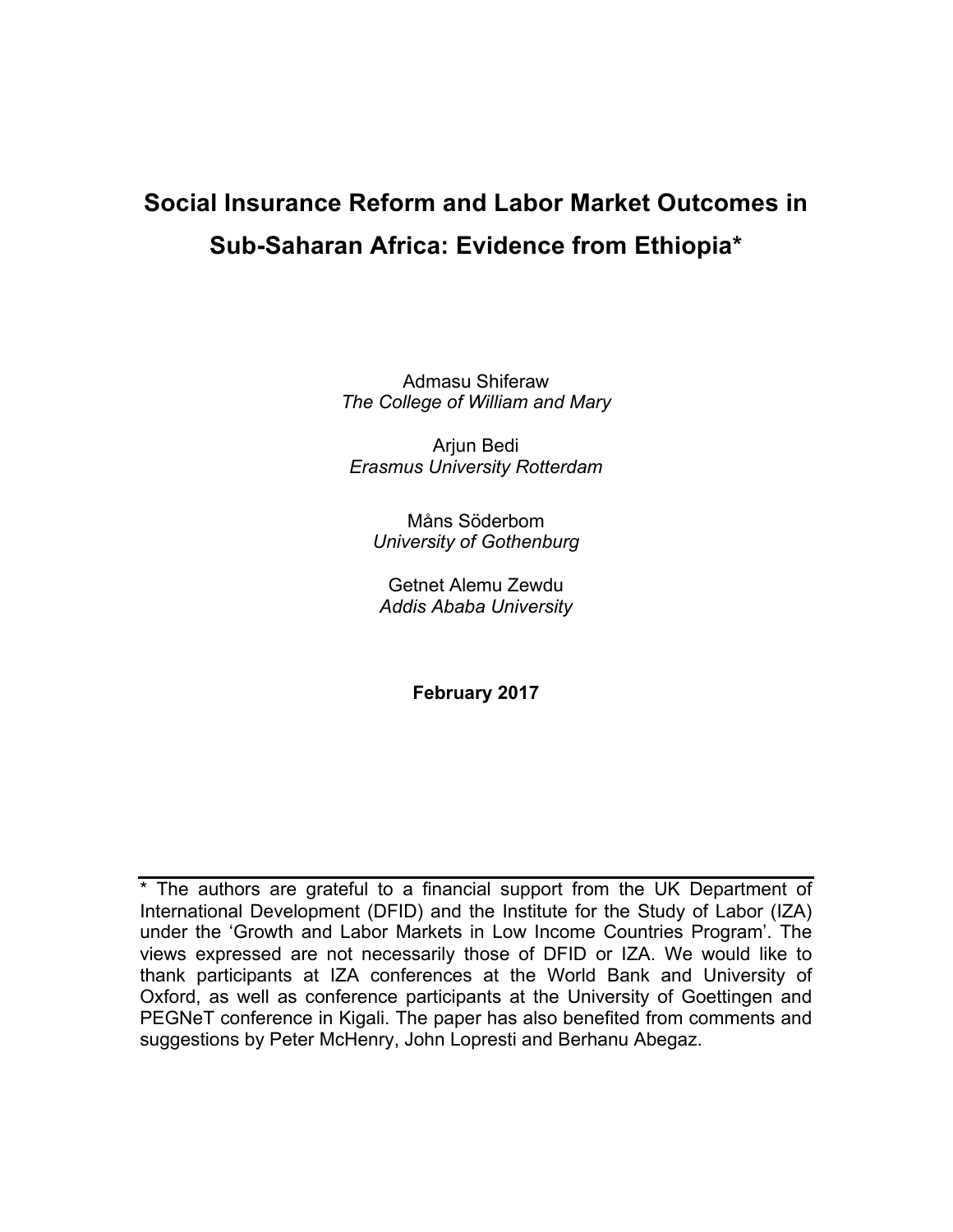# **Abstract**

This paper examines the labor market implications of a mandatory social insurance scheme introduced in Ethiopia in 2011 for private sector employees in the formal sector. We use firm-level panel data and exploit differences in prereform pension plans across firms to identify the effects of the reform. We find no evidence of employers fully shifting the cost of pension benefits to workers in the form of lower wages. In fact the reform seems to be associated with an increase in real wage rates particularly among large firms. Firm-level employment declined after the reform with a greater contraction among firms without pre-reform provident funds and firms that were initially small. The composition of the workforce also shifted in favor of skilled workers although this effect may not be attributed entirely to the pension reform. We also find an increase in firm-level investment, capital per worker, and labor productivity.

**Key Words**: Social Insurance, Pension Reform, Employment, Ethiopia.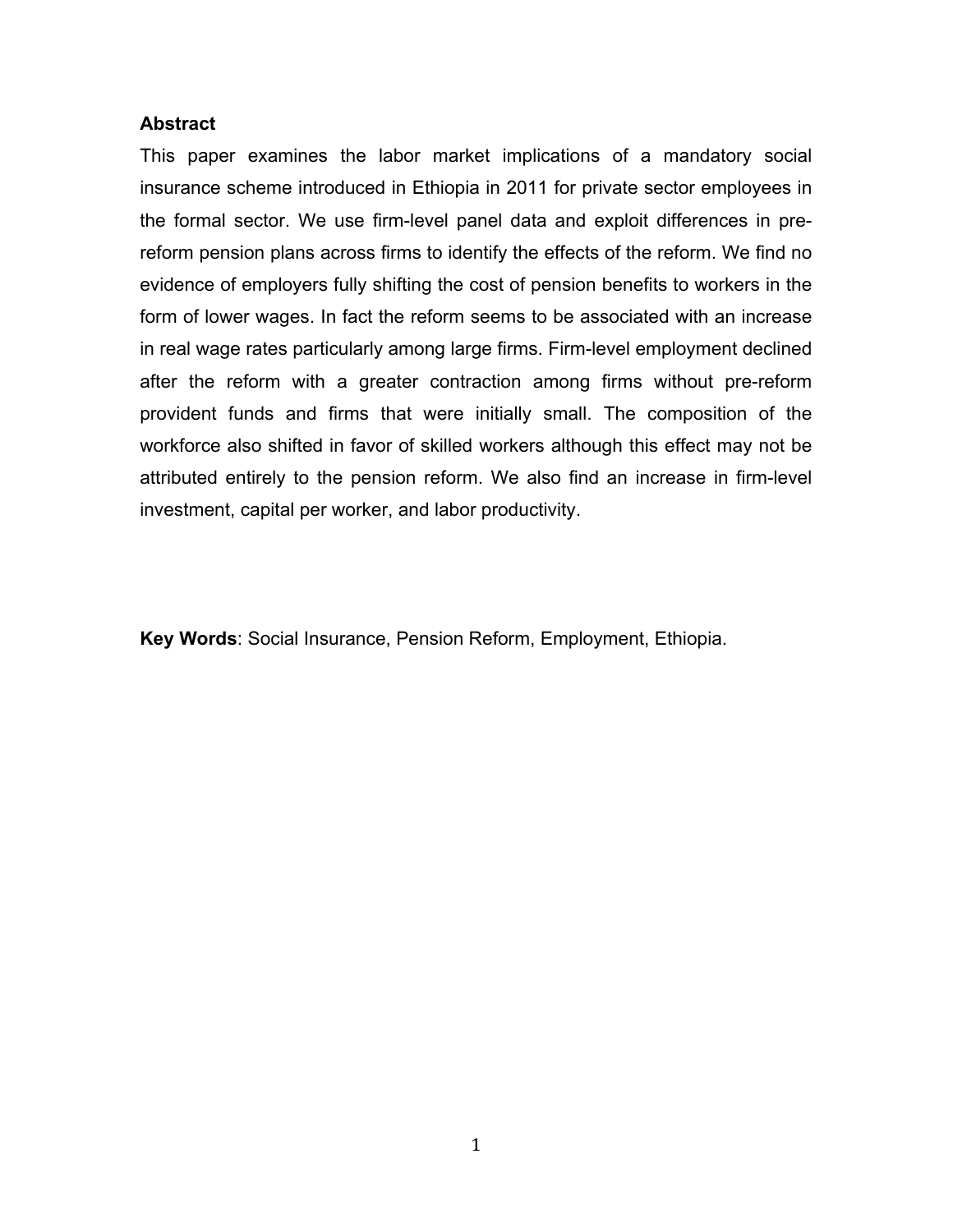#### **1. Introduction**

Over the last few decades, social protection programs have become increasingly important in the developing world. This reflects the growing recognition that adverse shocks may have long-term impact on welfare, and may undermine the poverty-reducing effects of aggregate growth. The 2010 *European Report on Development* considers social protection, a concept that encompasses social insurance and social assistance programs, as the "missing-link" in the development discourse given the traditional notion that such benefits are feasible only in developed countries (European Commission, 2010). However, the potential economic inefficiency that may arise from a tradeoff between social insurance benefits and labor market outcomes remains a major concern with important policy implications. In other words, social protection programs may induce behavioral changes among employers and employees that may undermine their primary objectives (Levi, 2008). This paper examines the wage and employment effects of a major pension reform based on a panel of Ethiopian manufacturing firms.

Labor economists have long argued that the labor market implications of a government mandate to provide social insurance depends on the equivalence between the cost of social insurance to employers, and employees' valuation of such benefits (Summers, 1989; Gruber and Krueger, 1991). Equivalence would imply no significant reduction in employment since firms will be able to shift the cost of social insurance to workers in the form of lower wages. An increase in labor supply in response to mandated benefits could also contribute to further reduction in wages hence preventing job losses. Testing these hypotheses is difficult because the value employees attach to fringe benefits is unobservable while measuring the cost of social insurance is relatively easy. A negative employment effect may be regarded as indicative of employers' inability to fully offset the cost of providing social insurance. However, downward stickiness of wages, say due to minimum wage laws, could also lead to negative employment consequences of social insurance even when workers do not discount the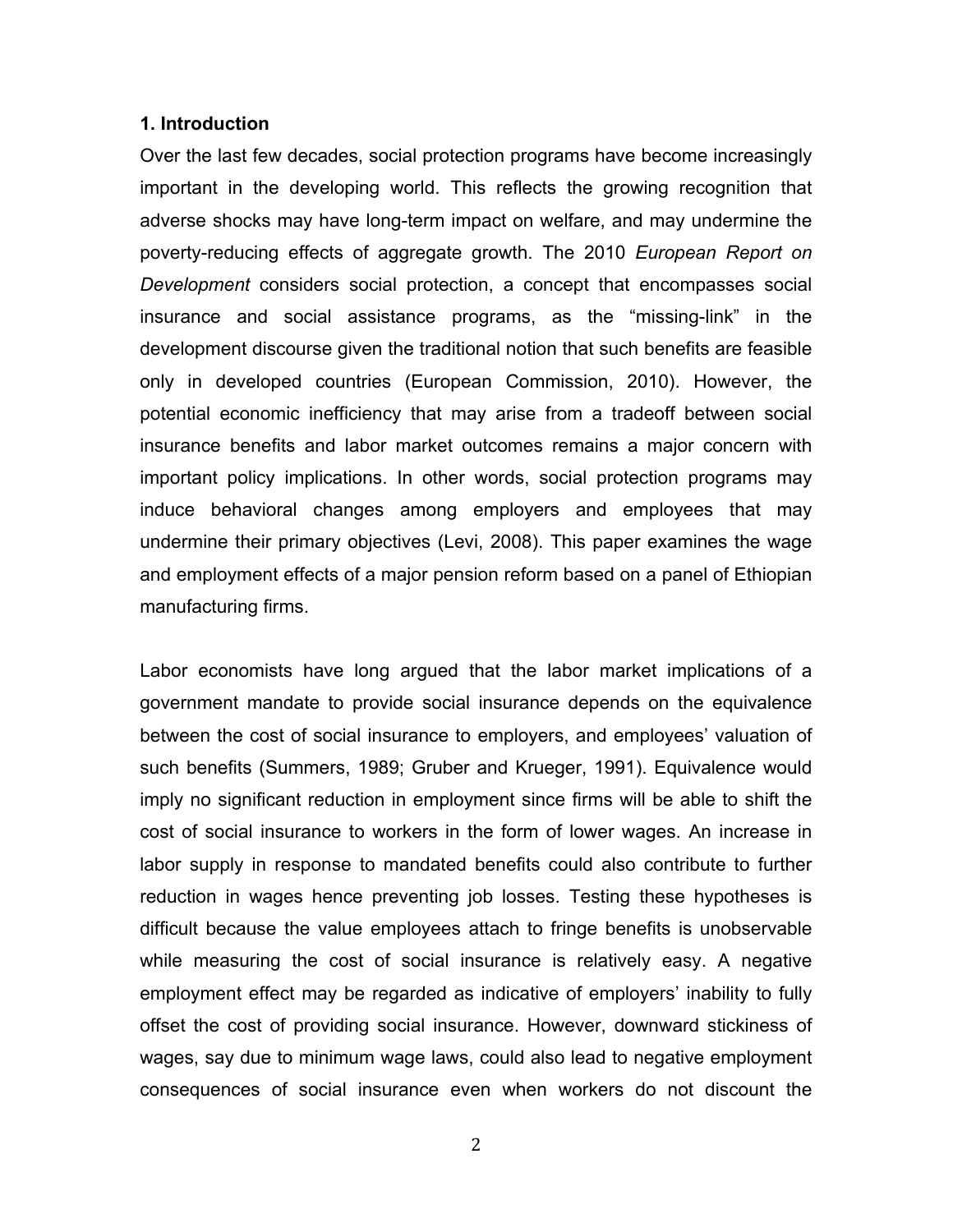benefits of social insurance. In countries with a sizeable and easy to enter informal sector, employee valuation of social insurance below its cost may also lead to contraction of employment in the formal sector as workers switch to informal sector jobs where they can avoid taxes including pension contributions. Significant productivity differences between formal and informal sector firms imply that such reallocation of labor may undermine overall economic efficiency.

While the range of expected outcomes is relatively clear, previous efforts at estimating the labor market implications of social insurance reforms have encountered a number of constraints. Since social insurance affects employer and employee behavior, one needs micro data at the firm and worker level, which have only became available to researchers in recent decades. Panel data remain scarce, particularly in developing countries, making it difficult to control for confounding unobserved characteristics and preferences. Moreover, substantial social insurance reforms that involve parameter adjustments large enough to induce changes in behavior are quite rare. Even ambitious social insurance reforms could be rendered inconsequential by weak enforcement capacity just as the timing of a reform may accentuate or dampen its labor market implications. It is thus unsurprising that empirical evidence on the labor market implications of social insurance programs in developing countries is relatively scarce. The existing studies come primarily from middle-income Latin American countries which have relatively long and rich experience in providing social insurance.

This paper provides new evidence from the African context where social insurance programs are relatively new and coverage remains low and far below that of Latin American countries. We examine the labor cost and employment effects of a major social insurance reform program introduced in Ethiopia in 2011, which mandated contributory pension and disability benefits for private sector employees. The reform expanded an existing pension system that catered only for civil servants and the armed forces, who constitute less than 2 per cent of the Ethiopian labor force.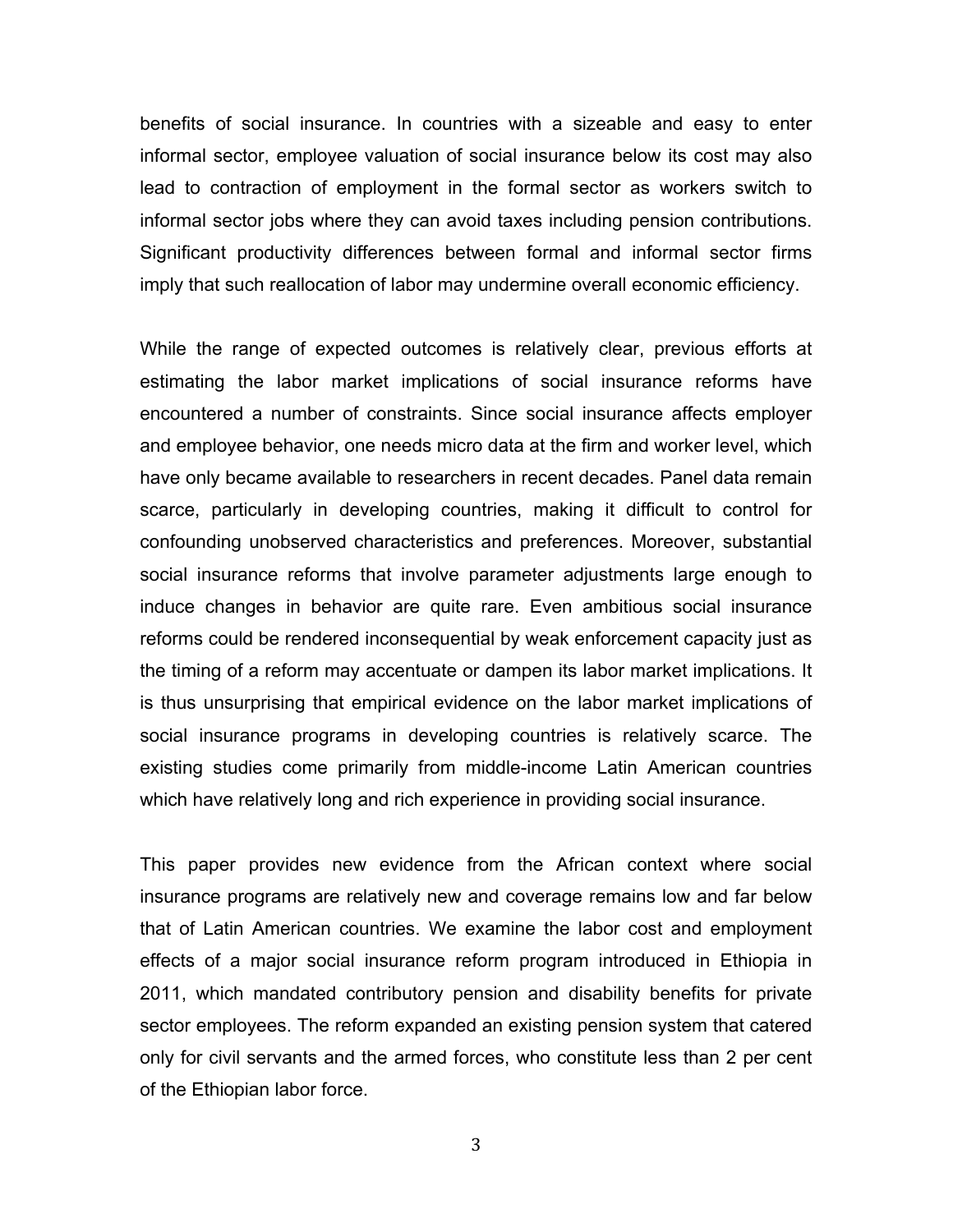Our empirical approach is better suited to answer these questions as it addresses a number of constraints that other studies in this literature have encountered. We exploit the swift introduction of the new pension law in Ethiopia as a quasi-natural experiment to study employers' responses to the pension reform using a panel data set of private manufacturing firms covering the period 2008-2013. The firm-level panel data spans the pre-reform (2008-11) and postreform (2012-13) periods allowing us to control for employer fixed effects while measuring the effects of temporal variation in policy. Since the new law applies to all firms in the formal sector, our identification strategy relies on the existence of pre-reform provident funds that some firms offered to their employees on a voluntary basis. The idea is that for firms with pre-existing provident funds, compliance with the new pension law would involve little to no change in nonwage labor costs as compared to firms that were forced to introduce a pension system. For the latter, the mandated contribution rate introduces a substantial spike in nonwage labor costs that may affect wages and/or labor demand.

As compared to existing studies that have focused mainly on adjustments in wages and employment in response to employer provided benefits, we explore additional margins of adjustment that may allow firms to accommodate the cost of providing pension benefits. These include other employee benefits such as transport allowances and bonuses, as well as non-labor production inputs. We also explore employment changes at different points of the wage distribution, which could arise because of heterogeneity in employee valuation of social insurance or other institutional factors. In doing so we estimate the extent to which employers have been able to accommodate the increase in nonwage labor costs through adjustment of wages and/or other production costs. If such margins of adjustment are negligible, the reform may unintentionally reduce jobs that are eligible for pension benefits and ultimately compromise the welfare of workers in the private sector.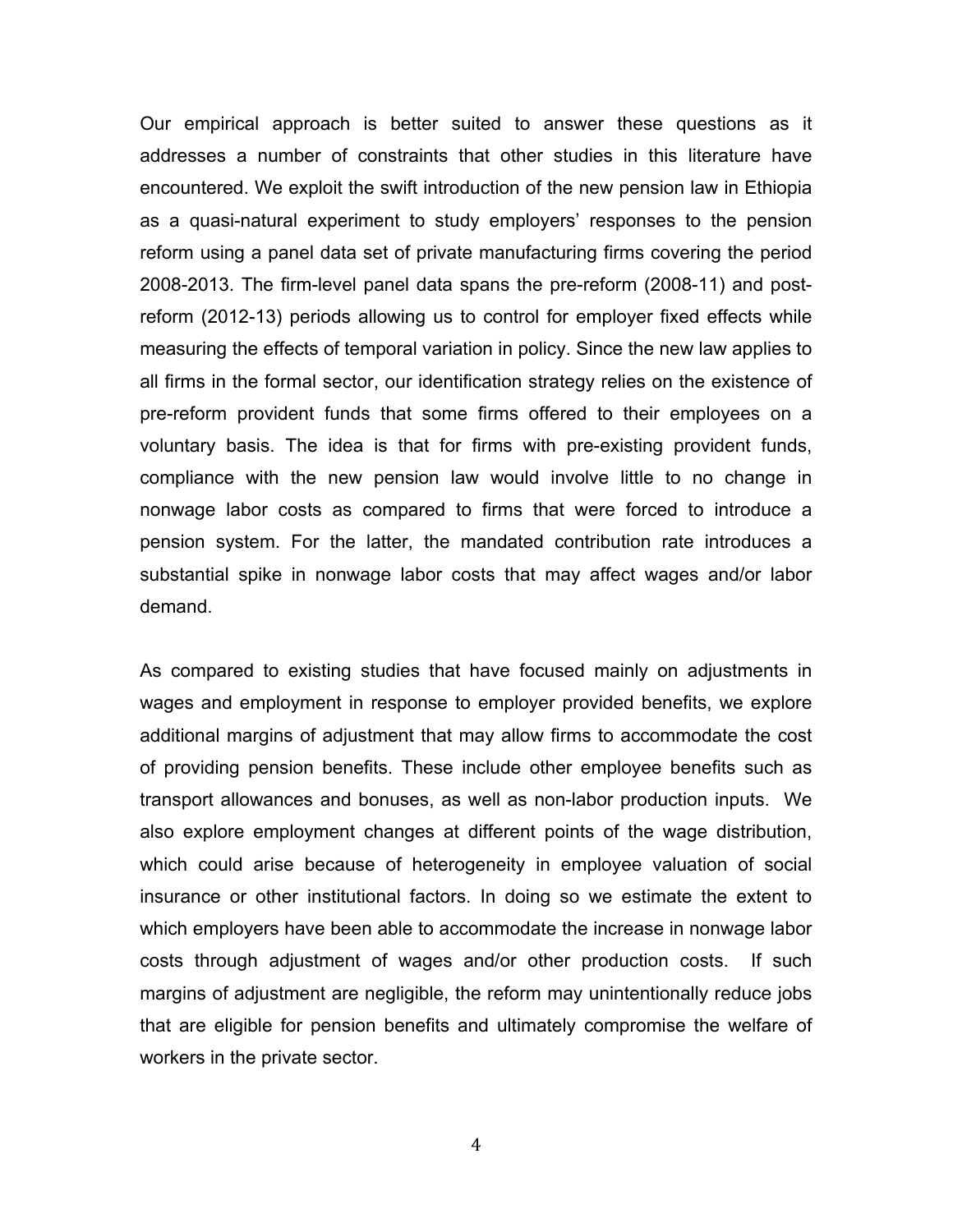We find no evidence that employers have been able to shift the cost of social insurance to workers in the form of lower wages. In fact real wage has increased substantially after the 2011 pension reform. Regression results show that the pension reform has reduced labor demand in the formal private manufacturing sector, and this negative effect is larger among firms without pre-existing provident funds and among initially small firms. We also find evidence of a shift in personnel policy after the pension reform that seems to favor skilled workers over low-skilled workers although this effect holds both for firms with and without voluntary provident funds. Firms have also increased investment per worker and capital per worker after the reform, which is consistent with the increase in the nonwage labor cost.

The paper is organized as follows. Section two outlines a conceptual framework which is widely used in this literature and reviews the body of empirical evidence focusing on studies from developing countries. Section three describes the 2011 pension reform and key institutional features that inform our empirical models and the interpretation of results. Section four describes the data and provides descriptive statistics. Section five presents the empirical models and discusses the results. Conclusions and policy implications are presented in section six.

# **2. Conceptual Framework and Existing Evidence**

# *a. Framework*

We follow Gruber (1997) who provides a formal treatment of the conditions under which employers will be able to fully shift the cost of mandated social insurance to workers' wages. Accordingly, we represent the labor demand function as  $L_d = f_d(w^*(1+t_f))$  while labor supply takes the form  $L_s = f_s(w^*(1-at_e)+qwt_f)$ . The variable *w* represents the pretax wage,  $t_f$  is the mandated pension contribution rate firms incur while  $t_{e}$  is the pension contribution rate levied on employees. The parameter *a* represents the extent to which employees discount pension contributions relative to cash income such that *a* = 0 would indicate that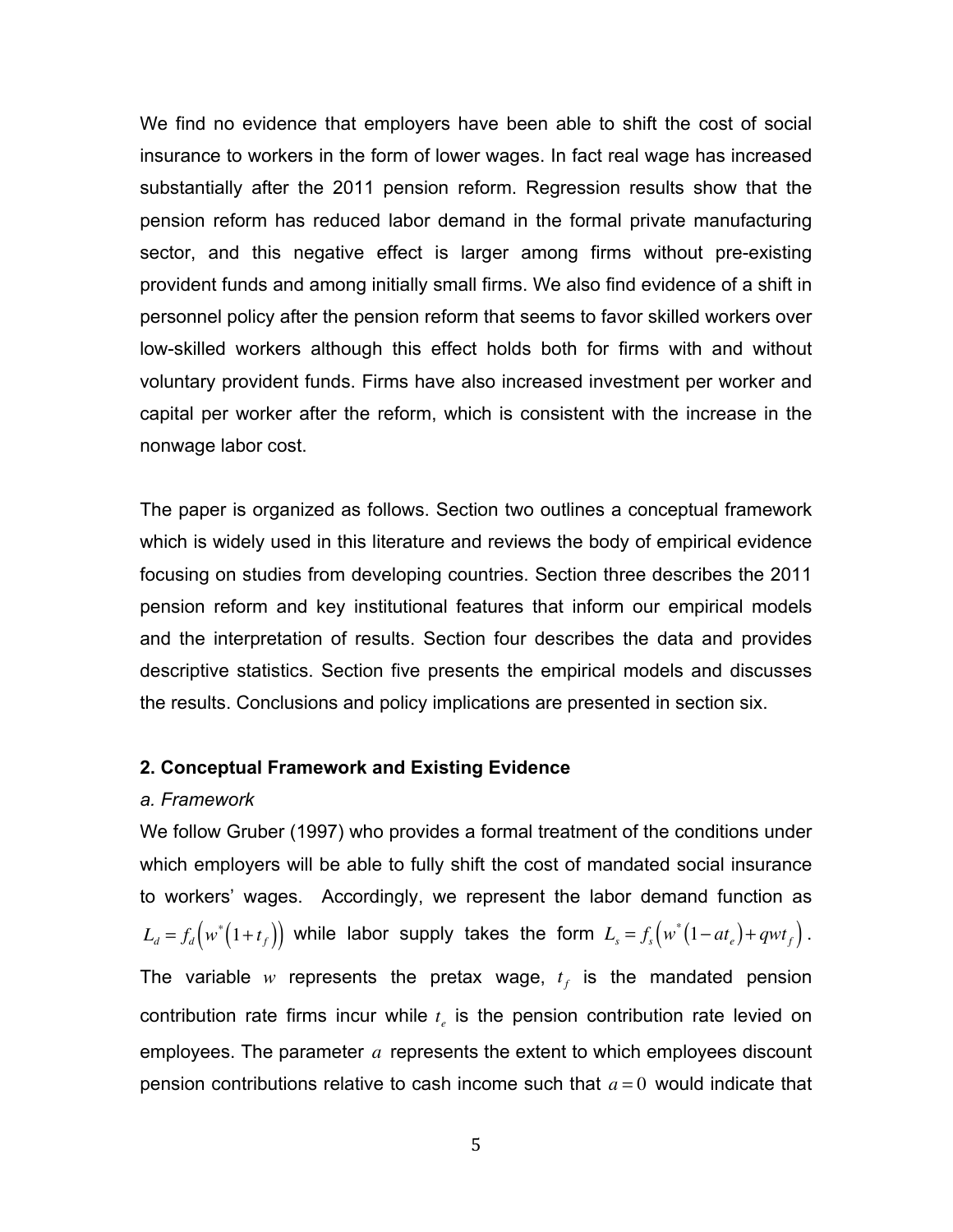fringe benefits are valued at the mandated contribution rate. Similarly, *q* captures employees' valuation of employer contributions relative to cash income such that  $q = 1$  indicates that workers treat employers' contributions as cash income. The equilibrium condition under these assumptions implies that,

$$
\frac{d\ln w}{dt_f} = -\frac{\eta^d - q\eta^s}{\eta^d - (1 - at_e)\eta^s}
$$
\n(1)

where  $\eta^d$  and  $\eta^s$  are the price elasticities of labor demand and supply, respectively. As shown in Gruber (1997), one of the conditions under which full wage-shifting of employer contribution can occur is when employees value the pension promise at cost. As indicated in (1), this occurs when  $a = 0$  and  $q = 1$ suggesting a strong linkage between benefit incidence and contributions. Full shifting may also be possible if labor supply is completely inelastic or if the elasticity of labor demand is infinity. As indicated earlier, a mandate social insurance program will have no employment effects if employers can fully shift the cost of pension benefits to workers' wages. Such mandated benefits may have negative employment effects in the formal sector under partial shifting of their costs to wages, i.e., when  $\frac{d \ln w}{dx}$  $dt$ <sub>f</sub>  $> -1$  implying that  $a > 0$  and  $(1 - at_e) < q < 1$ .

In addition to potential effects on employment levels, social insurance programs may also have a composition effect if *a* and *q* differ across workers. For instance, it is possible that skilled workers may want to receive the returns to human capital in the form of higher wages as well as fringe benefits. Unskilled workers may be more skeptical about the expected benefits of social insurance. This difference may arise from a higher likelihood of unemployment and/or longer spells of unemployment among unskilled workers as compared to skilled workers. If benefits are tied to work experience, unskilled workers may benefit less from a pension scheme due to shorter employment spells. Unskilled workers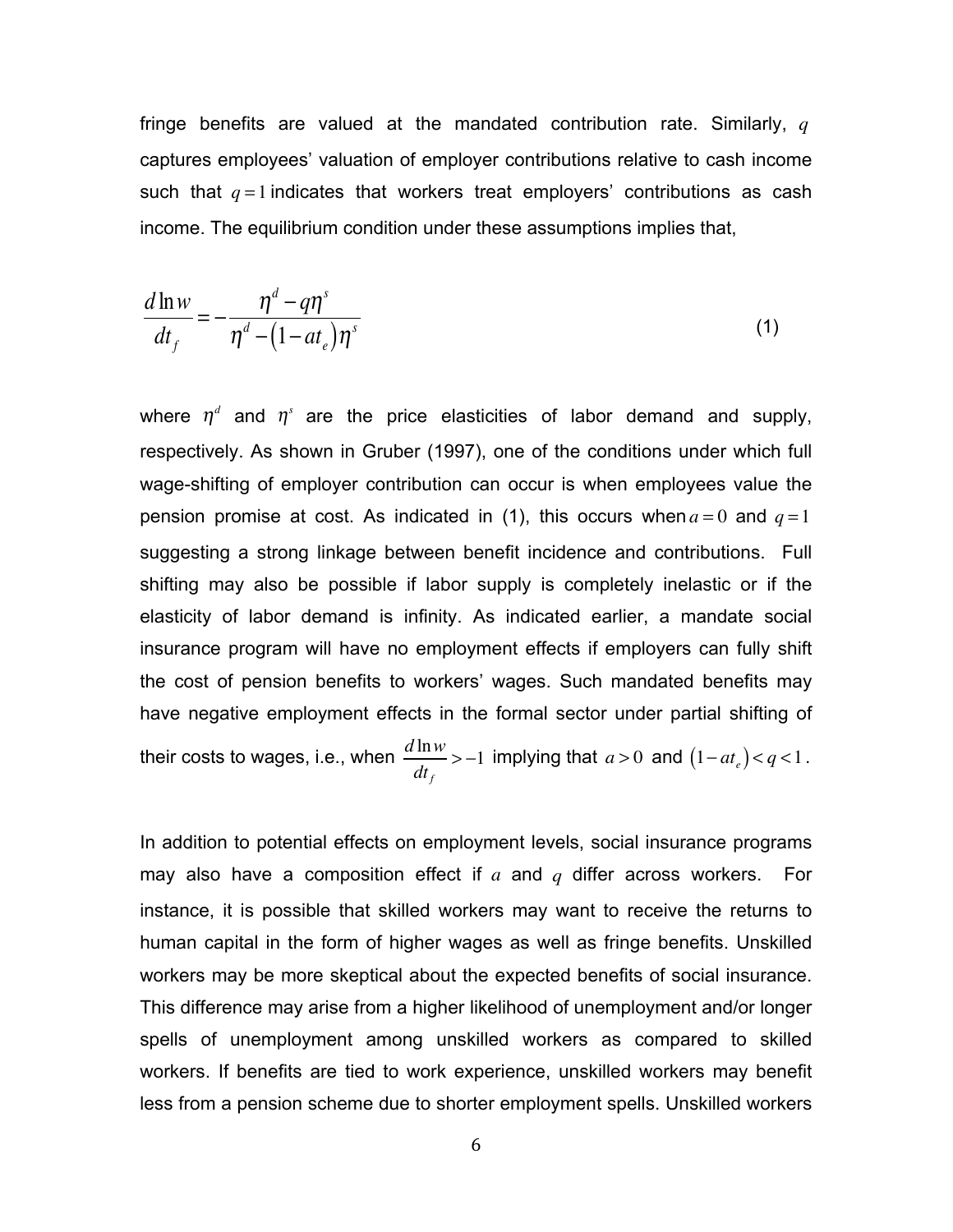might thus be less likely than skilled workers to accept wage cuts to compensate the employer for the cost of social insurance. Such workers may thus prefer to move to the informal sector or work informally in the formal sector possibly for the same employer to avoid mandatory contributions. Employers may also fire unskilled workers and retain relatively skilled workers who value the insurance scheme at cost and are more likely to increase their work efforts now that they are invested in the firm's success.

The conceptual framework discussed so far predicts unintended negative employment effects if wages cannot be lowered sufficiently to offset the cost of mandated social insurance. This argument implicitly assumes that the firm has no margins of adjustment other than wages and employment, or the other adjustment margins are too costly relative to labor adjustments. However, terminating employment contracts are likely to be last resort decisions if firms face hiring and firing costs that are at least comparable to the cost of adjusting nonlabor inputs. Employers may also want to first explore less costly options of improving efficiency of intermediate inputs or adjusting the production cost structure in an effort to accommodate policy induced increases in nonwage labor costs. Social insurance reforms may thus lead to an increase in productivity if employers cannot fully shift the cost of such benefits, and if the cost of adjusting other inputs is less costly than that of adjusting labor. A more complete assessment of the impact of the social protection programs may thus require examining changes in production cost structure including the substitution of capital for labor.

## *b. Evidence from developing countries*

Gruber (1997) provides evidence in support of full shifting of payroll taxes to wages. He finds a significant increase in wages following the elimination of a government mandate to provide social insurance in Chile with no change in employment. However, since wages are more likely to be flexible upward rather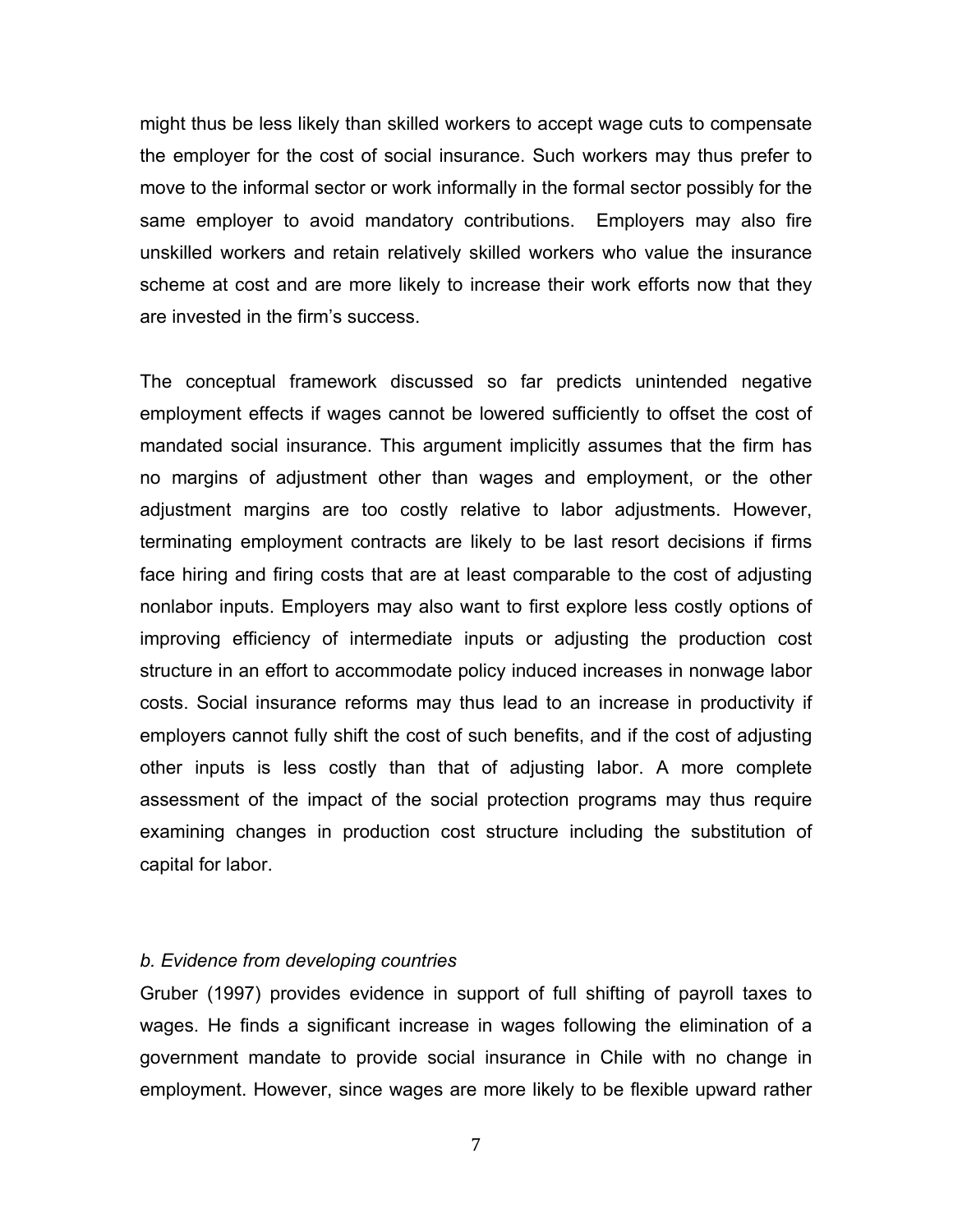than downward, it is doubtful that this evidence would imply that employers can readily offset an increase in mandated benefits by reducing wages. Using firmlevel data from Colombia, Kugler and Kugler (2009) find only partial (25%) shifting of a payroll tax increase to workers' wages accompanied by a significant reduction in employment. Interestingly, the negative employment effect in Colombia was stronger among production workers as compared to nonproduction workers. In Brazil, Almeida and Carneiro (2012) find that workers in municipalities with strict enforcement of mandated severance benefits received lower wages to offset employer contributions, hence increasing formal employment, while localities with less frequent inspections by the labor office showed a reduction in formal employment and an increase in informal employment. Joubert (2015) also finds that mandatory pension contributions encourage informality in Chile underscoring the fact that mandated pension contributions cannot be imposed on all workers in the presence of a sizeable informal sector.

There is also indirect evidence on the negative employment effects of payroll taxes from studies that have examined the impact of noncontributory social protection programs for informal sector workers. Bosch and Campos-Vazquex (2014) find that government provision of health insurance to informal sector workers in Mexico led to a significant reduction in the number of employers and employees among small and medium producers in the formal sector. This finding is consistent with Aterido et al. (2011) who find an increase in informal employment as a result of this social assistance program in Mexico. These studies show a significant reduction in formal employment suggesting that workers in the informal sector value the pension benefits at less than their cost to employers (Levi, 2008).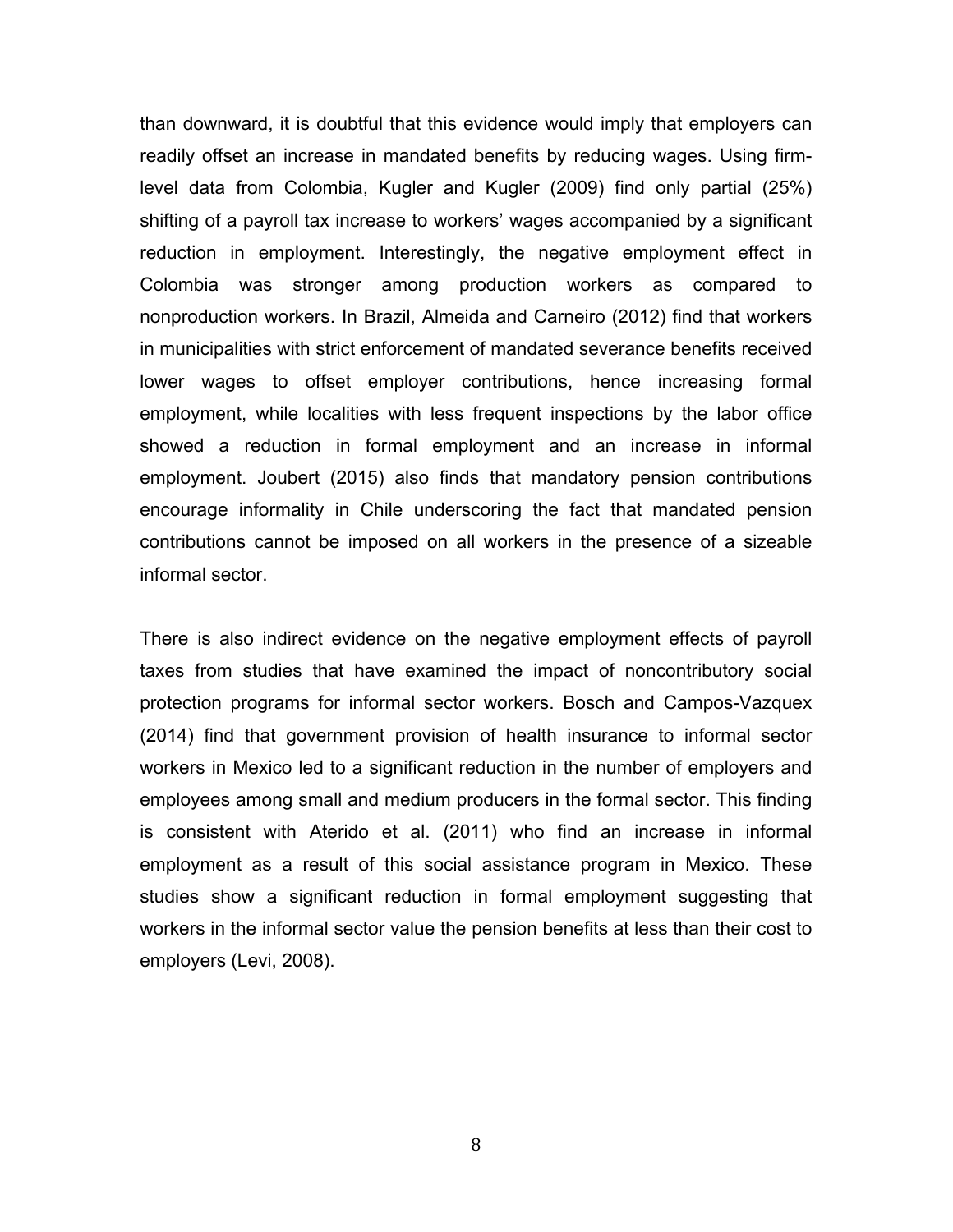#### **3. Ethiopian Pension Reform and Institutional Background**

In June 2011 the Ethiopian government issued Proclamation No. 715/2011 also known as the "Private Organizations Employees Pension Proclamation". Its stated objectives are expanding the scope of social security in Ethiopia and contribute to social justice, industrial peace, poverty reduction and development. This law establishes a publicly managed mandatory pension scheme that covers permanent employees of formal private organizations. It is a defined benefits social security system purely related to employment in the formal sector. Selfemployed and informal sector workers are not protected under this scheme. The proclamation extends the existing pension scheme that covers civil servants in federal and state governments, the armed forces and employees of state-owned enterprises.

The proclamation also establishes the Private Organizations Pension Fund (POPF) which is based on contributions of employers and employees. Since 2015, that is, four years after the proclamation, employers contribute 11% of an employee's monthly wage to the pension fund. During the first three years of the pension scheme, employer contributions were set at 7%, 8% and 9%, respectively. Employees are expected to contribute 7% of their wage from 2015 on wards, rising from 5% contribution in 2011 and 2012 to 6% in 2013 and 2014. This implies different pension contribution rates in the post-reform years of our firm-level panel data. Workers in private organizations with pre-existing "Provident Funds" (PFs) may choose to continue with PFs or transfer their savings to the new POPF. This choice is available only for workers hired before the pension reform while new hires should be registered under the new scheme. Employer and employee contribution rates under PFs cannot be below the contribution rates stipulated by the 2011 pension law. Employees need to work for at least 10 years to benefit from the pension scheme after retirement, which is set at 62 years of age. The replacement rate is based on years of work experience. Payout is set at 30% of average salary during the three years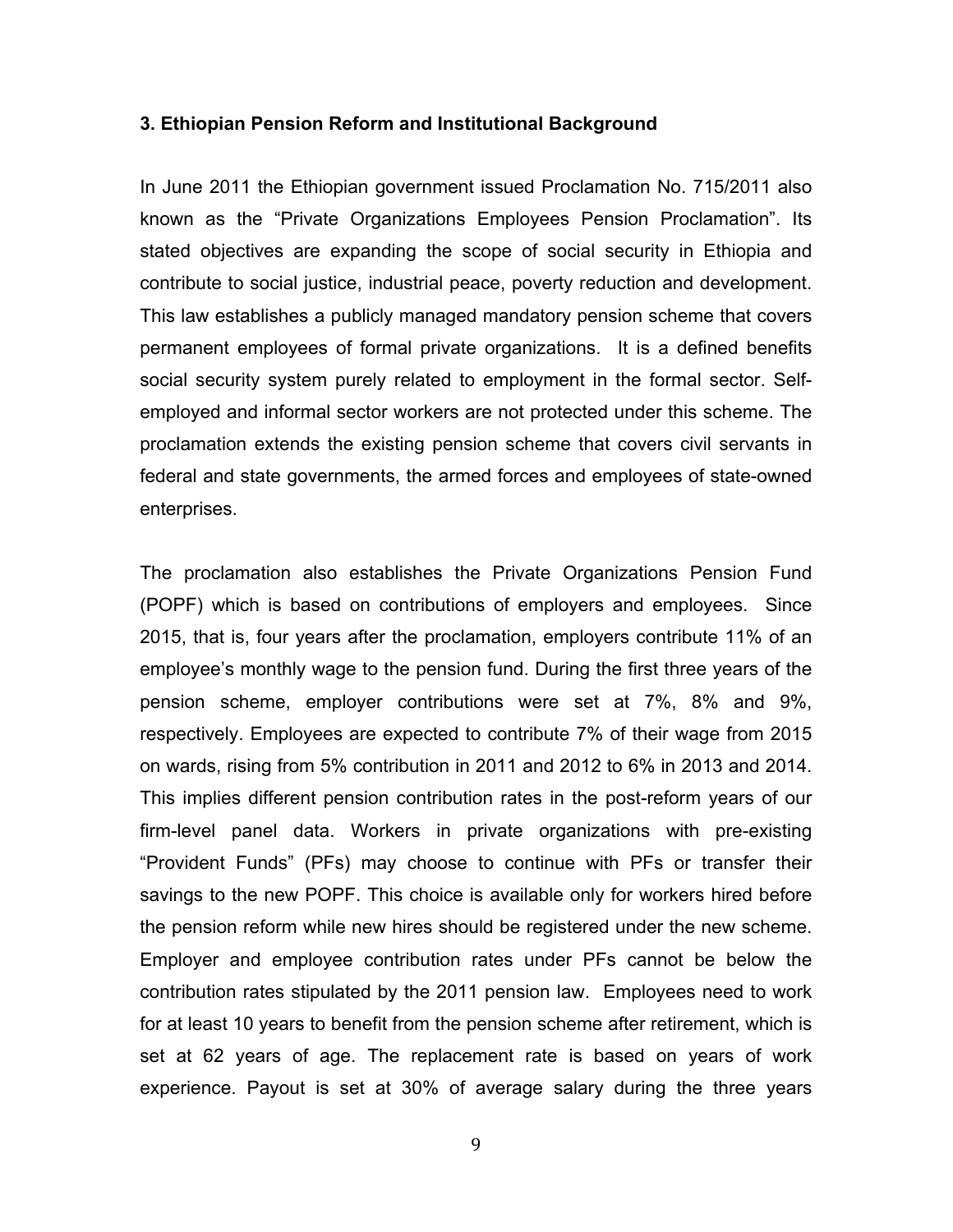preceding retirement for a worker who contributed for 10 years. Payout increases by 1.25 percentage points for each year above 10 years of experience.

This proclamation also establishes the Private Organizations Employees Pension Agency (POEPA) to oversee and implement the pension scheme. This is a separate entity from the department that runs pension schemes for government employees. Since there are no stock markets in Ethiopia, the POEPA will invest its funds in treasury bonds and other profitable investment options specified by the Federal Ministry of Finance and Economic Development (MoFED).<sup>1</sup>

The pension law seems to be backed by stringent enforcement mechanisms. Employers are required to register with the POEPA and declare the number of existing permanent employees and report employment contracts of new hires to the agency within 60 days. The law empowers the POEPA to deduct arrears from the bank account firms that fail to make pension contributions on time. <sup>2</sup> The pension law is also enforced through the government tax collection system. For instance, firms will not be able to file their profit taxes until they verify payment of pension contributions. Because employer pension contributions are tax deductible, and the penalties for failing to pay taxes are stiff, employers cannot ignore pension contributions without facing penalties. Moreover, the POEPA has direct access to the list of workers whose personal income taxes were withheld by the firms. The POEPA could thus monitor compliance with the pension law by crosschecking the list of employees with pension identification numbers against the list of workers in the income tax system.

<sup>1</sup> The banking sector in Ethiopia remains underdeveloped and highly dominated by state-owned banks. There are no foreign banks and investment banks in Ethiopia while private commercial banks play a limited role in the financial sector (World Bank, 2009; Zewdu, 2014).

 $2$  If ordered by the Agency to make such a deduction, banks shall do so without a need for a court order. If the private organization does not have sufficient funds in its bank account to cover the arrears, the Agency has the power to liquidate the properties of the private organization to collect the arrears.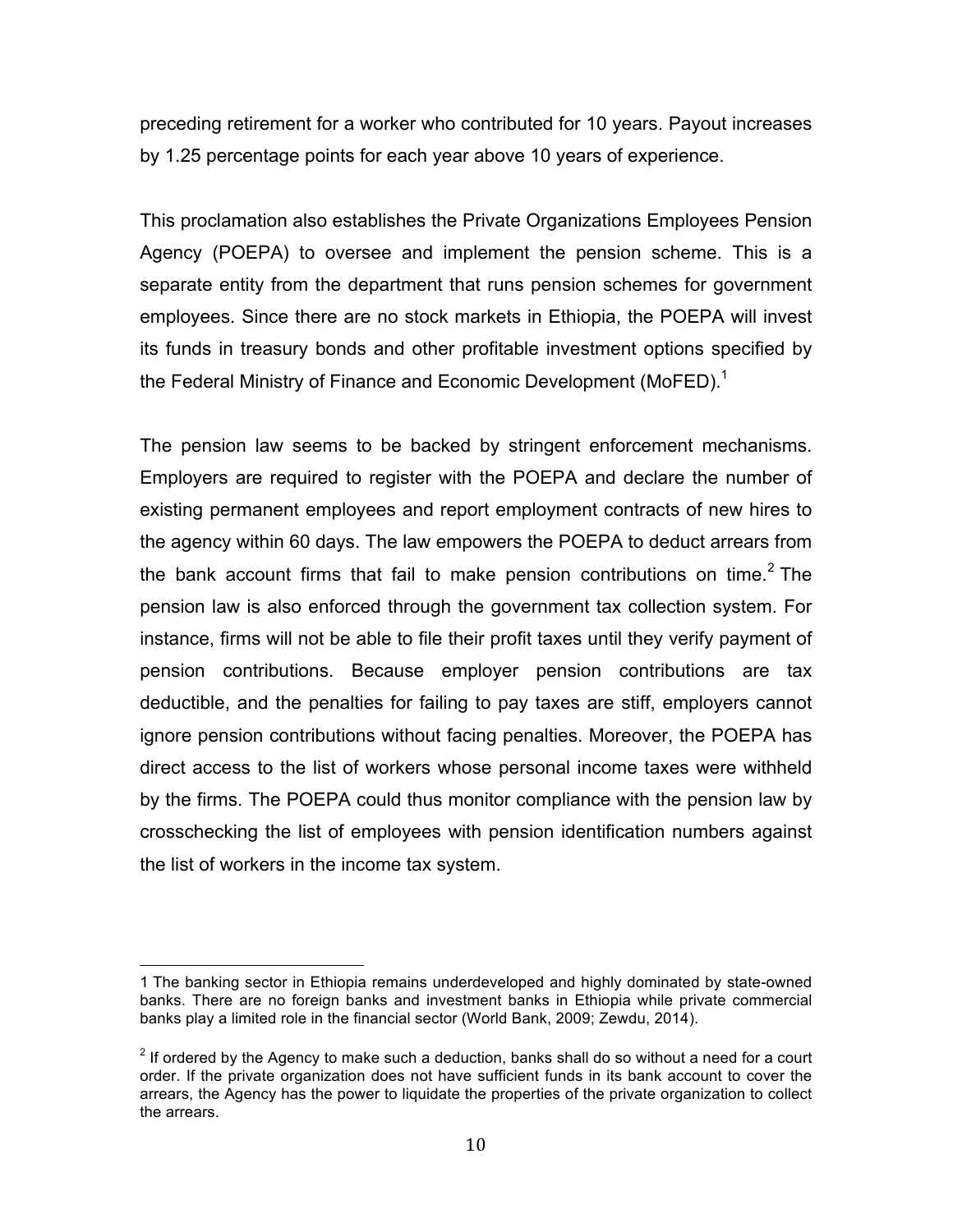The fact that pension benefits are available only for permanent employees may create an incentive to ration permanent employment positions. Anticipating this possibility, the law prevents firms from denying permanent employment status to workers who have been employed for more than 45 days. Moreover, the POEPA has created a dedicated hotline for workers who have been denied pension benefits.

While these are potentially strong enforcement mechanisms, it is not clear how effective they have been in practice. For instance, while the POEPA has access to the list of workers for whom income tax has been withheld by the firm for the purpose of crosschecking with the list of workers in its pension accounts, these data are not available in electronic format, hence undermining quick verifications. Inefficiencies in the tax revenue collection system will also weaken enforcement of the pension law as the latter depends on the former. For instance, because taxes cannot be filed electronically, tax offices are typically inundated by tax payers who want to beat the deadline to file taxes. This undermines the ability of tax officers to thoroughly verify each employer's pension contributions before allowing it to pay profit taxes as the new law requires. Overall, the enforcement mechanism seems very strong in regards to workers who are already registered with the POEPA and have pension identification numbers. There remains uncertainty on the agency's ability to monitor employment changes after the firm's initial registration. As shown in Figure 2, while the proportion of firms making pension contribution increased significantly in 2012 and 2013 relative to the fraction of firms offering provident funds voluntarily before 2011, compliance with the new law remains below 50 percent based on the CSA data. This situation has influenced our choice of estimation method where we relied on the Intent-to-Treat effect of the reform rather than its average effect on compliant firms as discussed further in the next section.

While there is a minimum wage for public sector employees in Ethiopia, there is no minimum wage in the private sector. Therefore, there are no regulatory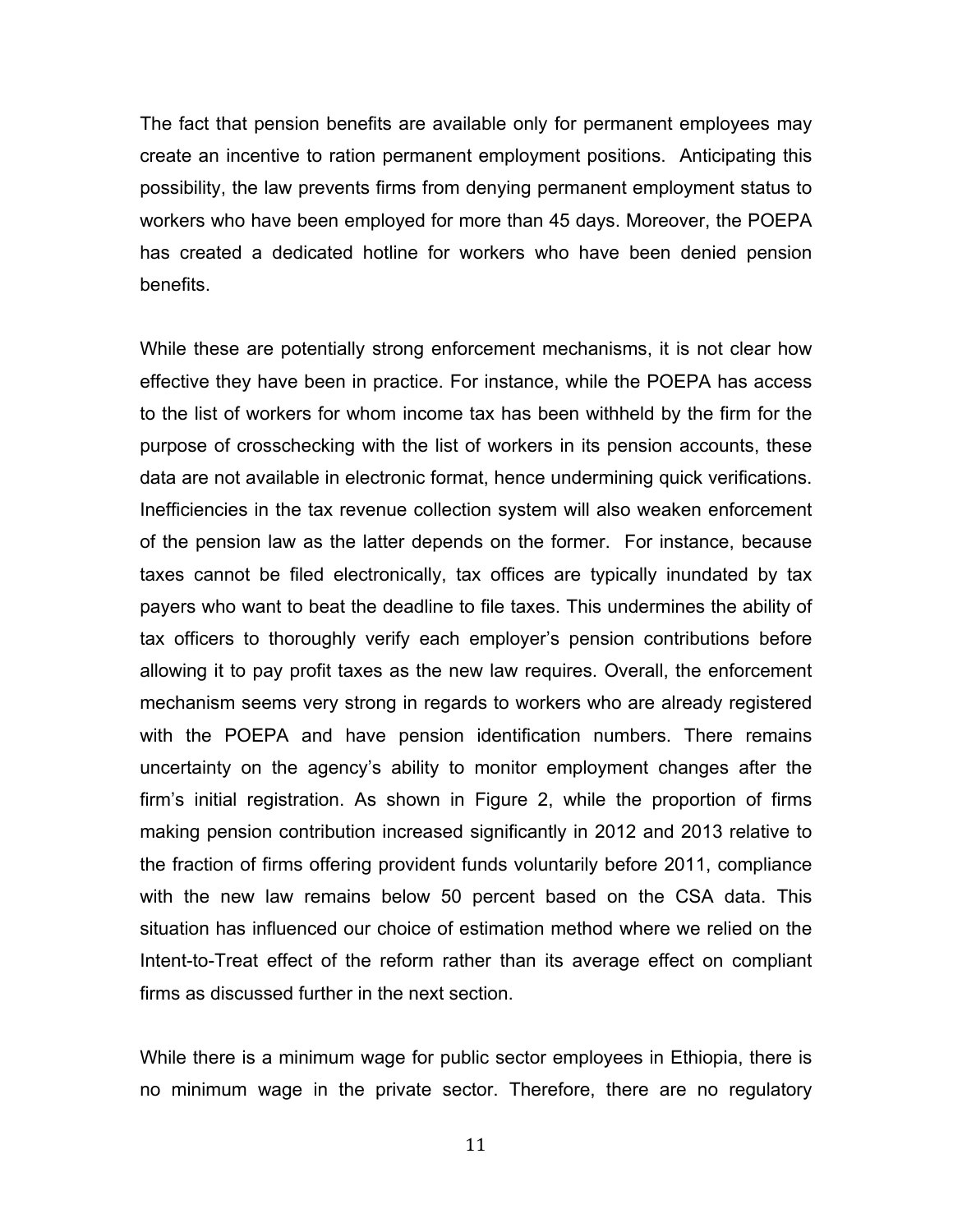restrictions on downward adjustment of wages if employers and employees agreed to shift the cost of pension benefits to workers' wages. This implies that the pension reform may not reduce firms' demand for low-wage workers if the latter value pension benefits at cost. The POEPA has a minimum pension which presumably increases the supply of low-wage workers to the formal sector as their pension benefits would exceed their contributions. $3$ 

The macroeconomic context within which the pension reform occurred is also relevant. Between 2005 and 2015, the Ethiopian economy has been growing by 10 per cent per annum which is double the rate of growth between 1995 and 2004. Growth in the manufacturing sector, where the data for this study come from, has been faster than the rest of the economy (See Figure 1). This is arguably an ideal condition to introduce a payroll tax as the rising aggregate demand may suppress potential negative effects on labor demand. The manufacturing sector's demand for labor has clearly been growing both before and after the 2011 pension reform. Given the overall expansion of employment in Ethiopian manufacturing, our task is primarily to examine the extent of adjustment in wages and labor demand among incumbent firms following the pension reform.

# **4. Data and Descriptive Statistics**

We use data from the annual census of manufacturing firms in Ethiopia conducted by the Central Statistical Agency (CSA) of Ethiopia.<sup>4</sup> The census covers all manufacturing firms that employ at least ten workers and use power driven machinery. The data contain detailed information on production costs, employment, output and organizational structure. Our data span the period 2008 to 2013 covering both pre- and post-reform periods. However, due to changes made to firm identification numbers by the CSA in the 2012 and 2013 rounds, we

 $3$  Minimum pension is adjusted every five years and at the moment it is set at Birr 503.

 $4$  The survey is officially refereed to as "Large and Medium Scale Manufacturing Survey".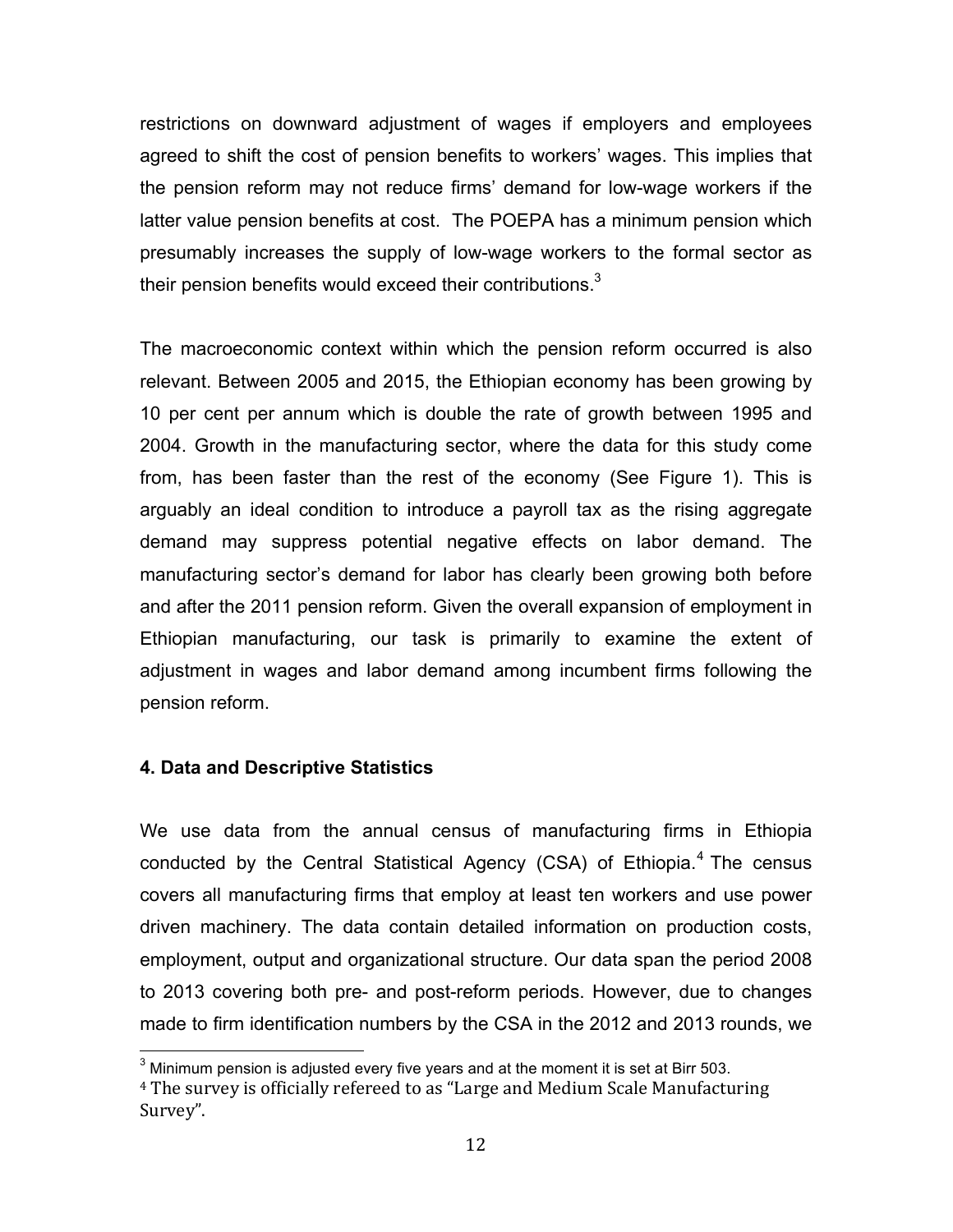are unable to use the entire census for our econometric analysis. We have been able to put together a panel data set using codes given by the Ethiopian Electric Power Authority for billing purposes.

As shown in Table 1, the loss of observation due to this unfortunate incident does not seem to have caused a selection problem. For instance, the average firm size in terms of employment and sales is essentially identical. The fact that the total number of workers and firm-year observations in our panel data relative to the census are about 15 percent each reassures that no major sample selection bias has been introduced by the manner in which our panel data is constructed.

Figure 1, based on the census data, shows that total manufacturing sector sales and employment have been growing much faster since 2011 than in the preceding three years. As such, there is no evidence that the pension reform has resulted in employment contraction or even a slowdown in the rate of growth of total manufacturing employment at the sector level.

Using census data, Figure 2 shows a significant increased in the fraction of firms making pension contributions after the reform although compliance remains just below 50 percent. The compliance rate is slightly higher in our sample panel-data amounting to 53% in 2012 and 54% in 2013, representing an increase of 30 percentage points relative to the fraction of firms with voluntary provident funds. Given the large number of non-compliant firms, our empirical models discussed in section 5 thus capture the Intent-to-Treat effect of the pension reform rather than the average treatment effect. This also raises questions about the characteristics of firms that are likely to comply under the existing enforcement mechanisms. In our panel data, 75 percent of firms with pre-reform provident funds have continued to make pension contributions under the new scheme while only 43 percent of firms without pre-existing provident funds are now making pension contributions. Similarly, about 72.4 percent of initially large firms reported pension contributions after the reform as compared to 45 percent of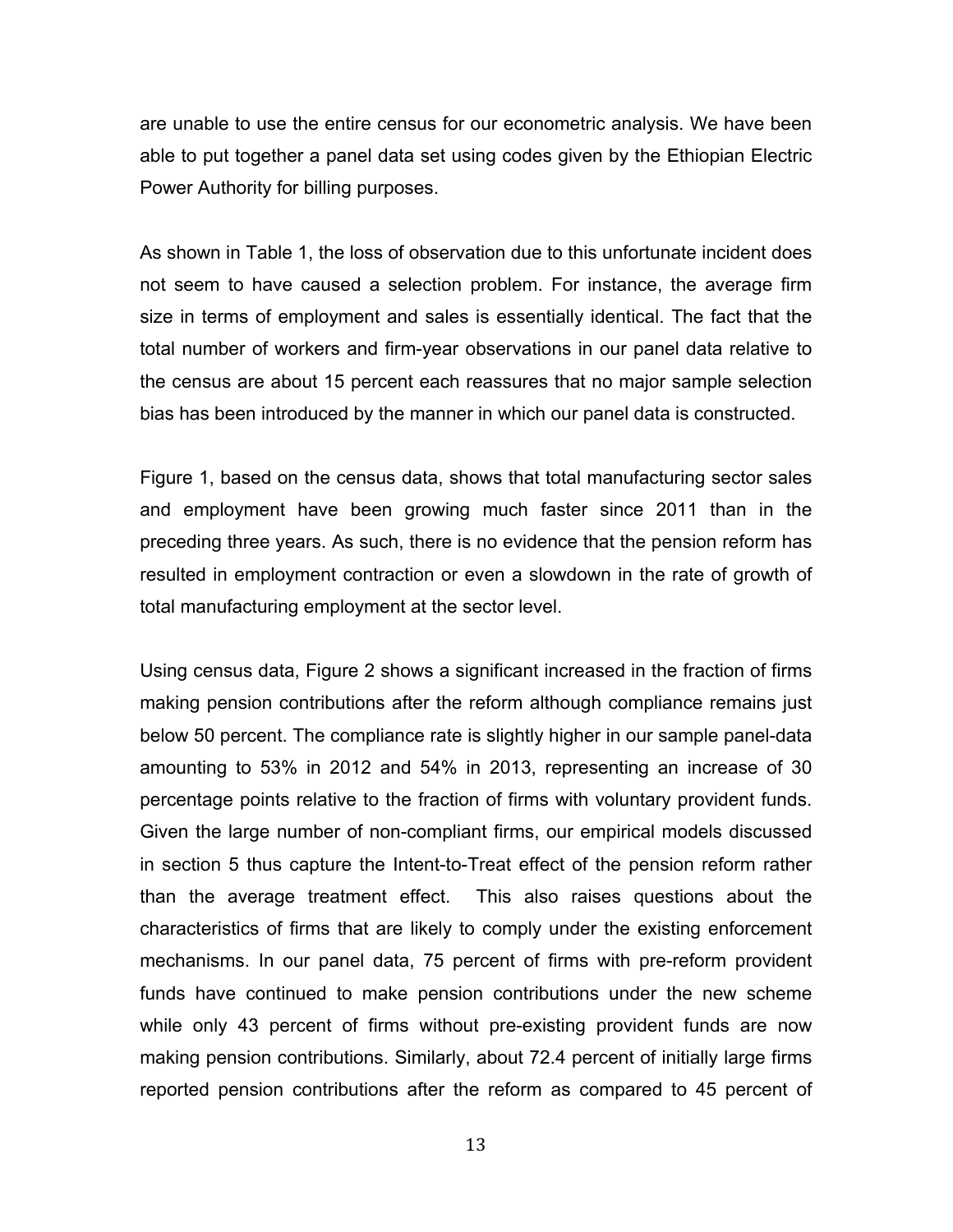initially small firms making such contributions. Even among initially small firms, compliance with the new law is higher if they had voluntary provident funds before the reform (at 64 percent) as compared to small firms without provident funds (at 41.4 percent).

To formalize this observation we estimated a panel random effects logit model of compliance with the pension law using the logarithm of initial firm size and the presence of pre-reform provident funds as explanatory variables while also controlling for industry fixed effects. As expected, we find that compliance increases significantly with initial firm size (with an average marginal effect of 0.0372) suggesting that small firms are less likely to participate in the new pension scheme. After controlling for initial firm size and industry specific effects, firms with pre-reform provident funds are strongly likely (with an average marginal effect of 0.2681) to continue providing those benefits after the reform. An interaction of the two variables provides no additional information about compliance.

Table 2 provides descriptive statistics for the entire sample as well for subsamples of firms with and without pre-existing provident funds. We use industry level producer prices provided by the CSA to express sales, wage rates, employer contributions as well as other financial variables in real Ethiopian Birr. The table shows that firms with pre-existing provident funds are significantly larger and older than those without such schemes. Wage rates, productivity and investment per worker are also higher in the former as compared to the latter. Table 2 also shows that differences in firm size, both in employment and sales, between these two groups of firms were narrowing down before the reform and then started to widen since the reform. The same trend is observed in terms of differences in real wage rates. Therefore, while firms with and without preexisting provident funds do not seem to show parallel trends before the reform in employment and wages, which are our main variables of interest, it is clear that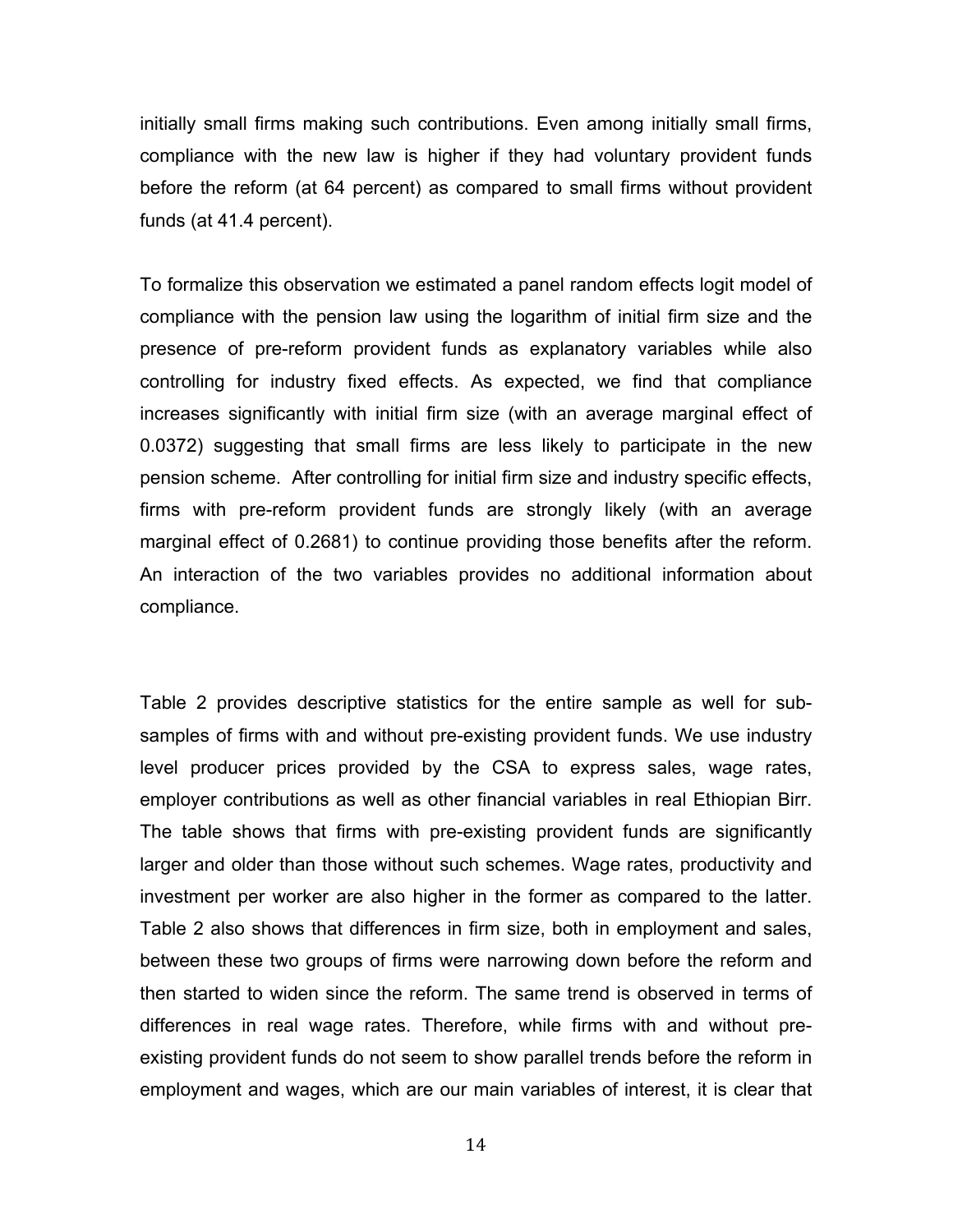these differences were narrowing down in the lead to the reform and diverging afterwards. Among firms with nonzero pension contributions, the average contribution rate was about 4.5 percent before the reform. Under the mandated scheme, the actual pension contribution rate (relative to wage bill) for these firms increased, respectively, by approximately half a percentage point and 0.008 percentage points in 2012 and 2013. For firms without pre-existing provident funds, pension contributions rates rose to 5.3% in 2012 and 6% in 2013 from zero contributions before the reform.

Table 3 explores changes in average firm size and skill composition of workers before and after the pension reform. We proxy skill composition of the workforce using CSA data on the number of workers by monthly wage categories; the survey does not capture worker-level wages. The wage interval that contains the median firm-level monthly wage rate (annual wage bill divided by 12 times the number of workers) is used as a cutoff point to determine the number of low- and high-wage workers in a given year. Because the median wage has been rising over the sample period, we adjusted the cutoff point to a higher wage interval in 2012 and 2013. This approach avoids a situation in which the number of lowwage workers may decline as the wage distribution shifts to the right while the threshold remains unchanged. In the absence of worker-level data on human capital or occupations, we believe this approach provides a plausible proxy for employee skills.

Table 3 shows that among firms with pre-existing provident funds, most of which have complied with the new pension law, average firm size has increased from 129 workers before the reform to 162 after the reform. This increase is entirely due to a rise in the average number of high-wage workers while the average number of low-wage workers has declined. This reveals a shift from a fairly balanced skill composition of the workforce before the reform to one that is markedly tilted toward skilled workers. Firms without provident funds experienced a modest reduction in firm size after 2011 coupled with a substantial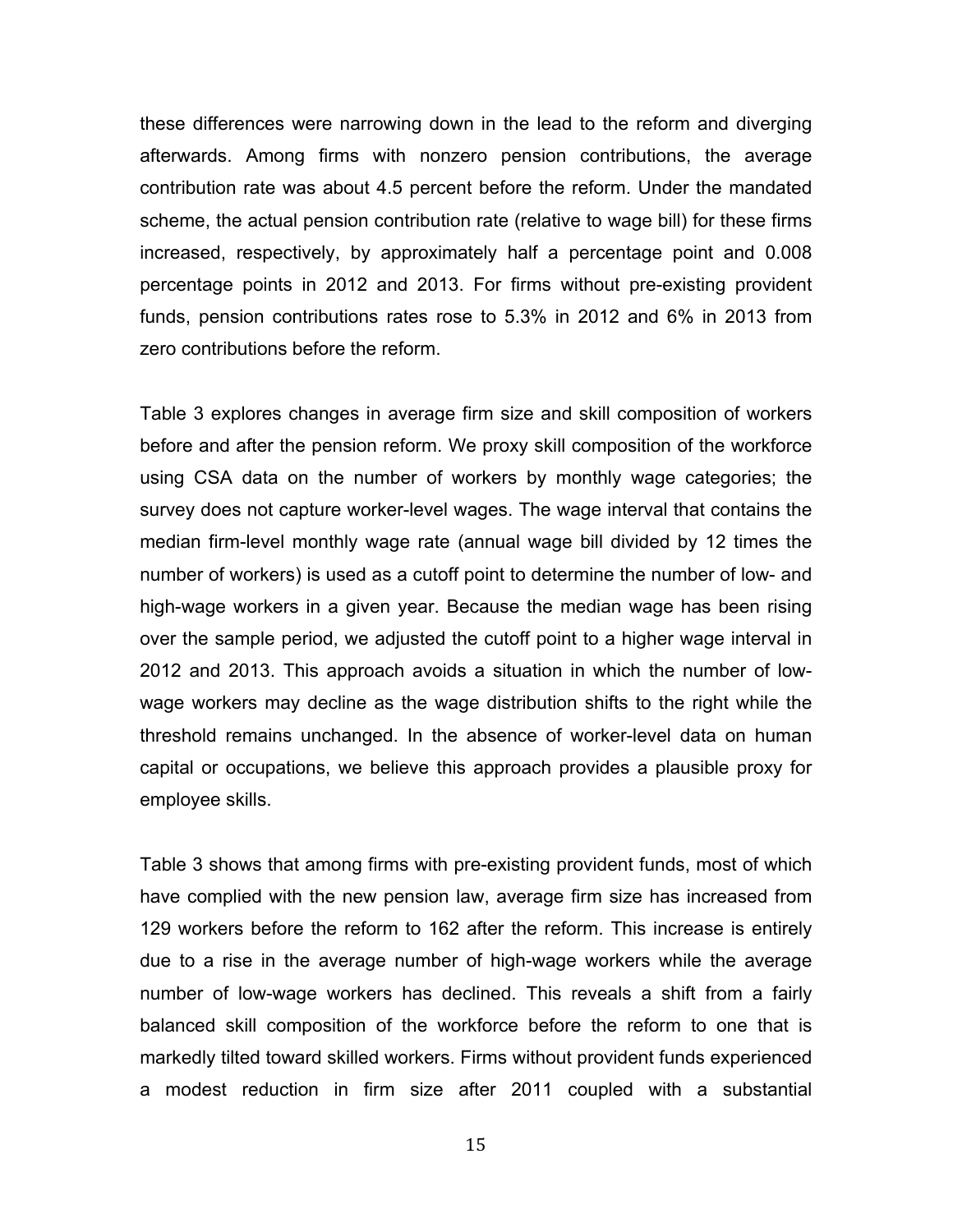compositional shift also in favor of skilled workers. While such firms had approximately three low-wage workers for every high-wage worker before the reform, the ratio has become one-to-one after 2011. This outcome seems to be consistent with our expectation that low-wage workers may discount employer contributions to pension benefits more sharply than high-wage workers.

## **5. Estimation and Discussion of Results**

#### *5.1. Changes in Labor Cost*

We start our econometric analysis by examining changes in nonwage labor costs post 2011. The idea is to show the increase in firm contributions to pension and disability benefits after the reform, and whether this increase is higher among firms without pre-existing provident funds. We then examine change in real wages to test the hypothesis of full-shifting of the cost of social insurance to wages. Furthermore, we assess if employers have been able to adjust other employee benefits such as bonuses and allowances for food and transportation.

The empirical model we test takes the form:

$$
\ln\left(\frac{C_{ii}}{L_{ii}}\right) = \alpha_0 + \beta PR_i + \gamma PR_i * NPF_i + \phi PR_i * Small_i +
$$
\n
$$
\varphi Small_i * NPF_i * PR_t + \nu_i + \varepsilon_{ii}
$$
\n(2)

where subscripts *i* and *t* index employers and year, respectively, *C* is total employer contribution to social insurance and *L* is total employment. The postreform dummy variable *PR* takes the value one for post-reform years and zero for pre-reform years while *NPF* is a dummy variable that takes the value one for firms without pre-reform provident funds and zero otherwise. Time invariant firm fixed effects are represented by  $\nu$  while  $\varepsilon$  is the equation error term. Since the government has been raising the pension contribution rates gradually as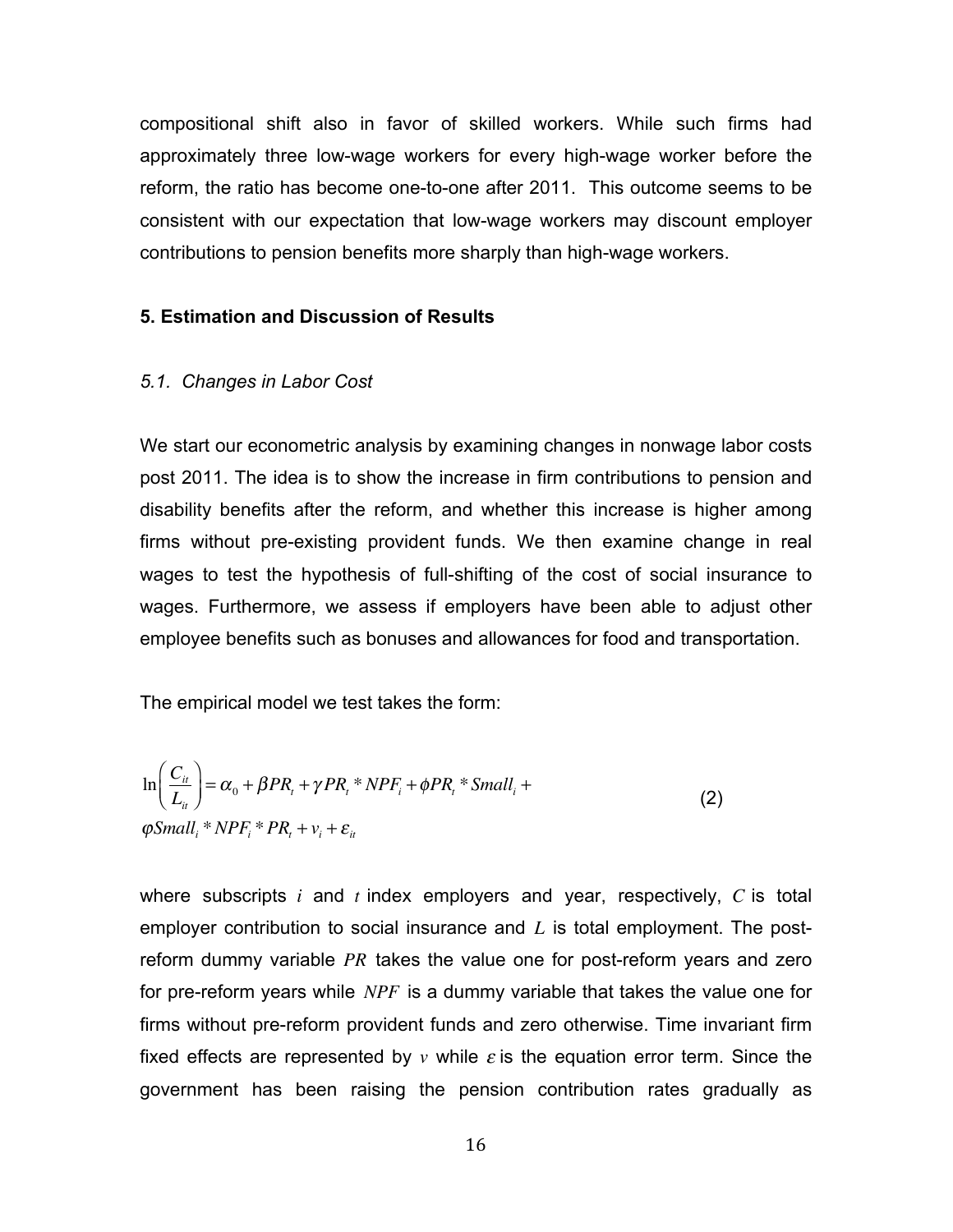discussed earlier, including a single post-reform dummy may not be ideal. Instead we treat 2012 and 2013 separately as post-reform years and interact them with the variable *NPF*. Since the probability of compliance with the pension reform as well as the existence of voluntary provident funds before the reform correlate negatively with initial firm size, the model includes a dummy variable *Small* which takes the value one if initial firm size in less than fifty workers. Since initial firm size is positively correlated with the likelihood of a pre-existing provident funds and the degree of compliance with the new law, the interaction of initial size with the post reform dummy will allow us to capture any differential responses of small firms after the reform. Finally the model includes an interaction of initial firm size, absence of pre-reform provident funds and the reform dummy to see if initially small firms without provident funds behaved differently after the reform. It should be kept in mind that being small and having no provident funds reduce the probability of compliance with the pension law as described earlier.

We estimate (2) using a panel fixed effects specification to take into account time invariant unobserved characteristics that might affect firms' decisions on wages and fringe benefits. Standard errors are clustered at the firm level to account for heteroscedastic and autocorrelated errors. As indicated earlier we rely on the interaction term *PR\*NPF* to identify the effect of the reform as the shock in nonwage labor costs are expected to be higher for firms without pre-existing provident funds relatives to firms with such voluntary schemes already in place.

We follow the same approach to estimate the change in firm-level real wage rate which we obtain by dividing the wage bill  $(W)$  by number of employees.

$$
\ln\left(\frac{W_{ii}}{L_{ii}}\right) = \alpha_0 + \beta PR_t + \gamma PR_t * NPF_i + \phi PR_t * Small_i +
$$
  
\n
$$
\varphi Small_i * NPF_i * PR_t + v_i + \varepsilon_{ii}
$$
\n(3)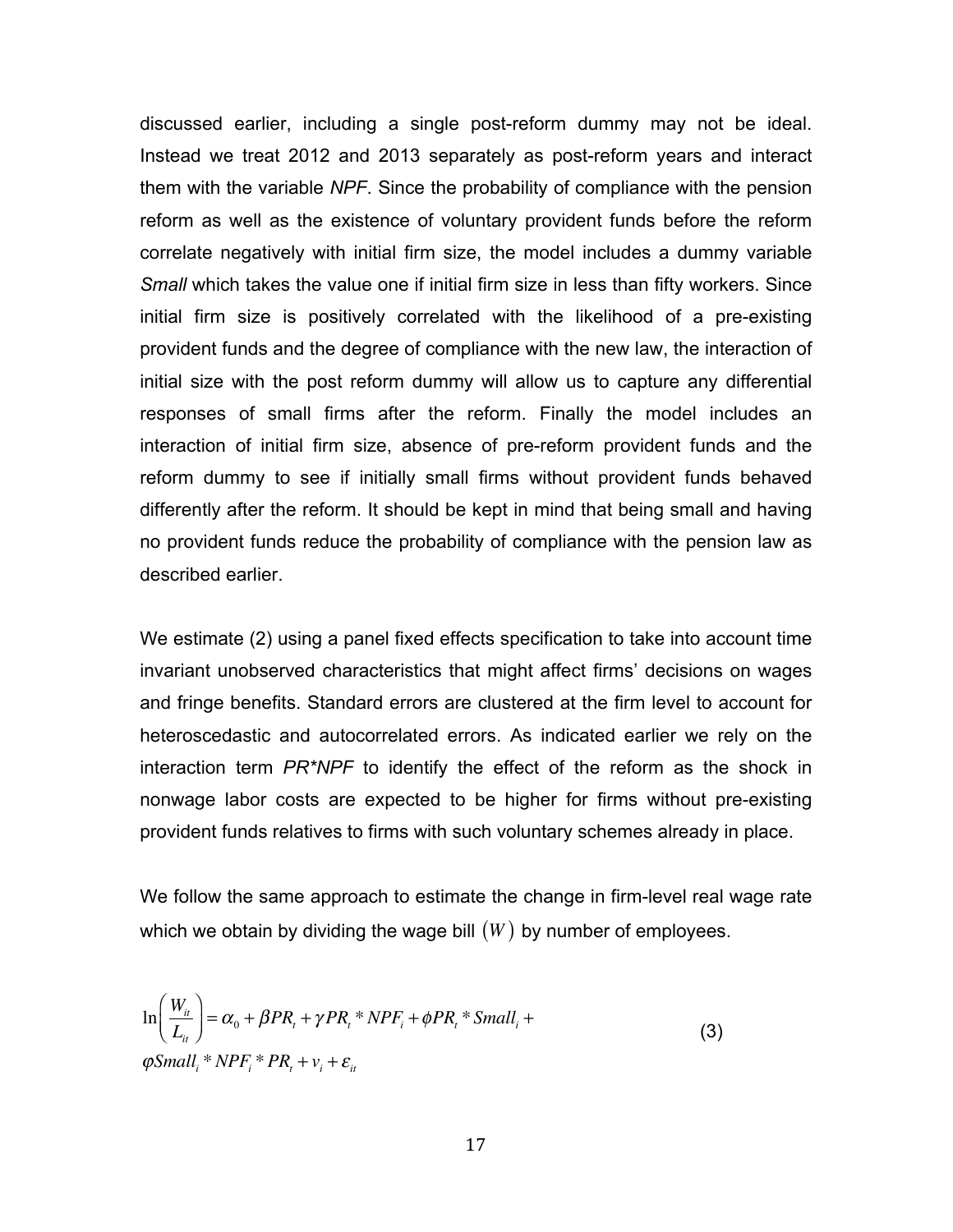Table 4 reports the results from (2). The first column shows a spike in real pension contribution per worker in the post reform years of 2012 and 2013. As would be expected, the rate of increase in social insurance contributions is much higher for firms without pre-existing provident funds as indicated by the positive and significant coefficients on the interaction of *NPF* with *PR* dummies. The large and significant increase in pension contributions per worker after the reform even for firms with pre-existing provident funds suggests that these voluntary schemes were typically less generous as compared to the mandated program. The increase in nonwage labor costs is therefore undoubtedly very high. Initially small firms seem to have lower pension contributions per worker than larger firms but the difference is not statistically significant even for small firms without preexisting provident funds.

Column 2 of Table 4 answers the question whether the post-reform spike in nonwage labor cost has been shifted to workers in terms of lower wages. If any thing, there has been a significant increase in average real wages after the pension reform where the rate of increase is substantially higher for firms without pre-reform provident funds. This finding is contrary to the expected reduction in wages as employers attempt to offset at least part of their contribution to social insurance. It is interesting to note that the coefficients on the interaction of initial firm size and post-reform dummies are negative and significant suggesting a much subdued increase in real wages among small firms after the pension reform. Since the dependent variable is average wage at the firm-level, the observed increase in real wages after the reform could be a reflection of the strong aggregate performance of the Ethiopian economy where per capita income grew rapidly during 2008-2013. This would have been a plausible explanation had firm-level employment in manufacturing has also been growing or at least remained stable. As we will demonstrate shortly, this was not the case in our sample. However, since we do not have worker-level data on wages, the increase in average wage rate could be driven by a composition effect whereby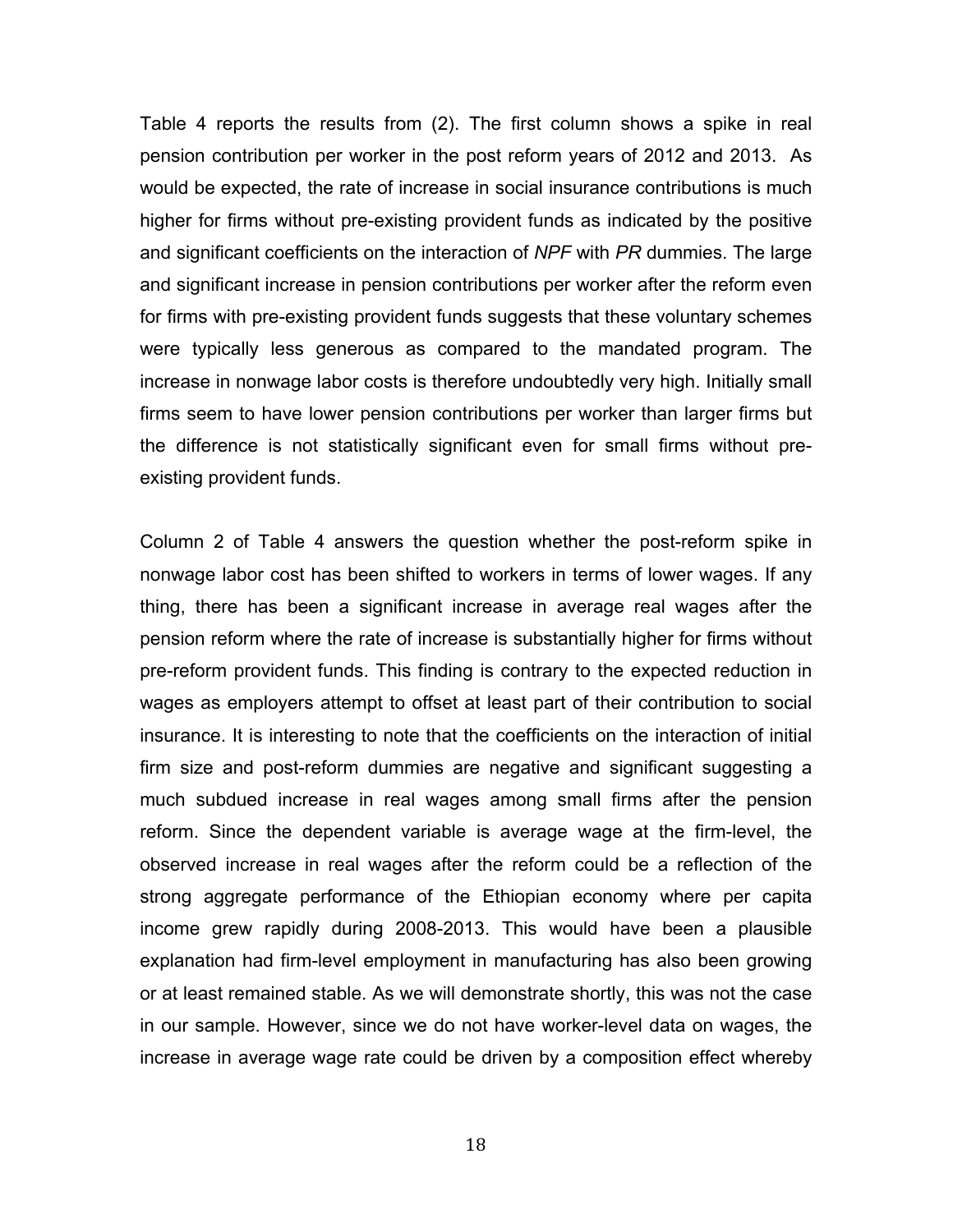firms reduced the number of low-wage workers after the reform, an issue that we will explore in detail shortly.

Before examining firm-level adjustment of employment, it is important to assess changes in other nonwage labor costs after the reform that firms might have resorted to. The results, using the same model as in equations (2) and (3), are reported in columns 3 and 4 of Table 4 where the dependent variables are bonuses and allowances per workers (specifically for food and transportation). While we did not find significant differences in the responses of firms with and without provident funds, we find that workers in small firms have experienced significant reductions in bonuses and other non-pension benefits after the pension reform. While the fraction of large firms paying bonuses remains at 60 percent before and after the pension reform, the proportion of small firms paying bonuses has declined slightly from 32 percent before the reform to 29 percent after the reform. This pattern also applies to other benefits as well except that the fraction of large firms providing such benefits has actually increases from 65 to 68 percent. These adjustments might have allowed small firms to offset some of the pension contributions relative to large firms. However, the fact that the model R-Squared is very low in columns 3 and 4 suggests that these margins of adjustment are perhaps not large enough to provide a cushion for the expected increase in nonwage labor costs after the reform.

Since firm heterogeneity in product demand may affect labor demand and wages, we expand the model in (2) and (3) by including real firm sales. We also include firm age to account for the effects of market experience and expansion of business networks. The results from these extended models as reported in Table 5 and they are by and large similar to the results in Table 4. The observation that pension contributions per worker increase with sales is consistent with our previous finding that larger firms are more likely to comply with the pension law partly because of their better access to external finance and other productivity enhancing resources. Column 5 of Table 5 shows results of a model where the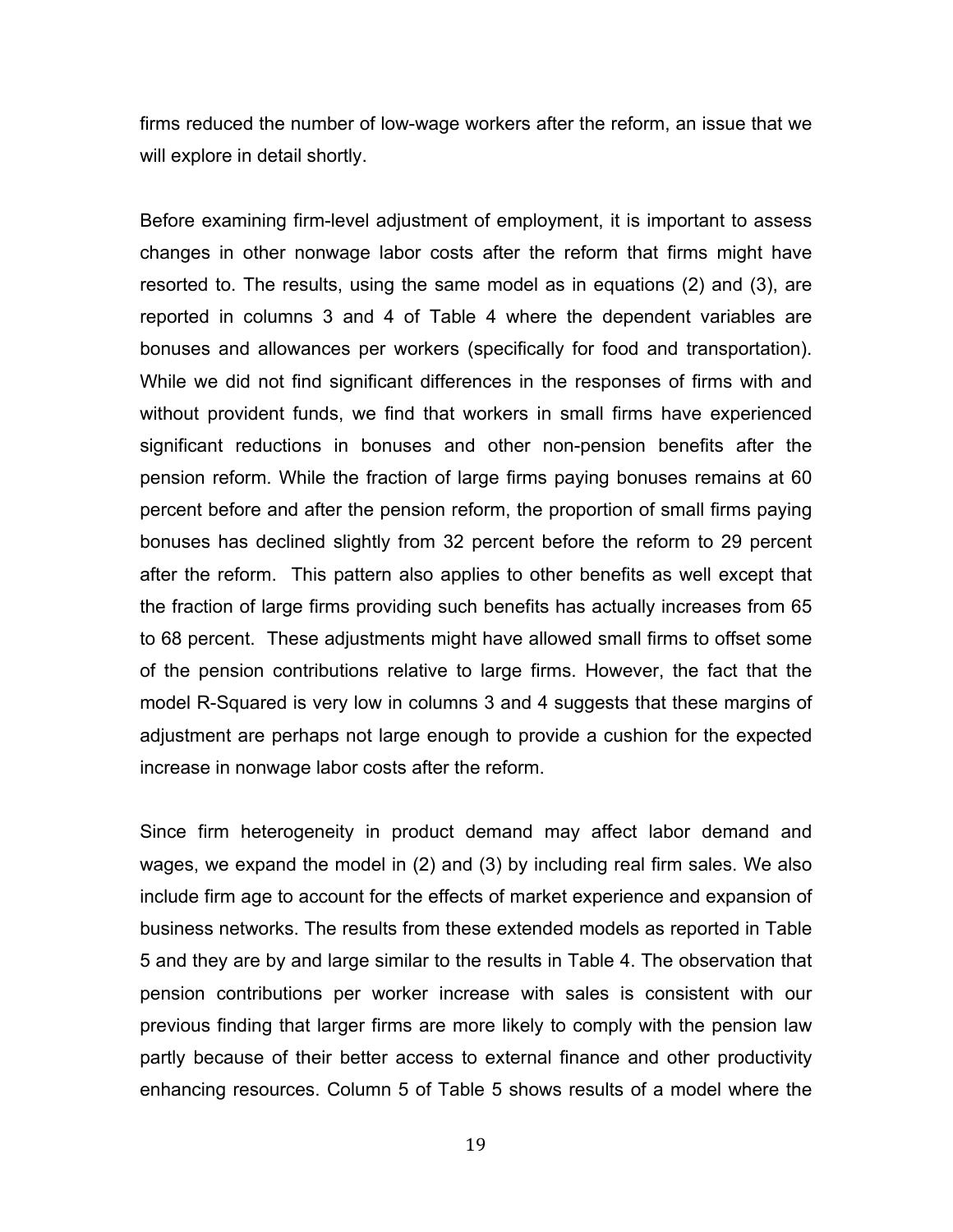dependent variable is the logarithm of unit labor cost calculated as total labor cost (wage and nonwage costs) to output ratio. If the reform increases total labor cost without intra-firm productivity growth, then unit labor cost would increase proportionately. However, column 5 shows that while firm-level unit labor costs did rise significantly in 2012 and 2013 particularly among firms without preexisting provident funds, the rate of increase is significantly lower than that of pension contributions and wages per worker. This suggests an increase in firmlevel productivity after the reform offsetting some of the increase in labor costs. Such productivity gains are apparently absent among initially small firms as indicated by the negative coefficients on the interaction of small firms and postreform dummies.

#### *5.2. Adjustment in Production Cost Structure*

As discussed in our theoretical framework, firms might want to explore other margins of adjustment in response to the pension reform before considering termination of employment contracts. To assess the scope of such adjustments, we examine changes in the share of nonlabor production inputs in total variable costs. These include expenditures on intermediate inputs, energy, water and mundane repair and maintenance.

As shown in the first column of Table 6, there is a significant reduction in the cost share of nonlabor production inputs after the pension reform, which is stronger among firms without pre-existing provident funds. This reduction is largely associated with a decline in the cost share of intermediate inputs than that of utilities. While the coefficients lack statistical significance, firms seem to be rationalizing their consumption of imported intermediate inputs. In fact initially small firms have increased their consumption of local intermediate inputs significantly after 2011. Overall, Table 6 shows some evidence of adjustment in production cost structure following the reform primarily by way of lowering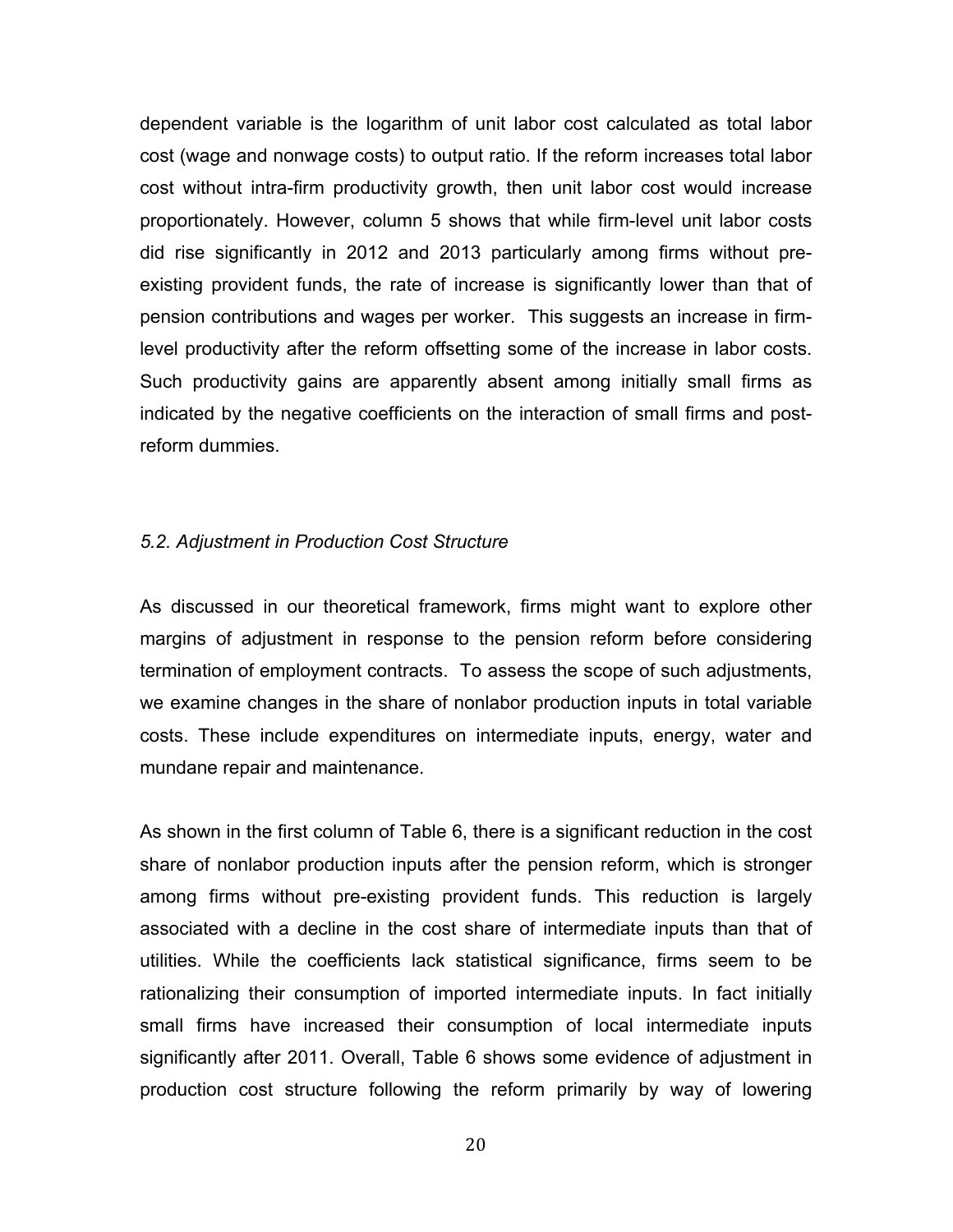expenditure on imported intermediate inputs. Nonetheless, this adjustment margin appears to be relatively narrow to fully offset the increase in nonwage labor costs.

#### *5.3. Changes in Labor Demand and Skill Composition of Workforce*

We now turn to the change in firm-level employment  $(L<sub>i</sub>)$  using a similar model for wage and nonwage labor costs.

$$
\ln(L_{ii}) = \alpha_0 + \beta PR_t + \gamma PR_t * NPF_i + \phi PR_t * Small_i +
$$
  
\n
$$
\varphi Small_i * NPF_i * PR_t + \nu_i + \varepsilon_{it}
$$
\n(4)

As stated earlier, the expectation is that the reform may reduce labor demand particularly among firms without voluntary provident funds such that  $\beta$  and  $\gamma$  are expected to be negative if workers do not accept compensating wage cuts. If compliance with the pension law is costly for small firms, we would also expect  $\phi$  and  $\phi$  to be negative.

In addition to the ITT effects of the reform on average firm-level employment, we are interested in exploring if there is a change in the skill composition of workers. Consistent with theoretical expectations, Table 3 has already indicated a reduction in low-wage workers after the pension reform. Such heterogeneous outcomes reflect underlying differences across workers in the perceived value of pension benefits. Our econometric models will thus examine this impact in a more systematic way.

Results from the labor demand model are reported in Table 7. The negative coefficients on post-reform dummies suggest a decline in firm-level employment after the pension reform although the coefficients lack statistical significance.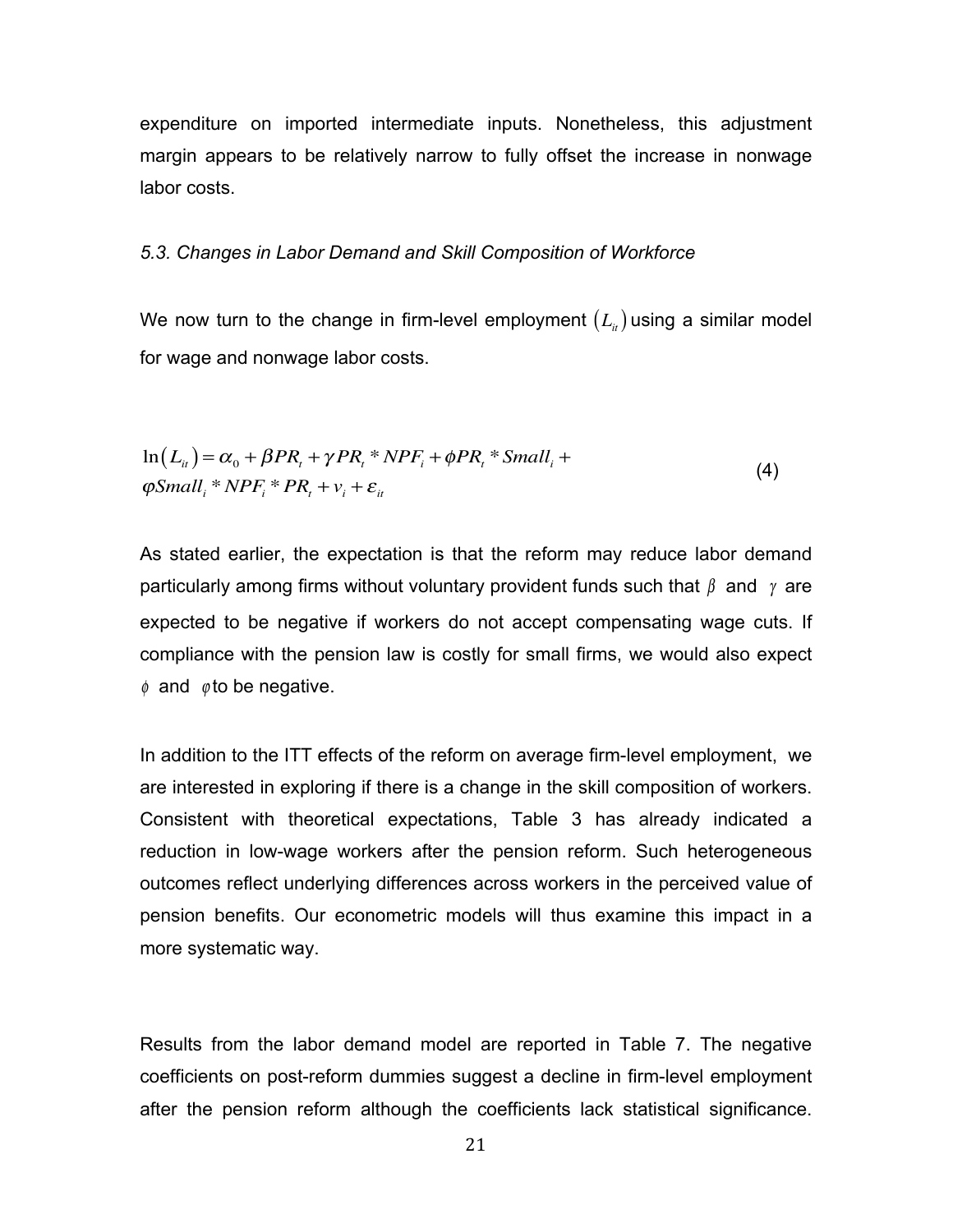Nonetheless, this observation is quite important given the aggregate context where total employment in Ethiopian manufacturing continued to increase after the pension reform while average employment at the firm level is contracting. Consistent with our expectation, column 1 of Table 7 indicates sharper and statistically significant employment contractions after 2011 among firms without pre-existing provident funds. Jobs among such firms declined by 23.3 percent and 27 percent in 2012 and 2013, respectively, as indicated by the coefficients on the interaction of NPF and post-reform dummies. Significant reduction in employment was also observed among initially small firms by about 20 percent and 24 percent, respectively, in 2012 and 2013. These findings suggest substantial negative employment effects of the reform among small firms and those without pre-existing provident funds. However, initially small firms without a provident fund seem to experience only modest decline in employment after the reform as indicated by the positive and significant coefficients on the triple interaction terms. This outcome likely reflects the difference in expected compliance with the new pension law based on initial firm size. As indicated earlier, small firms are less likely to comply with the pension law and descriptive statistics reveal that initially small firms without provident funds are smaller in size even among small firms. Small firms without provident funds have on average 19 workers while small firms with provident funds have 25 employees; a difference that is statistically significant.

Overall, our finds suggest that employers have not been able to fully shift to wages the increase in nonwage labor costs brought about by the social insurance mandate such that downsizing was inexorable even in the middle of a rapid increase demand for manufactured goods. It is important to note that most studies on the employment and wage effects of social insurance reforms test the effects of relatively small changes on pension contributions that are presumably easier to accommodate by lowering wages with minimal employment effects. In that respect, the Ethiopian pension reform poses a significant spike in nonwage labor costs affecting labor demand.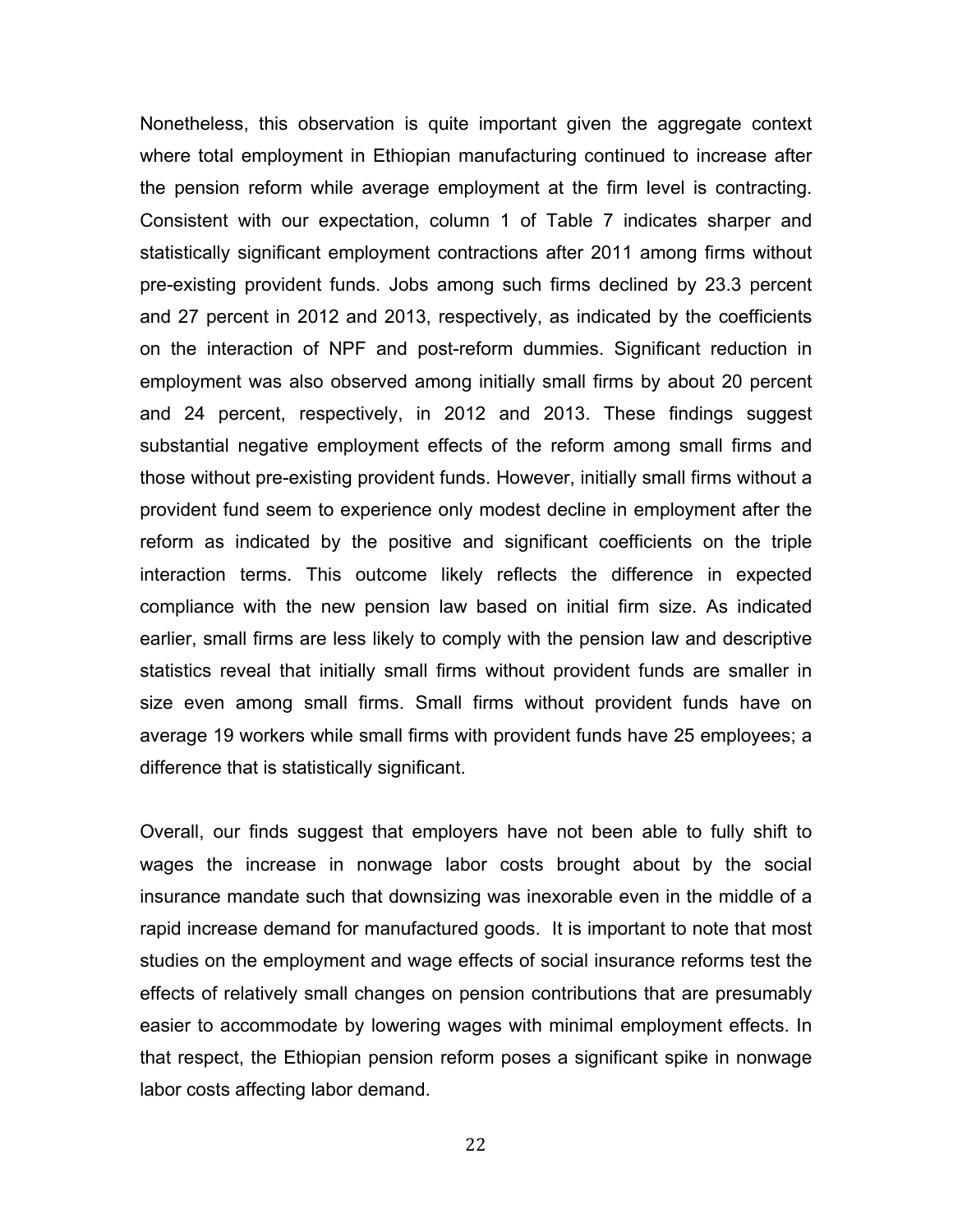We also find important adjustment in the skill composition of the workforce. Column 2 of Table 7 shows deeper cuts in the number of low-wage workers in 2012 and 2013 while Column 3 shows a significant increase in the number of high-wage workers. This finding is consistent with the observation in Table 3. However, it is hard to attribute this post-reform composition effect to the pension reform since the effects seem to hold both for firms with and without provident funds. Nonetheless, the number of skilled workers exhibits interesting heterogeneity. Relative to large firms with pre-reform provident funds, which constitute the reference category, we find a significant reduction in skilled workers among initially small firms. While firms without voluntary provident funds also have reduced the number of skilled workers particularly in 2013, this effect lacks statistical precision. These findings suggest a post-reform labor adjustment process involving a significant reduction in the share of low-wage workers among large firms as reported in column 4 of Table 7, accompanied by an increase in the share of unskilled workers among initially small firms particularly in the second year of the reform (the coefficient on Small\*2012 is significant at 14%). Small firms seem to have greater difficulty retaining high-wage workers as they become more costly after the pension reform. Whether this affects their productivity will be explored shortly.

Because we are using pre-determined wage categories defined by the CSA to determine skill composition of workers, some workers close to the cutoff point might have experienced pay raises and moved up to the "high-wage" category despite our efforts to raise the cutoff wage rate as described earlier. However, this potential problem does not seem to be driving our results as the coefficients from the high-wage regression differ in magnitude and statistical significance relative to the coefficients from the low-wage regression. The coefficients in columns 2 and 3 of Table 7 would have been mirror images of one another with opposite signs had the change in the skill composition of workers was driven by workers closer to the cutoff wage rate crossing from one side to the other.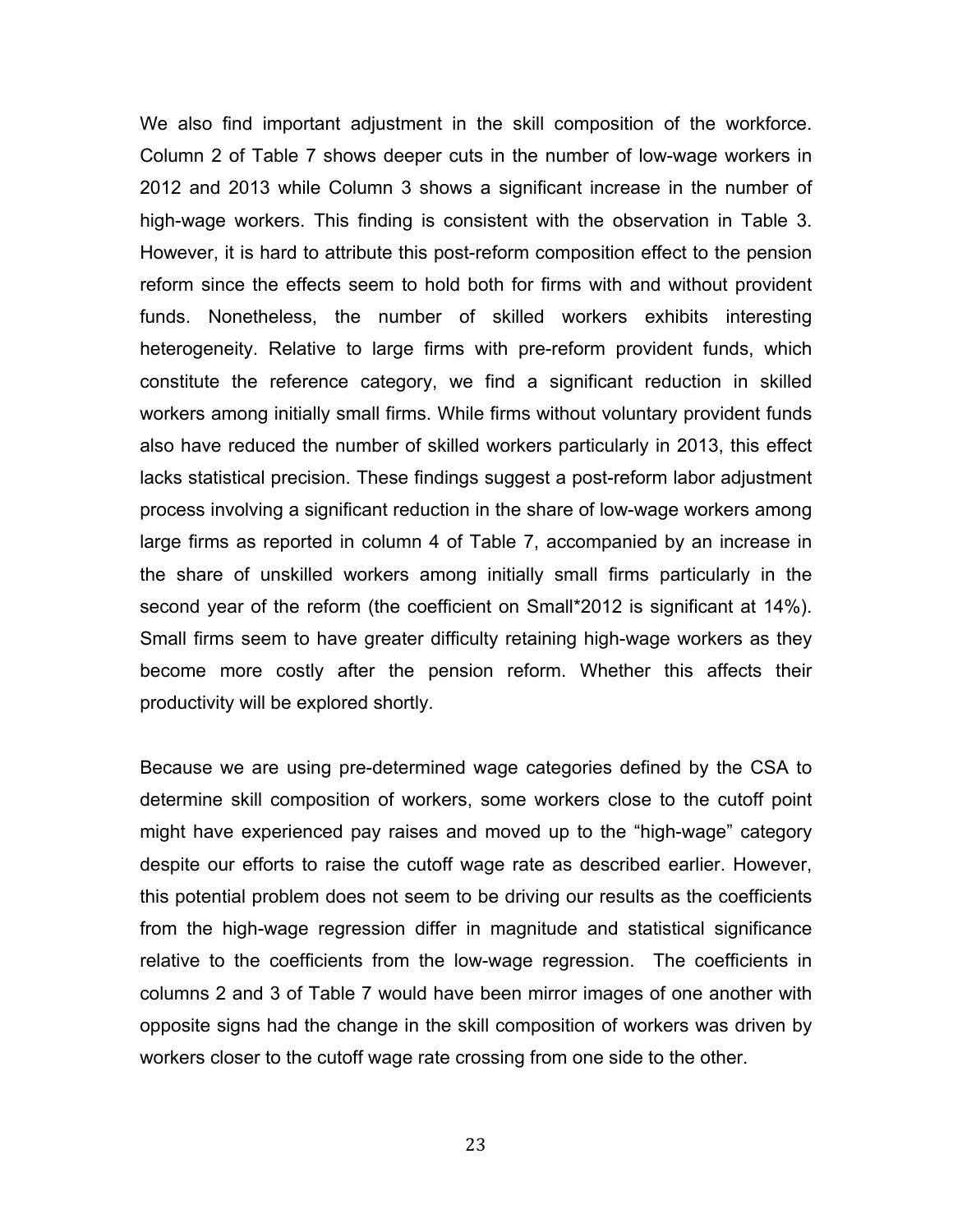The findings in Table 7 are consistent with our initial expectation about potential heterogeneity in employees' valuation of pension benefits. Given that high-wage workers are more likely to have uninterrupted employment spells and attain higher wages just before retirement, they are more likely to secure pension benefits with a higher replacement rate. Since individual health and longevity are also correlated with current standards of living, high-wage earners may enjoy pension benefits over a longer time horizon than low-wage workers. Whether high-wage works have agreed to take wage cuts to offset some of the employer's cost of social insurance cannot be detected directly from our firm-level data which only reveals average wages. Nonetheless, the significant increase in real wages reported in Table 4 is consistent with the reduction in the number of workers at the lower end of the wage distribution as shown in Table 7. Similarly, the post-reform reduction in skilled workers among initially small firms is consistent with the observed reduction in average real wages among such firms in Table 5. The reduction in bonuses and other allowances per worker among small firms as reported in Table 5 may also make small firms less attractive for skilled workers while large firms continue to provide such benefits.

Given potential weaknesses in the enforcement of the pension law discussed earlier, it is possible that firms are underreporting the number of permanent employees to minimize pension contributions. This is more likely to happen if low-wage workers also attach very low value to pension benefits. In this case our findings in Table 7 suggest a reduction in formal employment in the private manufacturing sector which increases the number of workers hired informally by registered firms.

5.4. Responses in Firm-level Investment and Productivity

As relative factor costs evolve, firms are expected to adjust factor input proportions and explore possibilities to boost productivity. Given the increase in unit labor costs and the reduction in firm-level employment documented above, it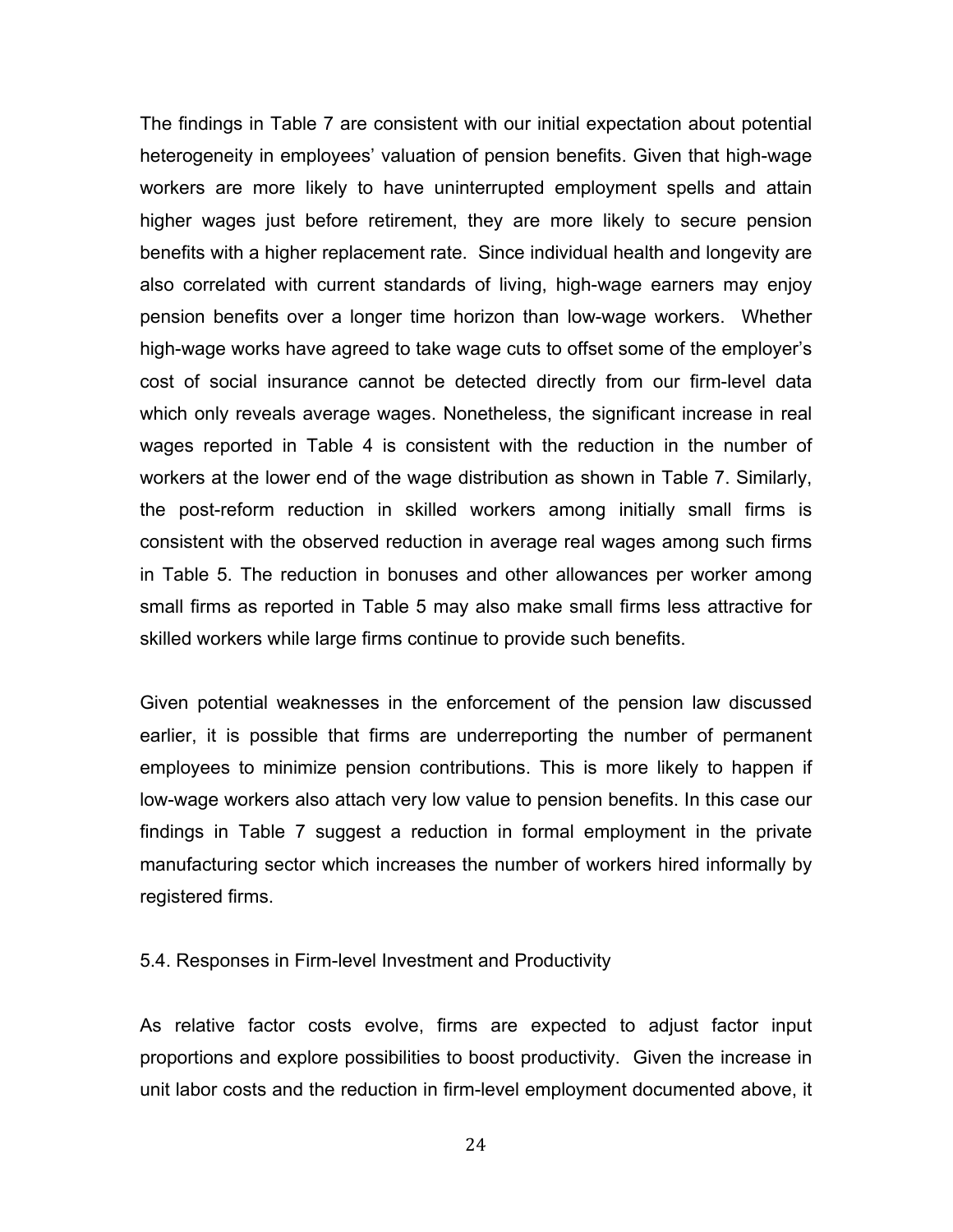is important to examine the extent to which manufacturing firms have substituted capital for labor. This substitution may also boost labor productivity given the potential complementarity between skilled labor and physical capital although firms can also engage in other productivity enhancing activities such as training of workers. In this section we examine changes in investment per worker and capital per worker after the pension reform to capture the extent of factor substitution. We also analyze productivity growth using partial factor productivity defined in terms of real value added per worker as well as total factor productivity calculated as a residual from the widely used Levinsohn-Petrin production function.<sup>5</sup>

The results are presented in Table 8. The first column shows a significant increase in investment per worker after the pension reform, although investment activities appear to be weaker, albeit insignificantly, among small firms. Column 2 shows substantial increases in capital intensity since 2011 particularly among firms without voluntary provident funds (the coefficient on NPF\*2013 is significant at 13%). For small firms without pre-existing provident funds, however, capital per worker shows a significant decline. Given the pervasive scarcity of external credit for private sector firms in Ethiopia (World Bank 2009; Shiferaw 2016), it is remarkable to see an uptick in investment following the pension reform. These observations are consistent with the increase in labor costs after the reform inducing firms to substitute capital for labor. This shift has been associated with an increase in labor productivity since the reform which is stronger for firms that never had provident funds before the reform. Labor productivity has declined for small firms which also seem to corroborate the previous observation where small firms have experienced a reduction in skilled workers coupled with weaker than average investment activities after the reform. The last column of Table 7 shows

 $<sup>5</sup>$  The Levinsohn-Petrin (2003) method of estimating production functions uses a proxy variable</sup> approach to address endogeneity of factor inputs. We implemented this model using value added as the dependent variable and, raw materials and electricity consumption as proxies for productivity shocks. All variables are in constant prices and enter the model in logs.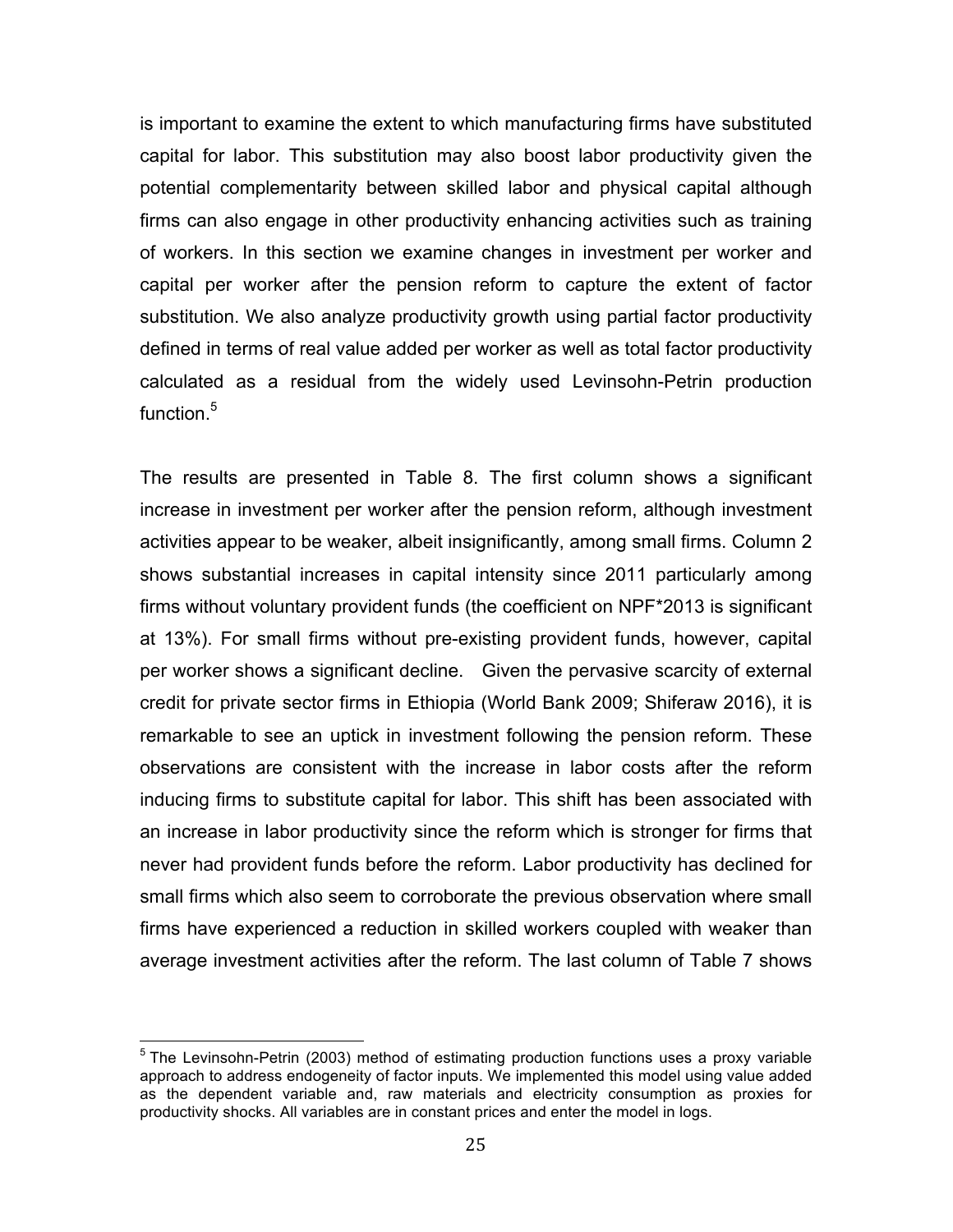a significant increase in total factor productivity but no noticeable difference between firms with and without pre-existing provident funds.

#### 5.5. Using Actual Pension Contribution

While the preceding analyses reveal the Intent-to-Treat effects of the pension reform, we now examine the effects of actual increase in the pension contribution rate on the cost and demand for labor for compliant firms only. This is similar to the approach followed in Gruber (1997) and Kugler and Kugler (2006) where they studied the incidence of payroll taxes. The basic estimation model is:

$$
\ln\left(\frac{W_{ii}}{L_{ii}}\right) = \beta_0 + \phi \ln\left(\frac{C_{ii}}{W_{ii}}\right) + v_i + \omega_t + \varepsilon_{ii}
$$
\n(5)

where  $\frac{C_{it}}{W}$ *Wit* is the actual pension contribution rate and  $\omega$ , represents time fixed effects and  $v_i$  stands for firm fixed effects.

Unlike Eq(2) to (4), Eq(5) will be estimated only for firms with non zero employer contributions to the pension fund. While all firms are subject to the same contribution rate set by the pension law, Figure 3 shows substantial cross-firm variation in  $\binom{C_i}{W_k}$ . The figure also shows compression in the distribution of pension contribution rate under the mandatory scheme as compared to the variance under the pre-reform voluntary scheme. While the latter is fully anticipated, it is not entirely clear why there remains substantial variation in the actual employer contribution rate notwithstanding the reduced variation. The mean employer contribution rate is approximately 5% in both 2012 and 2013, which is far below the 8% and 9% mandated contribution rates set by government. One possible explanation is the presence of paid employees for whom the firm does not make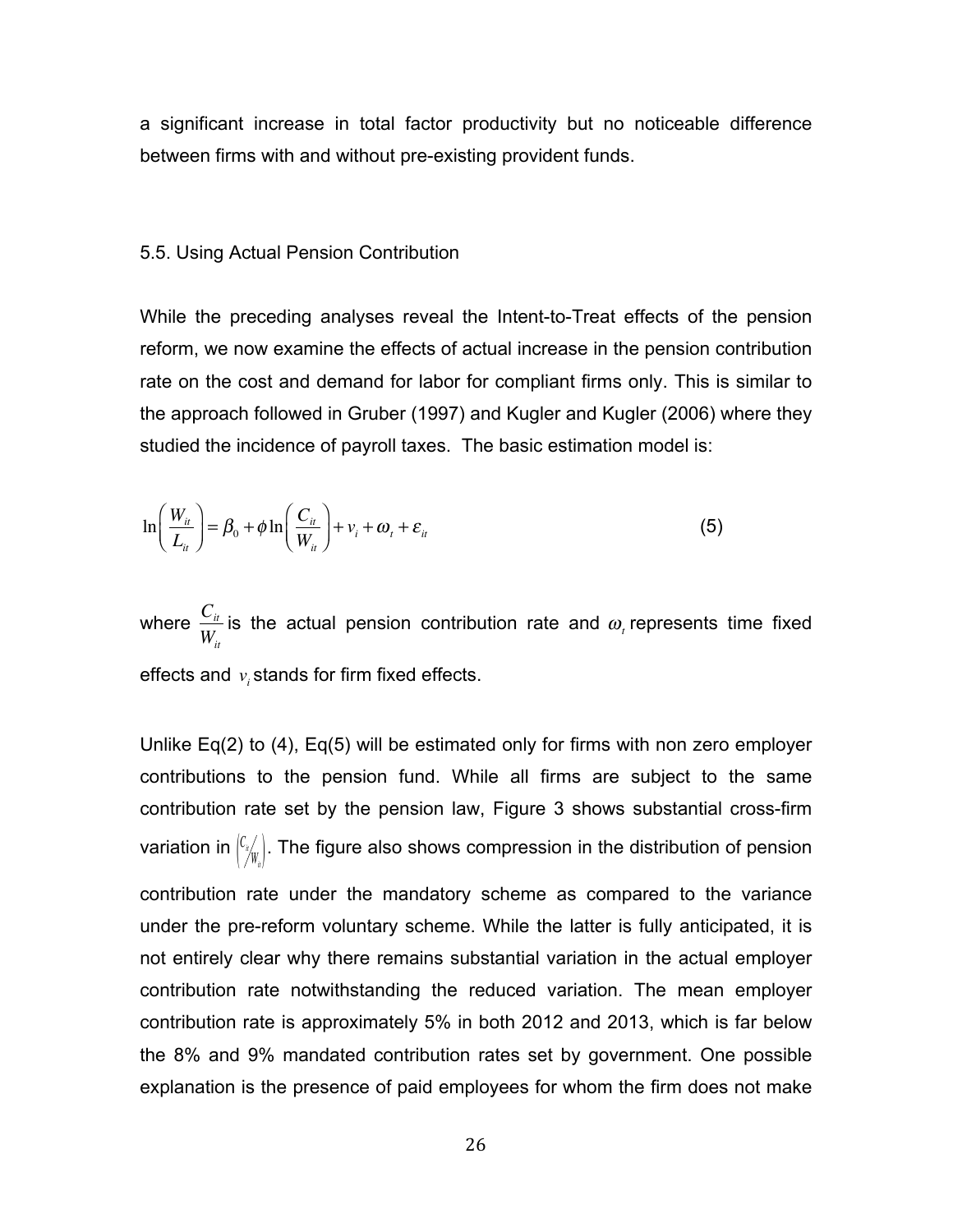pension contributions. If there is across-firm variation in the proportion of such workers,  ${C_i \choose \!{}' \! W_{\!u}}$  will not capture the true cost of the pension scheme to employers. Moreover, using the actual contribution rate as an explanatory variable introduces a selection bias due to the voluntary nature of the pre-reform provident funds and the relatively low compliance with the new law. In the absence of suitable instrumental variables in our data (variables that determine compliance but do not influence employment and wages directly), we attempt to address this concern by including an interaction term of the pension contribution rate with initial firm size, as the probability of compliance rises with firm size. We also allow the effects of social insurance to differ for the pre- and post-reform periods by including an interaction term with the post-reform dummy variable (PR) taking into account that post-reform employer contributions are mandatory. Finally, we include a triple interaction term that takes into account the joint effects of initial firm size and a post-reform mandate to provide pension benefits. Our model therefore takes the form:

$$
\ln\left(\frac{W_{it}}{L_{it}}\right) = \beta_0 + \phi \ln\left(\frac{C_{it}}{W_{it}}\right) + \phi \ln\left(\frac{C_{it}}{W_{it}}\right) * Small_i + \alpha_i \ln\left(\frac{C_{it}}{W_{it}}\right) * PR_i + \gamma_i \ln\left(\frac{C_{it}}{W_{it}}\right) * Small_i * PR_t + \gamma_i \ln\left(\frac{C_{it}}{W_{it}}\right) * Small_i * PR_t + \gamma_i + \omega_i + \varepsilon_{it}
$$
\n(6)

The estimates are reported in Table 9. The coefficients on ${C_{\mathscr{W}}\choose \mathscr{W}_{u}}$  are statistically insignificant. The negative and weakly significant coefficients on pension contributions in 2012 and 2013 suggest that compliant firms have only been able to partially shift the cost of pension benefits unto workers' wages. Initially small firms that complied with the law are less successful in offsetting the cost of social insurance as indicated by the positive and statistically significant coefficients on the triple interaction terms. This finding may appear to be at odds with column 2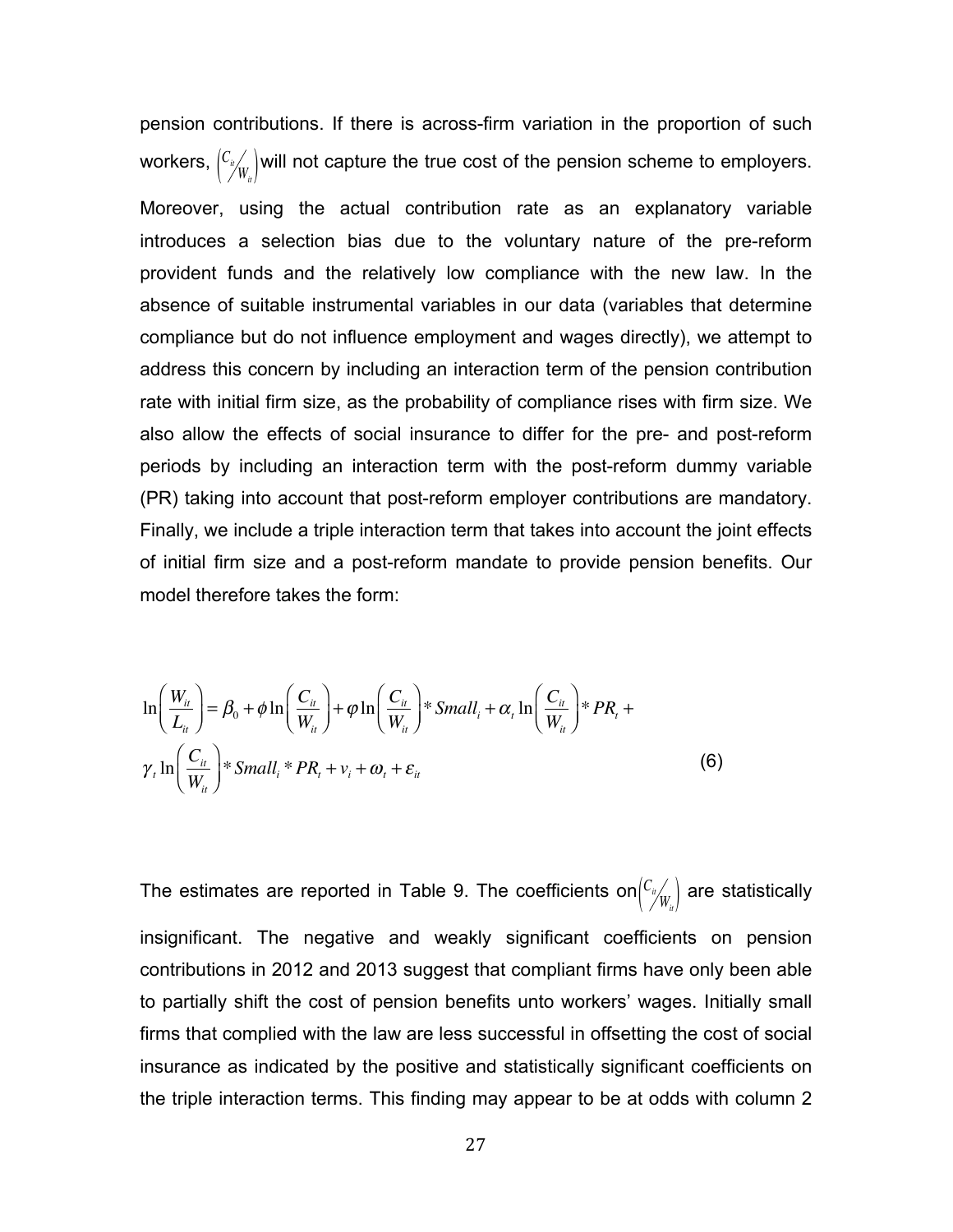of Table 4 where we noticed a significant increase in firm-level average wage rates after the pension reform particularly among firms without provident funds. However, we showed subsequently that the increase in wage rate largely reflects a post-reform personnel policy that favors skilled workers. The results in Table 4 are thus consistent with large firms having a higher proportion of skilled workers who, as compared to unskilled workers, may not apply a high discount rate on the employer's pension contributions although they may not necessarily value it at cost either. As firms increase their pension contribution rates toward the rates imposed by the pension law, Table 9 shows a partial switching of the rising nonwage labor cost to workers wages and that such switching is more likely to happen in larger firms.

We now turn to the relationship between the actual pension contribution rate and labor demand using a similar model as in Eq.(6). The results are presented in Table 10. The first column indicates a negative but insignificant association between the cost of social insurance and total firm-level employment after controlling for firm and time fixed effects as well as controlling for firm sales and age. However, there is a strong composition effect as indicated in columns 2 to 4 of Table 10. The coefficient on  ${c_{\nu} \choose \nu_{w}}$  is negative and significant for low-wage workers but positive and insignificant for high-wage workers. This has led to a substantial reduction in the share of low-wage workers as the contribution rate increases. The reduction in low-wage workers associated with the pension contribution rate is stronger among initially small firms.

#### **6. Conclusion**

This paper examined the labor market implications of a major social insurance reform program in Ethiopia that for the first time mandated pension and disability benefits to employees in the formal private sector. Using firm-level panel data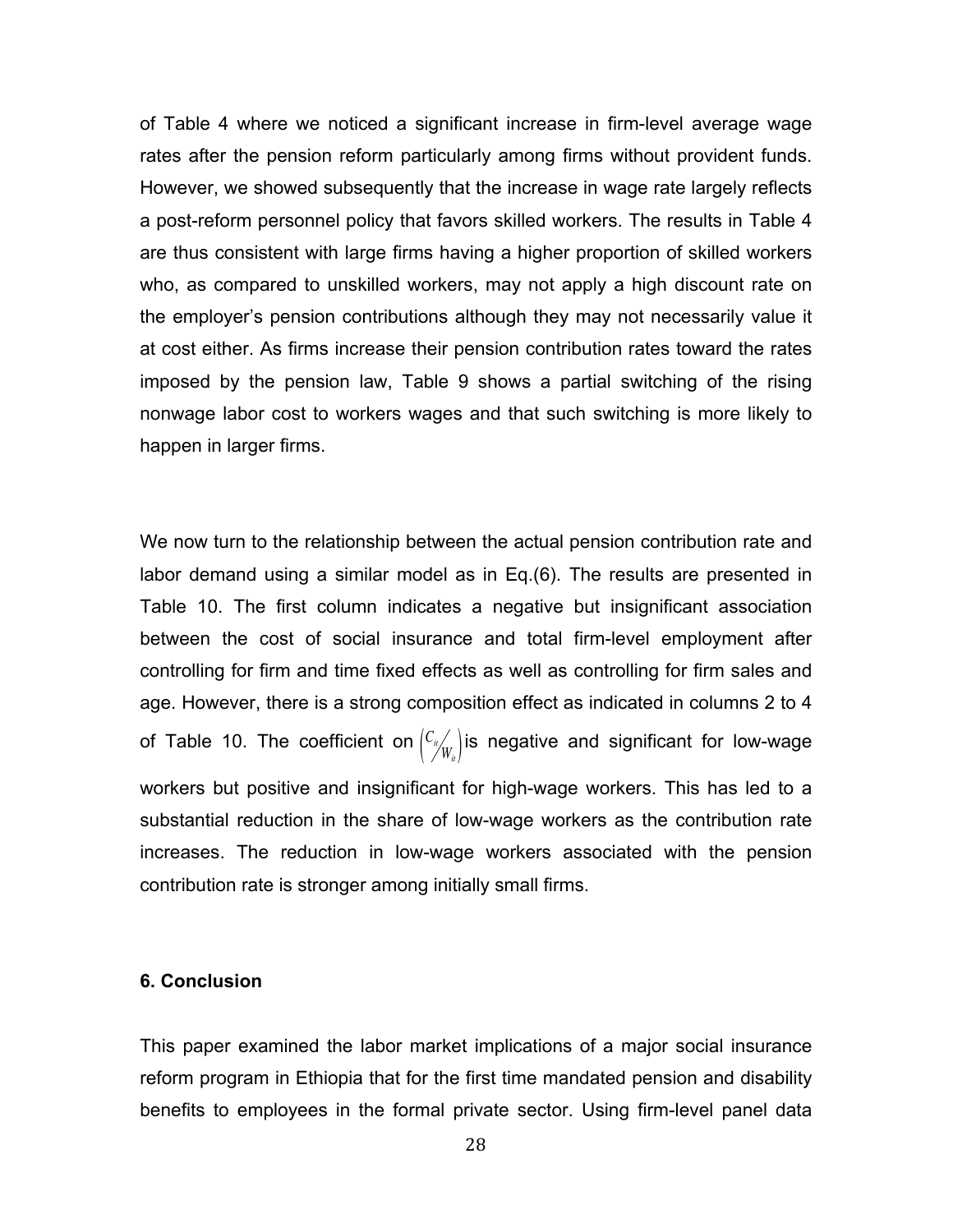from Ethiopian manufacturing, we found no evidence of employers fully shifting the cost of social insurance to workers in the form of wage reductions despite substantial increases in nonwage labor costs after the reform. If any thing firmlevel average wages calculated as wage bill per worker increased significantly after the pension reform particularly among firms without pre-existing provident funds. We also found no major change in the structure of variable production costs after the reform except for modest reduction in the cost share of imported intermediate inputs.

Consistent with the post-reform increase in labor costs, we find significant reduction in firm-level employment. This reduction in employment comes largely from reduction of low-wage workers. This finding seems to be consistent with the increase in average wage rate at the firm level. While the absence of minimum wages together with the existence of minimum pension in Ethiopia were expected to prevent significant contraction of low-wage employment, the fact this has occurred suggests that the benefits the reform promises to provide carry less value for unskilled workers as compared to skilled workers. This is unsurprising given the fact that manufacturing wages are still very low in Ethiopia and the law requires workers to contribute 7 percent of their salary to the pension scheme on top of the wage reductions employers may want to impose on workers to offset at least part of their contribution.

The paper also shows increases in investment per worker and capital intensity after the reform particularly among firms that never had provident funds, which is consistent with the increase in the relative price of labor. We also find a significant increase in labor productivity an at least a positive trend in total factor productivity in the first two years after the reform which are consistent with the increase in investment per worker and the retention of more skilled workers.

The reduction in employment particularly among low-wage workers suggests that reforms that introduce flexibility in the pension scheme, such as lower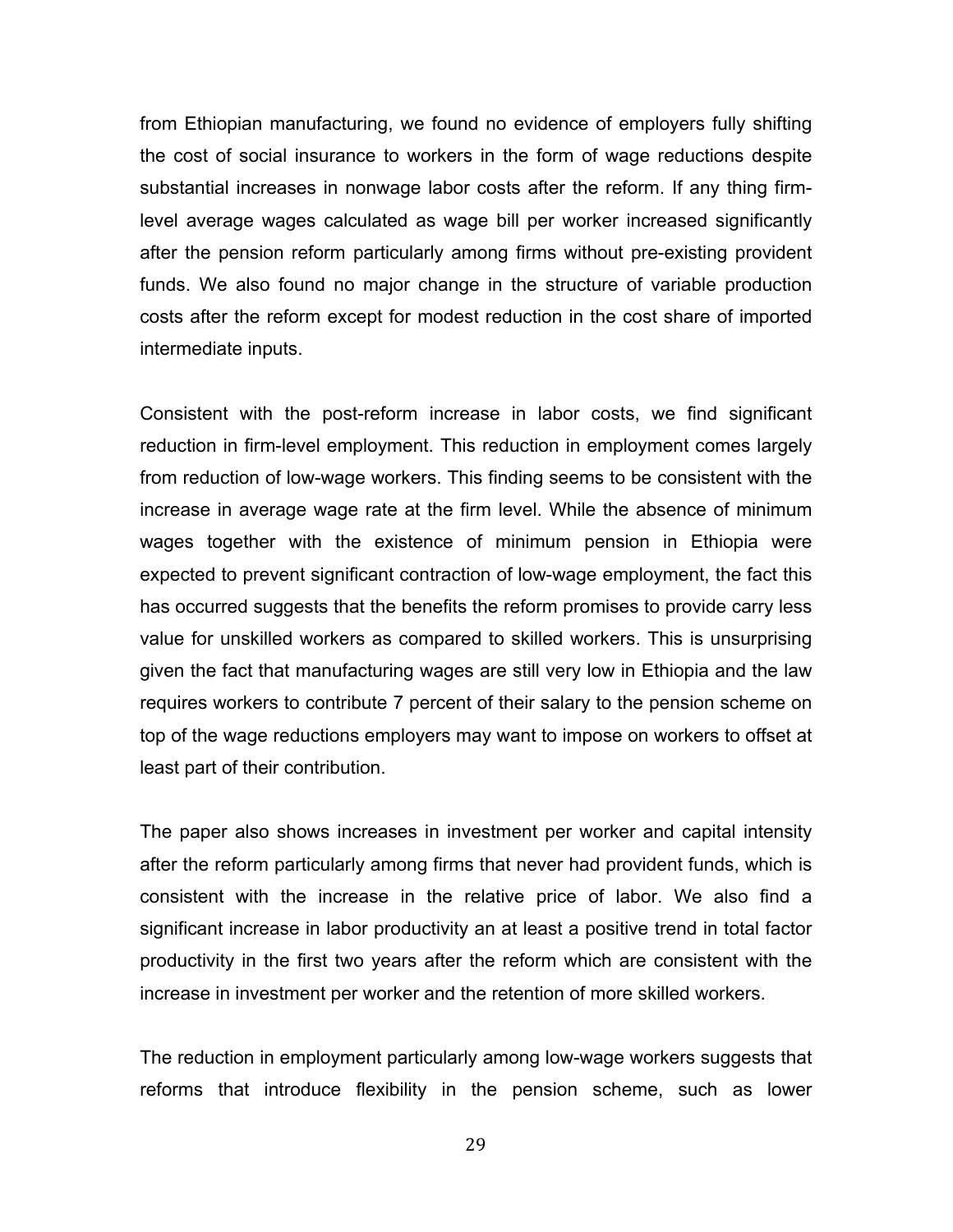contribution rates for low-wage workers and/or small firms that disproportionately employ low-skilled workers, may help reduce the negative employment effects associated with the social insurance program.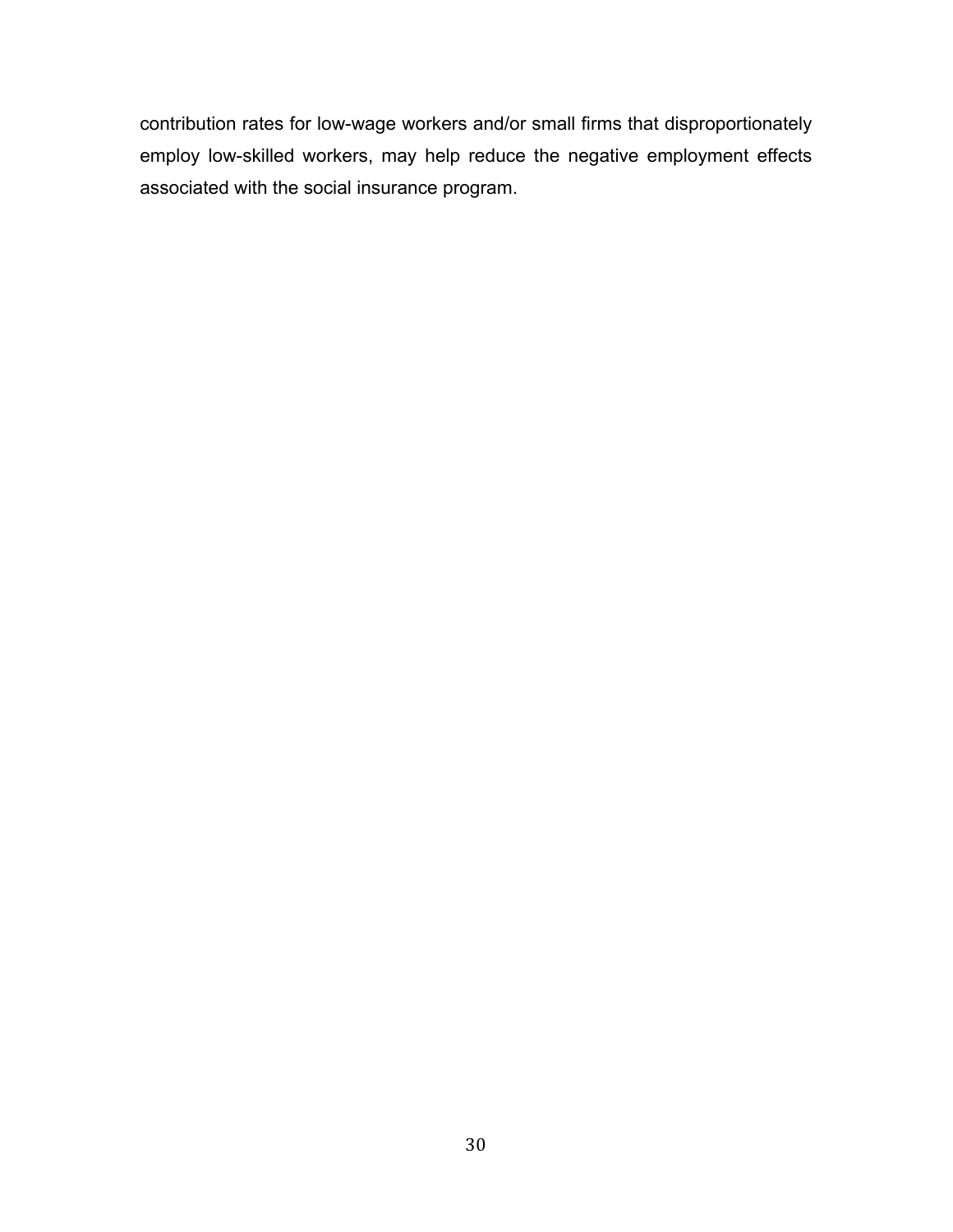References

- Almeida, R., and P. Carneiro. 2012. "Enforcement of Labor Regulation and Informality." *American Economic Journal: Applied Economics* 4, 3, 64-89.
- Aterido, R., M. Hallward-Driemeier, and C. Pagés. 2011. "Does Expanding Health Insurance beyond Formal-Sector Workers Encourage Informality? Measuring the Impact of Mexico's 'Seguro Popular.'" World Bank and Inter American Development Bank (IADB) Policy Research Working Paper 5785.
- Bosch, M., and R. M. Campos-Vazquez. 2014. "The Trade-offs of Welfare Policies in Labor Markets with Informal Jobs: The Case of the "Seguro Popular" Program in Mexico." *American Economic Journal: Economic Policy* 6, 4, 71-99.
- European Commission. 2010. "Social Protection for Inclusive Development: A New Perspective on EU-Cooperation with Africa" European Development Report.
- Gruber, J. 1997. "The Incidence of Payroll Taxation: Evidence from Chile," *Journal of Labor Economics* 15, 3, s72-S101.
- Gruber, J., and A. Krueger. 1991. "The Incidence of Mandated Employer-Provided Insurance: Lessons from Workers' Compensation Insurance,." In *Tax Policy and the Economy* , ed. Davide Bradford, 111-144. Cambridge, MA: MIT Press.
- Joubert, C. 2015. "Pension Design With Large Informal Labor Markets: Evidence from Chile." *International Economic Review* 56, 2, 673-694.
- Kugler, A., and M. Kugler. 2009. "Labor Market Effects of Payroll Taxes in Developing Countries: Evidence from Colombia," *Economic Development and Cultural Change* 57, 2, 335-358.
- Levy, S. 2008. Good Intentions, Bad Outcomes: Social Policy, Informality, and Economic Growth in Mexico. Washington, DC: Brookings Institution Press.
- Levinsohn, J., and A. Petrin. 2003. "Estimating production functions using inputs to control for unobservables." *Review of Economic Studies* 70,2, 317–341.
- Summers, L. 1989. "Some Simple Economics of Mandated Benefits." *American Economic Association, Papers and Proceedings* 7,2, 177-183.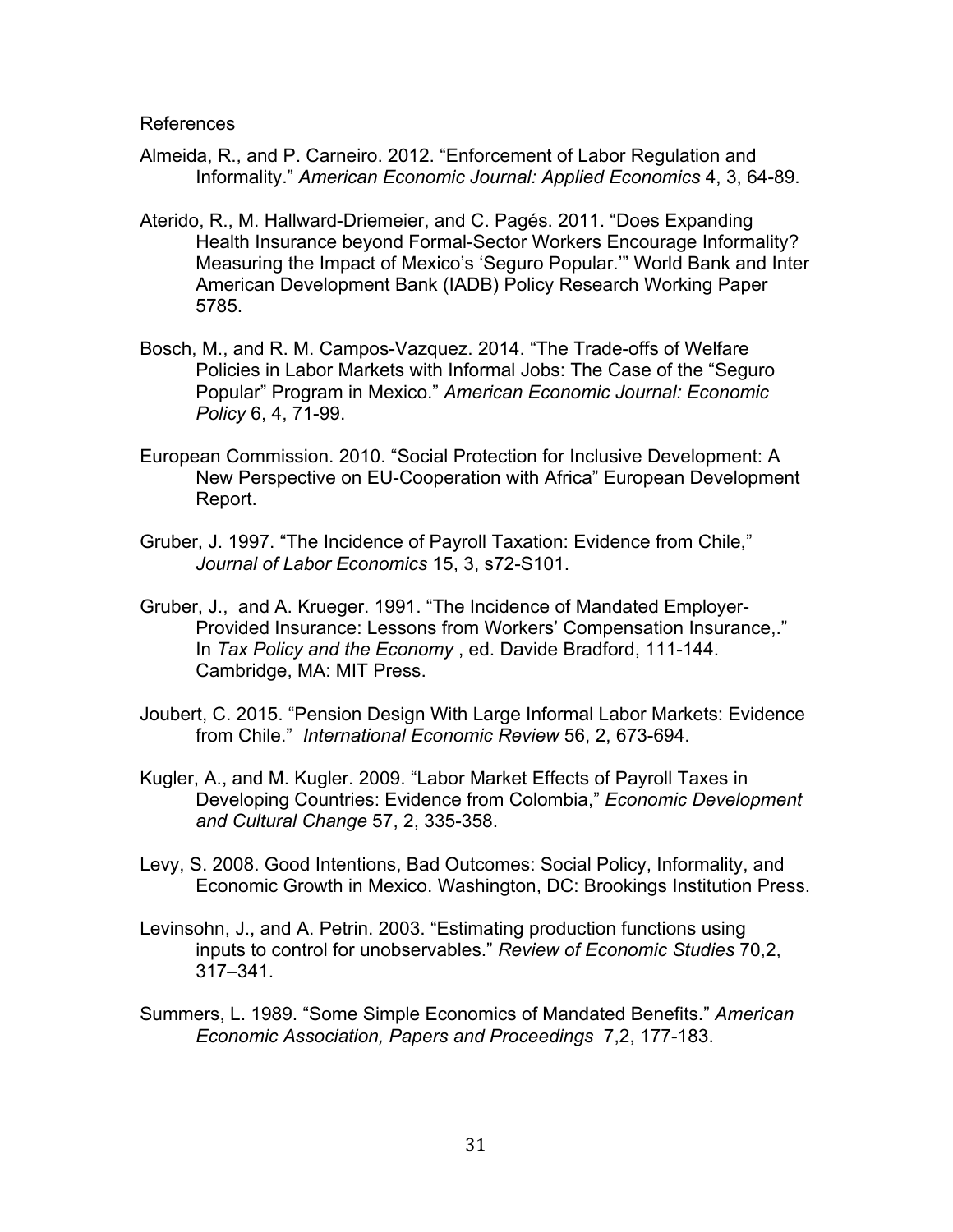- World Bank. 2009. "Towards The Competitive Frontier, Improving Ethiopia's Investment Climate," Investment Climate Assessment Report 48472, Washington DC: World Bank Group.
- Zewdu, G.A.2014. "Financial inclusion, regulation and inclusive growth in Ethiopia," ODI Working Paper 408, London: Overseas Development Institute.



Figure 1: Trends in Manufacturing Employment and Sales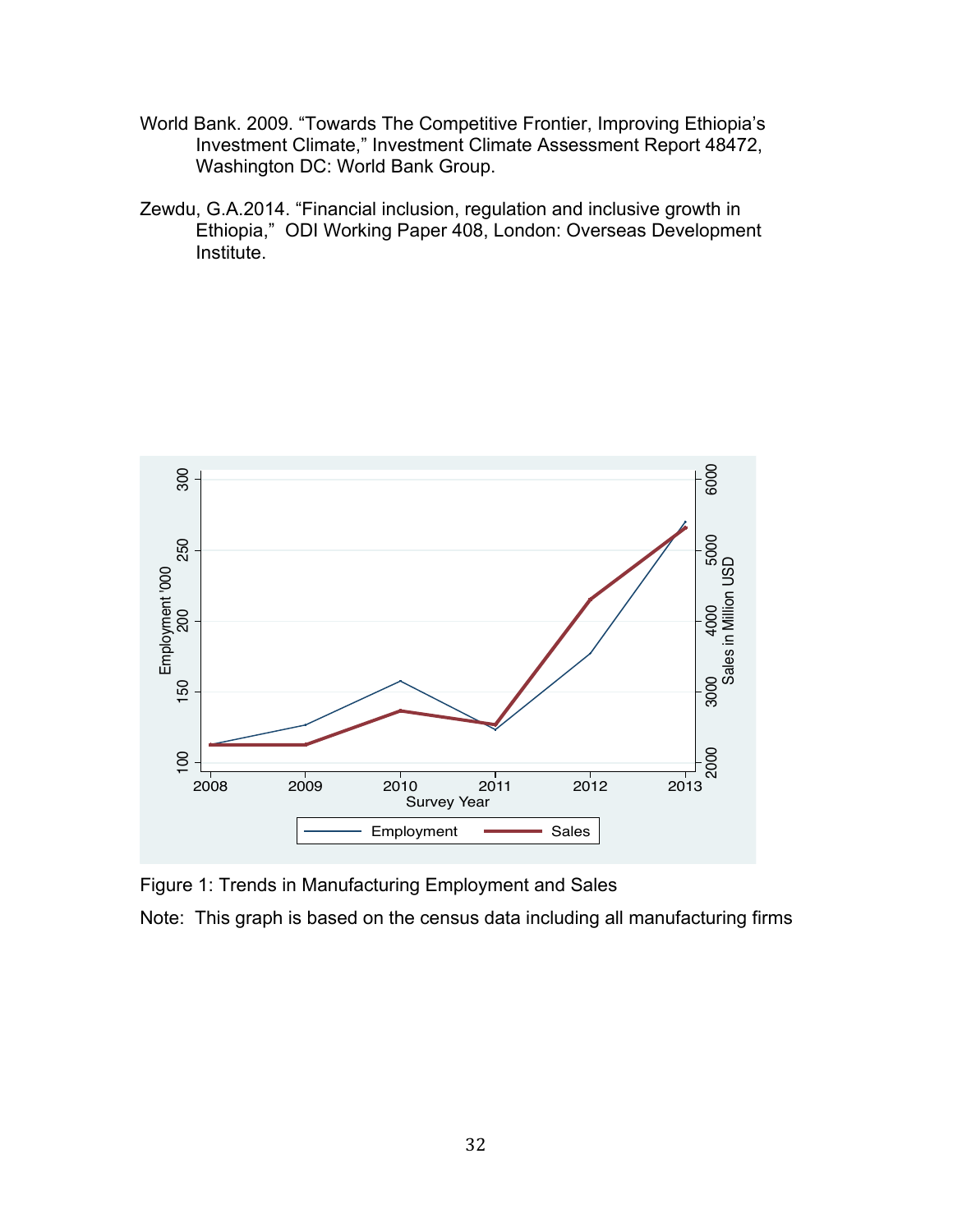

Figure 2: Proportion of Manufacturing Firms Making Pension Contributions



Figure 3: Distribution of Employer Contribution Rates Under the Pre-from (2008-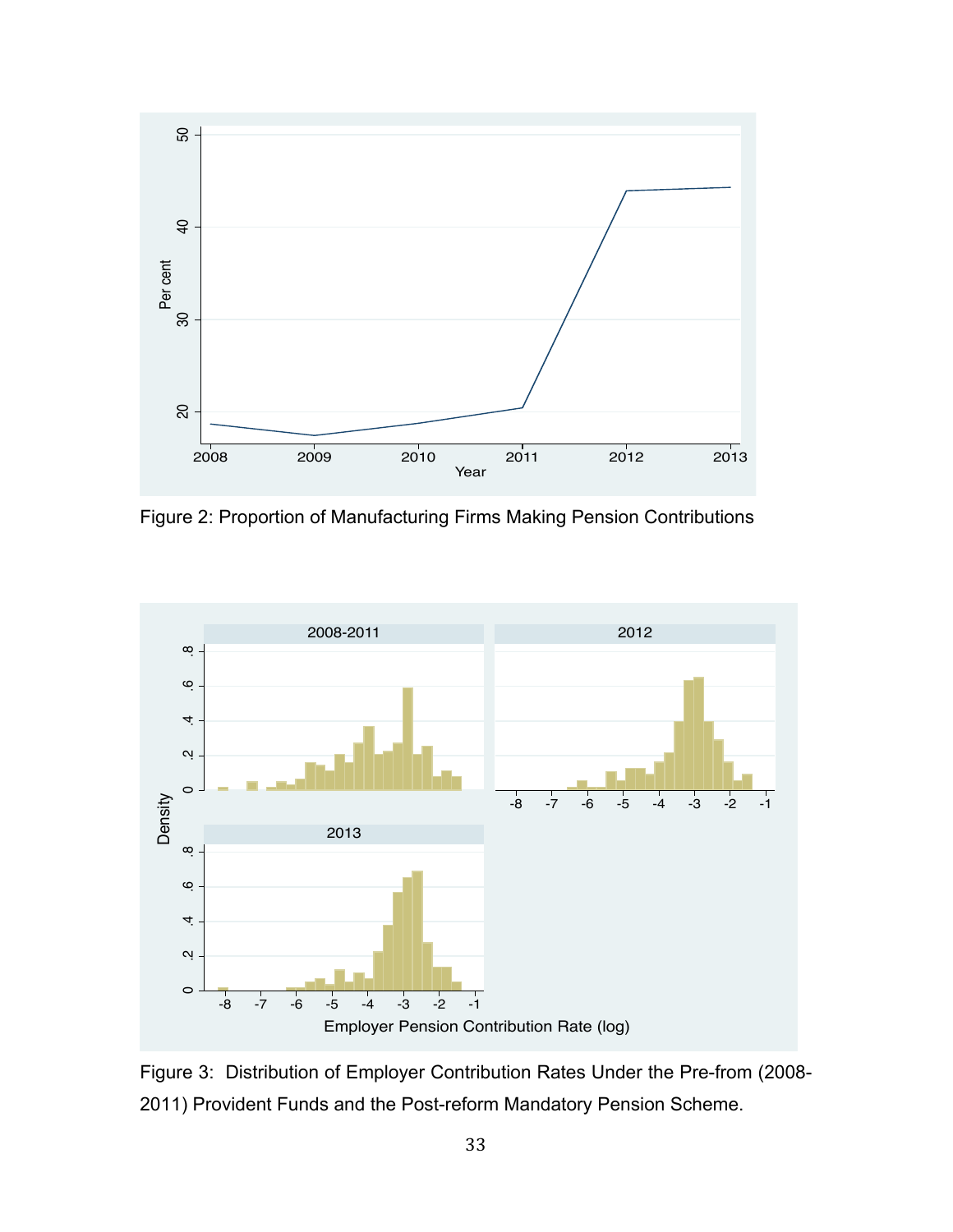# Table 1: Comparing Sample and Census Data

|                         | Census | <b>Panel Data</b> |
|-------------------------|--------|-------------------|
| <b>Observations</b>     | 11812  | 1752              |
| In(Employment)          | 3.18   | 3.39              |
|                         | (1.25) | (1.21)            |
| <b>Employment Share</b> |        | 0.15              |
| In(Sales-million-USD)   | 11.84  | 12.47             |
|                         | (2.17) | (2.06)            |
| <b>Sales Share</b>      |        | 0.18              |

Note: numbers in parenthesis are standard errors.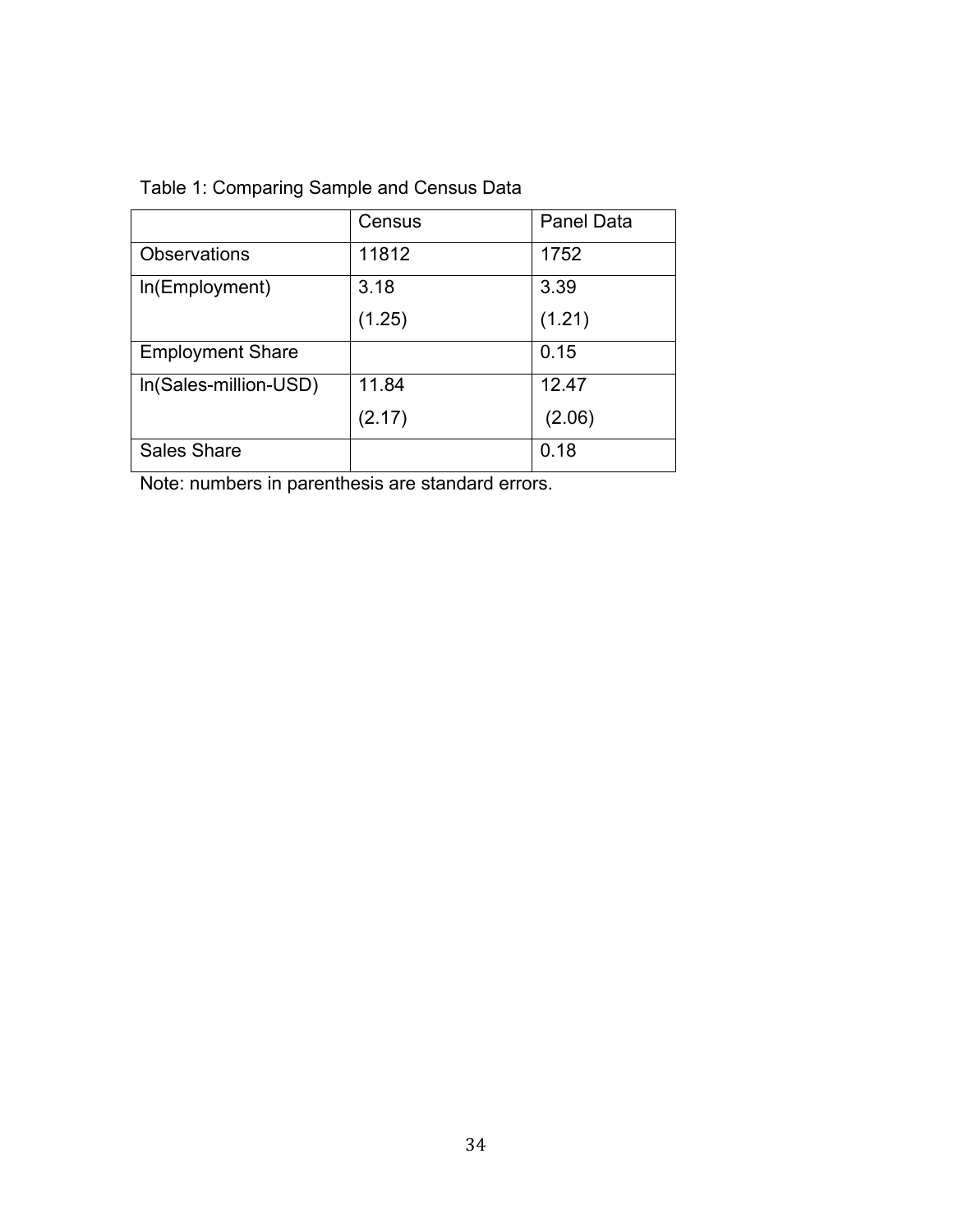|                                                            |                                                   | 2008                          | 2009                          | 2010                          | 2011                          | 2012                             | 2013                             |
|------------------------------------------------------------|---------------------------------------------------|-------------------------------|-------------------------------|-------------------------------|-------------------------------|----------------------------------|----------------------------------|
| Employment                                                 | All Firms<br>$NPF=0$<br>$NPF=1$<br>p-value        | 3.7<br>4.4<br>3.0<br>0.000    | 3.6<br>4.2<br>3.0<br>0.000    | 3.4<br>3.8<br>3.1<br>0.000    | 3.4<br>4.1<br>3.0<br>0.000    | 3.3<br>4.2<br>2.9<br>0.000       | 3.3<br>4.2<br>2.9<br>0.000       |
| <b>Sales</b>                                               | <b>All Firms</b><br>$NPF=0$<br>$NPF=1$<br>p-value | 14.8<br>15.9<br>13.7<br>0.000 | 14.7<br>15.8<br>13.8<br>0.000 | 14.2<br>14.8<br>13.9<br>0.001 | 14.2<br>15.5<br>13.6<br>0.000 | 14.9<br>16.1<br>14.3<br>0.000    | 15.3<br>16.6<br>14.8<br>0.000    |
| Firm Age                                                   | <b>All Firms</b><br>$NPF=0$<br>$NPF=1$<br>p-value | 13.5<br>16.9<br>10.4<br>0.005 | 13.3<br>15.0<br>11.8<br>0.195 | 11.7<br>13.6<br>10.5<br>0.045 | 11.8<br>14.0<br>10.8<br>0.011 | 12.8<br>15.3<br>11.7<br>0.005    | 13.8<br>16.3<br>12.7<br>0.005    |
| Rate<br>Wage<br>(monthly)                                  | <b>All Firms</b><br>$NPF=0$<br>$NPF=1$<br>p-value | 8.3<br>8.8<br>7.9<br>0.000    | 8.2<br>8.5<br>7.9<br>0.000    | 8.4<br>8.9<br>8.0<br>0.000    | 8.1<br>8.5<br>7.9<br>0.000    | 8.8<br>9.1<br>8.6<br>0.000       | 9.2<br>9.6<br>9.1<br>0.000       |
| Productivity<br>Labor<br>added<br>(value<br>per<br>worker) | <b>All Firms</b><br>$NPF=0$<br>$NPF=1$<br>p-value | 10.0<br>10.6<br>9.4<br>0.000  | 9.9<br>10.5<br>9.4<br>0.000   | 10.7<br>10.8<br>10.6<br>0.405 | 9.8<br>10.2<br>9.6<br>0.000   | 10.4<br>11.0<br>10.2<br>0.000    | 10.9<br>11.4<br>10.7<br>0.000    |
| <b>TFP</b>                                                 | <b>All Firms</b><br>$NPF=0$<br>$NPF=1$<br>p-value | 8.3<br>8.8<br>7.7<br>0.000    | 8.2<br>8.7<br>7.8<br>0.000    | 9.0<br>9.3<br>8.8<br>0.184    | 8.2<br>8.5<br>8.0<br>0.000    | 8.7<br>9.2<br>8.4<br>0.000       | 9.0<br>9.5<br>8.8<br>0.000       |
| Investment<br>per<br>worker                                | <b>All Firms</b><br>$NPF=0$<br>$NPF=1$<br>p-value | 8.2<br>8.8<br>7.2<br>0.001    | 7.7<br>8.4<br>6.4<br>0.000    | 7.5<br>7.3<br>7.6<br>0.523    | 7.3<br>7.8<br>7.0<br>0.005    | 8.1<br>8.6<br>7.8<br>0.014       | 8.5<br>9.1<br>8.2<br>0.003       |
| <b>Pension Contribution</b><br>Rate(% of wage bill)        | <b>All Firms</b><br>$NPF=0$<br>$NPF=1$<br>p-value | 0.054<br>0.054<br>0.000       | 0.045<br>0.045<br>0.000       | 0.040<br>0.040<br>0.000       | 0.043<br>0.043<br>0.000       | 0.051<br>0.050<br>0.052<br>0.575 | 0.057<br>0.053<br>0.060<br>0.190 |

Table 2: Summary Statistics: Sample Means

Note: All variables are in logarithms except for firma age and pension contribution rate. All monetary variables are in real Ethiopian Birr. NPF(No Provident Fund) is dummy variable that takes the value 1 for firms without preexisting provident funds and zero for firms with provident funds. The p-values indicate the statistical significance of a t-test for differences in sample means of the relevant variables for firms with and without pre-existing provident firms.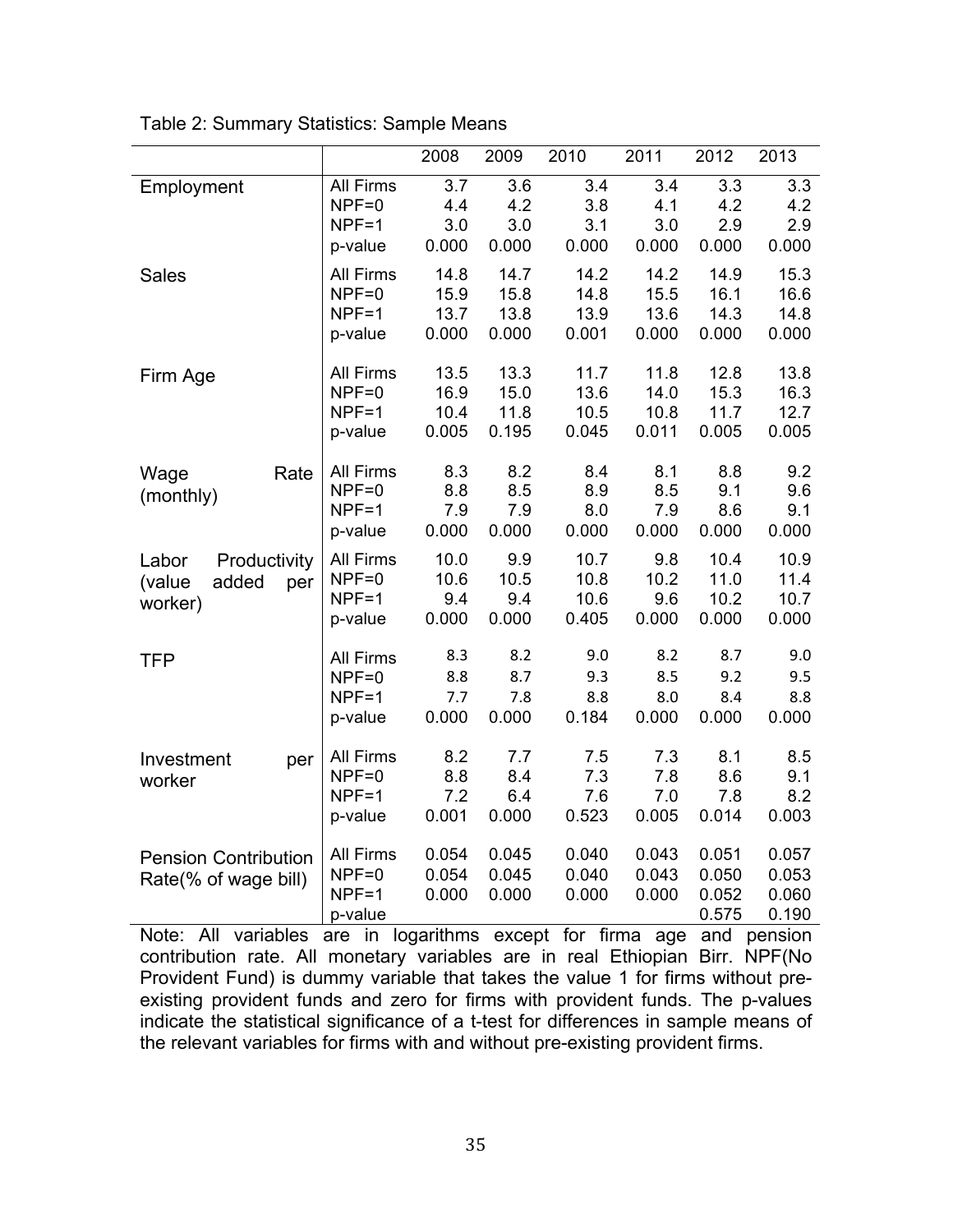|           | Total                                                           | High-wage | Low-wage |
|-----------|-----------------------------------------------------------------|-----------|----------|
|           | Employment                                                      | Workers   | Workers  |
|           | A. Firms with pre-existing voluntary provident funds (NPF=0)    |           |          |
| 2008-2011 | 129                                                             | 68        | 77       |
| 2012-2013 | 162                                                             | 104       | 61       |
|           | B. Firms without pre-existing voluntary provident funds (NPF=1) |           |          |
| 2008-2011 | 35                                                              | 12        | 39       |
| 2012-2013 | 33                                                              | 17        | 16       |

Table 3: Comparison of Firm Size and Skill Composition of Workers Before and After Pension Reform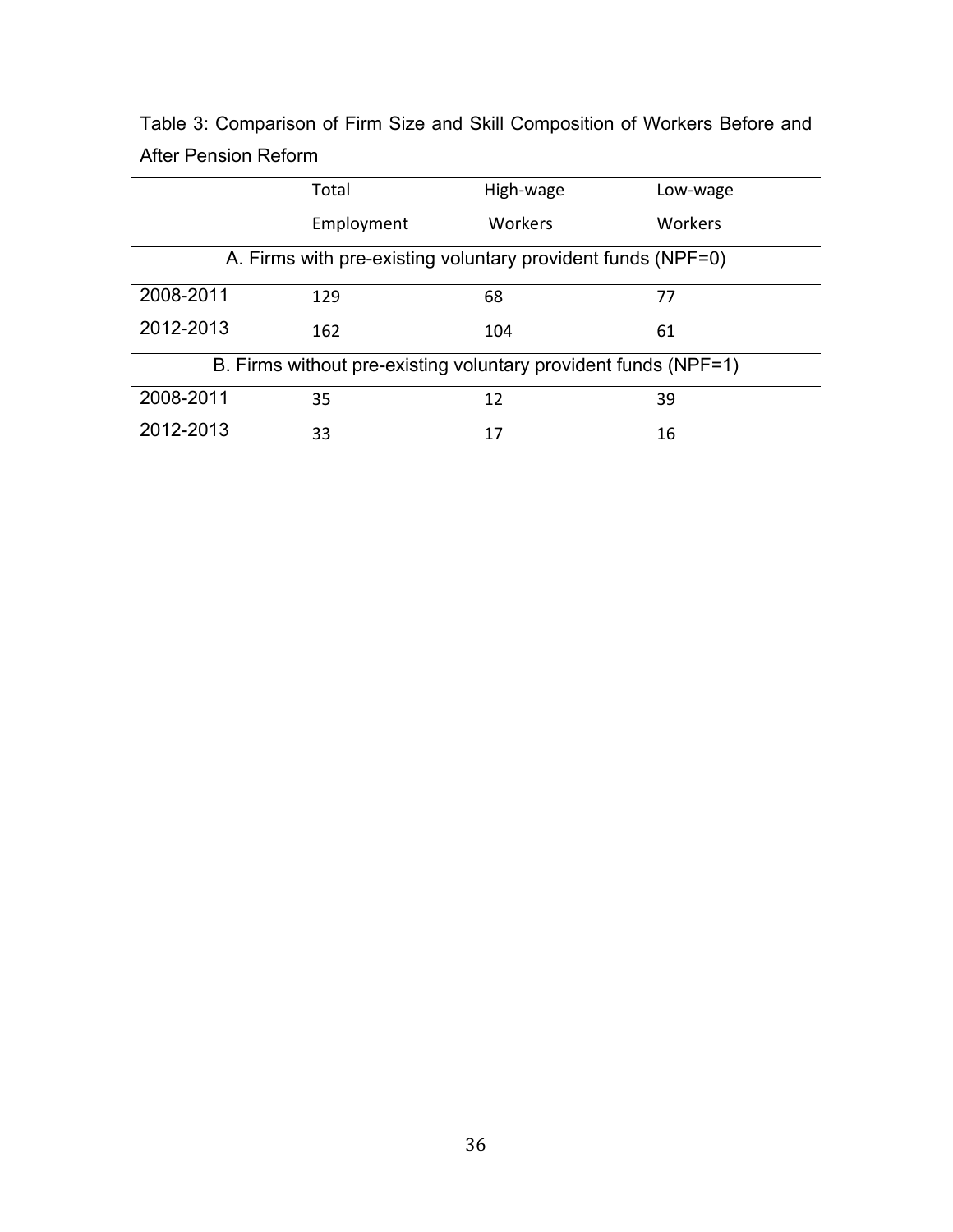|                | Pension<br>Contribution | Wage<br>Rate   | <b>Bonuses</b> | Other<br><b>Benefits</b> |
|----------------|-------------------------|----------------|----------------|--------------------------|
|                | 1                       | $\overline{2}$ | 3              | $\overline{4}$           |
| 2012           | 1.4339***               | $0.6008***$    | 0.5582         | 0.1075                   |
|                | (0.3371)                | (0.0941)       | (0.3670)       | (0.3807)                 |
| 2013           | 1.4138***               | $1.1631***$    | $0.7345*$      | 0.4860                   |
|                | (0.3709)                | (0.1099)       | (0.3849)       | (0.4061)                 |
| NPF*2012       | 1.8010***               | $0.6276***$    | 0.2494         | 0.0247                   |
|                | (0.6231)                | (0.1693)       | (0.7783)       | (0.6554)                 |
| NPF*2013       | 1.9073***               | $0.5038**$     | 0.1118         | 0.3023                   |
|                | (0.6556)                | (0.2128)       | (0.7517)       | (0.7745)                 |
| Small $*2012$  | $-0.2206$               | $-0.4967***$   | $-1.3531**$    | $-0.5797$                |
|                | (0.5965)                | (0.1537)       | (0.5545)       | (0.5873)                 |
| Small*2013     | $-0.3845$               | $-0.7150***$   | $-1.2751**$    | $-1.0543*$               |
|                | (0.6130)                | (0.1964)       | (0.5852)       | (0.6056)                 |
| NPF*Small*2012 | $-0.6790$               | $-0.1076$      | 0.3702         | 0.5753                   |
|                | (0.8192)                | (0.2158)       | (0.9019)       | (0.8095)                 |
| NPF*Small*2013 | $-0.0585$               | 0.0945         | 0.5300         | 0.4484                   |
|                | (0.8462)                | (0.2745)       | (0.8963)       | (0.9095)                 |
| $R^2$          | 0.26                    | 0.27           | 0.01           | 0.01                     |
| N              | 1,691                   | 1,664          | 1,683          | 1,683                    |

Table 4: Response in Wage and Nonwage Labor Costs

Note: Column heads are dependent variables expressed in real per worker terms. 'Other Benefits' includes transportation and food allowances. The postreform period is represented by dummy variables for 2012 and 2013. *NPF* is a dummy variable that takes the value one for firms without pre-reform provident funds and zero for firms providing such benefits voluntarily. Small is a dummy variable that takes the value one for firms with less than 50 number of workers at the beginning of the sample period and zero other wise. The results are from a panel fixed effects specification and the numbers in parenthesis are robust standard errors clustered at the firm-level. Asterisks \*\*\*, \*\* and \* represent statistical significance at the 1%, 5% and 10% level, respectively.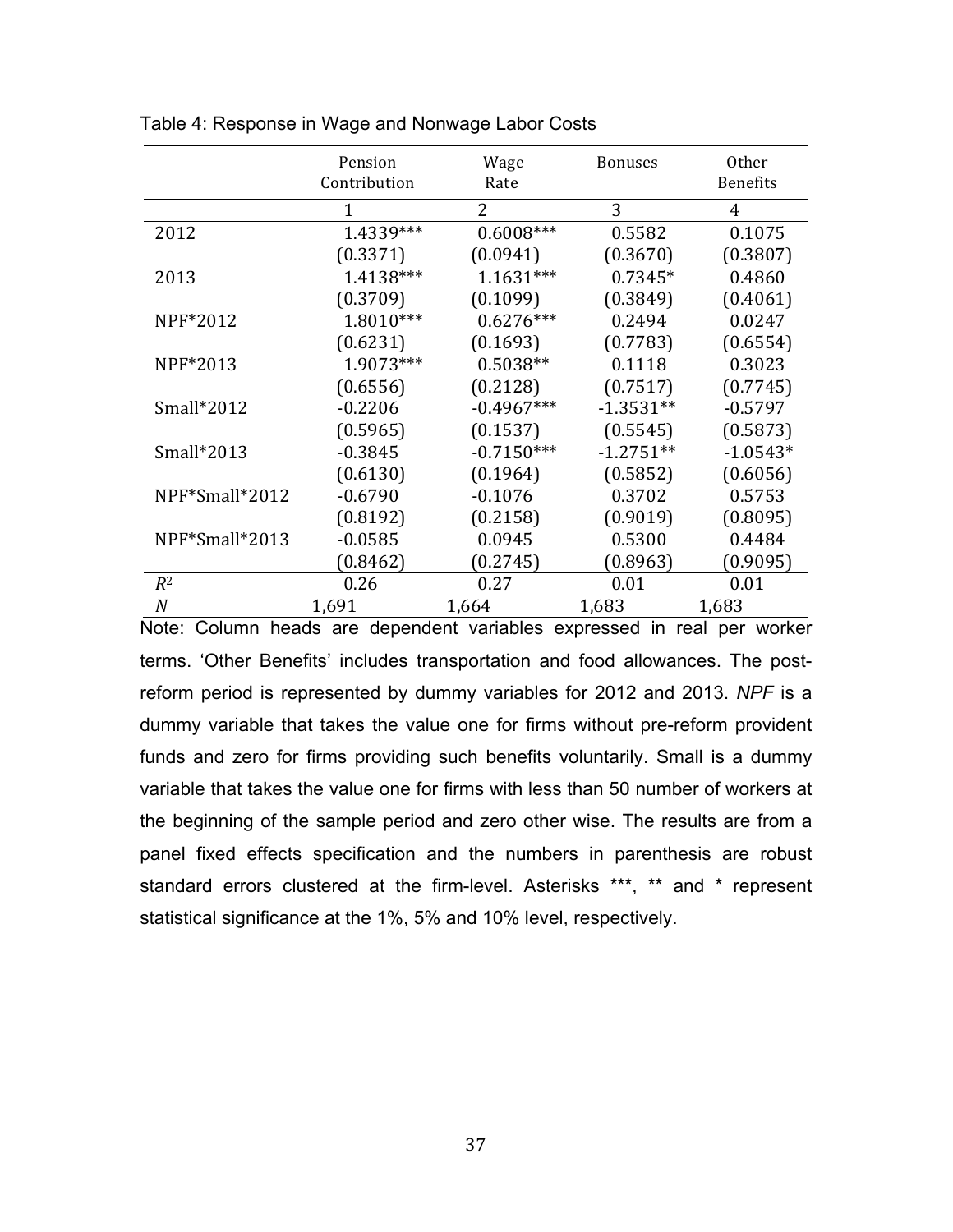|                  | Pension<br>Contribution | Wage<br>Rate   | <b>Bonuses</b> | <b>Benefits</b> | <b>Unit Labor</b><br>Cost |
|------------------|-------------------------|----------------|----------------|-----------------|---------------------------|
|                  | $\mathbf{1}$            | $\overline{2}$ | 3              | $\overline{4}$  | 5                         |
| 2012             | 1.1185***               | $0.5117***$    | 0.3421         | $-0.0412$       | $0.4292***$               |
|                  | (0.3291)                | (0.0913)       | (0.3948)       | (0.3862)        | (0.1075)                  |
| 2013             | 0.7386*                 | 0.9932***      | 0.2465         | 0.1706          | $0.8102***$               |
|                  | (0.3972)                | (0.1141)       | (0.4302)       | (0.4255)        | (0.1366)                  |
| NPF*2012         | 1.6439***               | $0.6287***$    | 0.1441         | $-0.1417$       | $0.5780***$               |
|                  | (0.6107)                | (0.1764)       | (0.7603)       | (0.6429)        | (0.1970)                  |
| NPF*2013         | 1.8812***               | $0.5215**$     | 0.0931         | 0.1478          | $0.6226**$                |
|                  | (0.6338)                | (0.2170)       | (0.7378)       | (0.7733)        | (0.2753)                  |
| Small*2012       | $-0.2446$               | $-0.4515***$   | $-1.2462**$    | $-0.5350$       | $-0.6464***$              |
|                  | (0.5887)                | (0.1542)       | (0.5484)       | (0.5776)        | (0.1698)                  |
| Small*2013       | $-0.2325$               | $-0.6291***$   | $-1.0016*$     | $-0.9418$       | $-0.8431**$               |
|                  | (0.6100)                | (0.1976)       | (0.5817)       | (0.5975)        | (0.2148)                  |
| NPF*Small*2012   | $-0.5172$               | $-0.1228$      | 0.3274         | 0.5655          | 0.0151                    |
|                  | (0.8065)                | (0.2226)       | (0.8871)       | (0.8002)        | (0.2492)                  |
| NPF*Small*2013   | 0.0083                  | 0.0696         | 0.3533         | 0.4334          | 0.0470                    |
|                  | (0.8269)                | (0.2788)       | (0.8876)       | (0.9065)        | (0.3337)                  |
| Ln(Sales)        | 0.3344***               | $0.1316***$    | $0.2933***$    | $0.2163***$     | $-0.6527***$              |
|                  | (0.0689)                | (0.0347)       | (0.0801)       | (0.0717)        | (0.0431)                  |
| Ln(Firm Age)     | 0.4198                  | $-0.0615$      | 0.1882         | 0.2830          | 0.0934                    |
|                  | (0.3360)                | (0.1270)       | (0.4174)       | (0.3404)        | (0.1402)                  |
| $R^2$            | 0.28                    | 0.30           | 0.03           | 0.02            | 0.42                      |
| $\boldsymbol{N}$ | 1,657                   | 1,637          | 1,650          | 1,650           | 1,643                     |

Table 5: Change in Wage and Nonwage Labor Costs Per Worker Since the Pension Reform

Note: Sales are measured in real Ethiopian Birr while firm age is measured in years. Unit Labor Cost is calculated as the ratio of total labor cost to total sales. See notes under Table 4.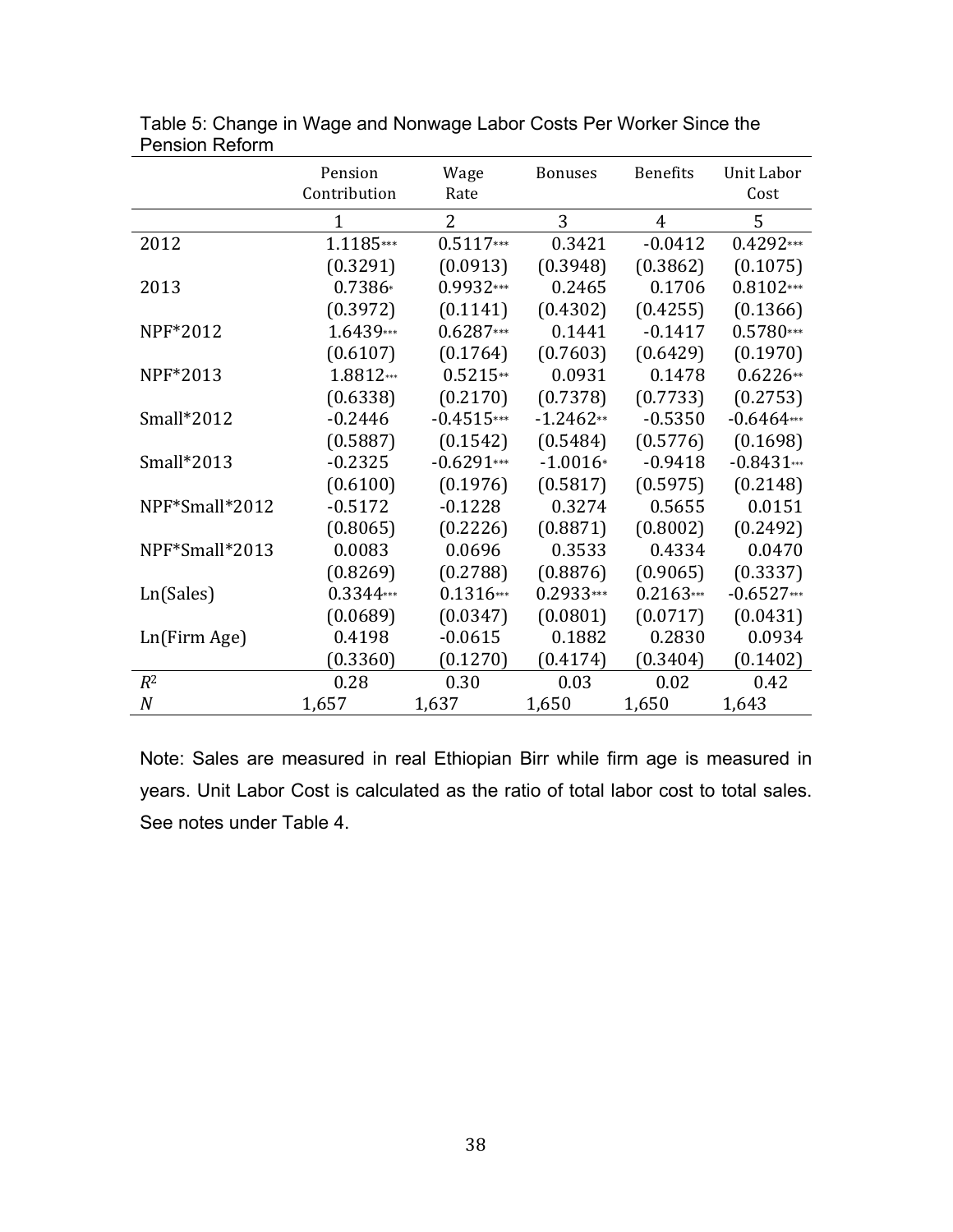|                  | Non-Labor    | Intermediate Inputs |             |             | Other        |
|------------------|--------------|---------------------|-------------|-------------|--------------|
|                  | Inputs       | Total               | Local       | Imported    | Inputs       |
|                  | $\mathbf{1}$ | $\overline{2}$      | 3           | 4           | 5            |
| 2012             | $-0.0285*$   | $-0.0223$           | $-0.0294$   | 0.0102      | $-0.0010$    |
|                  | (0.0154)     | (0.0175)            | (0.0407)    | (0.0304)    | (0.0118)     |
| 2013             | $-0.0637***$ | $-0.0470**$         | $-0.0364$   | $-0.0394$   | $-0.0127$    |
|                  | (0.0199)     | (0.0234)            | (0.0456)    | (0.0356)    | (0.0146)     |
| NPF*2012         | $-0.0656**$  | $-0.0368$           | 0.0473      | $-0.0111$   | 0.0006       |
|                  | (0.0275)     | (0.0343)            | (0.0707)    | (0.0695)    | (0.0187)     |
| NPF*2013         | $-0.0906**$  | $-0.0618$           | 0.0238      | 0.0277      | 0.0162       |
|                  | (0.0408)     | (0.0503)            | (0.0729)    | (0.0854)    | (0.0209)     |
| Small*2012       | 0.0522       | 0.0453              | $0.1985***$ | $-0.0592$   | $-0.0093$    |
|                  | (0.0373)     | (0.0396)            | (0.0641)    | (0.0627)    | (0.0152)     |
| Small*2013       | 0.0594       | 0.0457              | $0.1540**$  | 0.0343      | $-0.0019$    |
|                  | (0.0411)     | (0.0416)            | (0.0727)    | (0.0805)    | (0.0175)     |
| NPF*Small*2012   | 0.0180       | $-0.0032$           | $-0.1544*$  | 0.0268      | 0.0078       |
|                  | (0.0460)     | (0.0513)            | (0.0899)    | (0.0946)    | (0.0221)     |
| NPF*Small*2013   | 0.0424       | 0.0141              | $-0.1113$   | $-0.0524$   | $-0.0006$    |
|                  | (0.0570)     | (0.0636)            | (0.0973)    | (0.1170)    | (0.0249)     |
| Ln(Sales)        | $0.0346***$  | $0.0432***$         | 0.0091      | $0.0341***$ | $-0.0087***$ |
|                  | (0.0065)     | (0.0068)            | (0.0097)    | (0.0103)    | (0.0032)     |
| Ln(Firm Age)     | 0.0220       | 0.0116              | $-0.0376$   | 0.0238      | 0.0121       |
|                  | (0.0237)     | (0.0247)            | (0.0360)    | (0.0468)    | (0.0106)     |
| $R^2$            | 0.07         | 0.08                | 0.02        | 0.03        | 0.02         |
| $\boldsymbol{N}$ | 1,657        | 1,657               | 1,466       | 1,111       | 1,657        |

Table 6: Adjustment in the Composition of Variable Production Costs (Percentage Shares)

Note: Non-labor inputs include intermediate inputs, which are decomposed into 'Local' and 'Imported' inputs, and 'other inputs' which include expenditure on energy, water and lubricants. The dependent variables on column heads are percentage shares of the relevant input(s) in total variable production cost which includes labor costs. See also notes under Tables 3 and 4.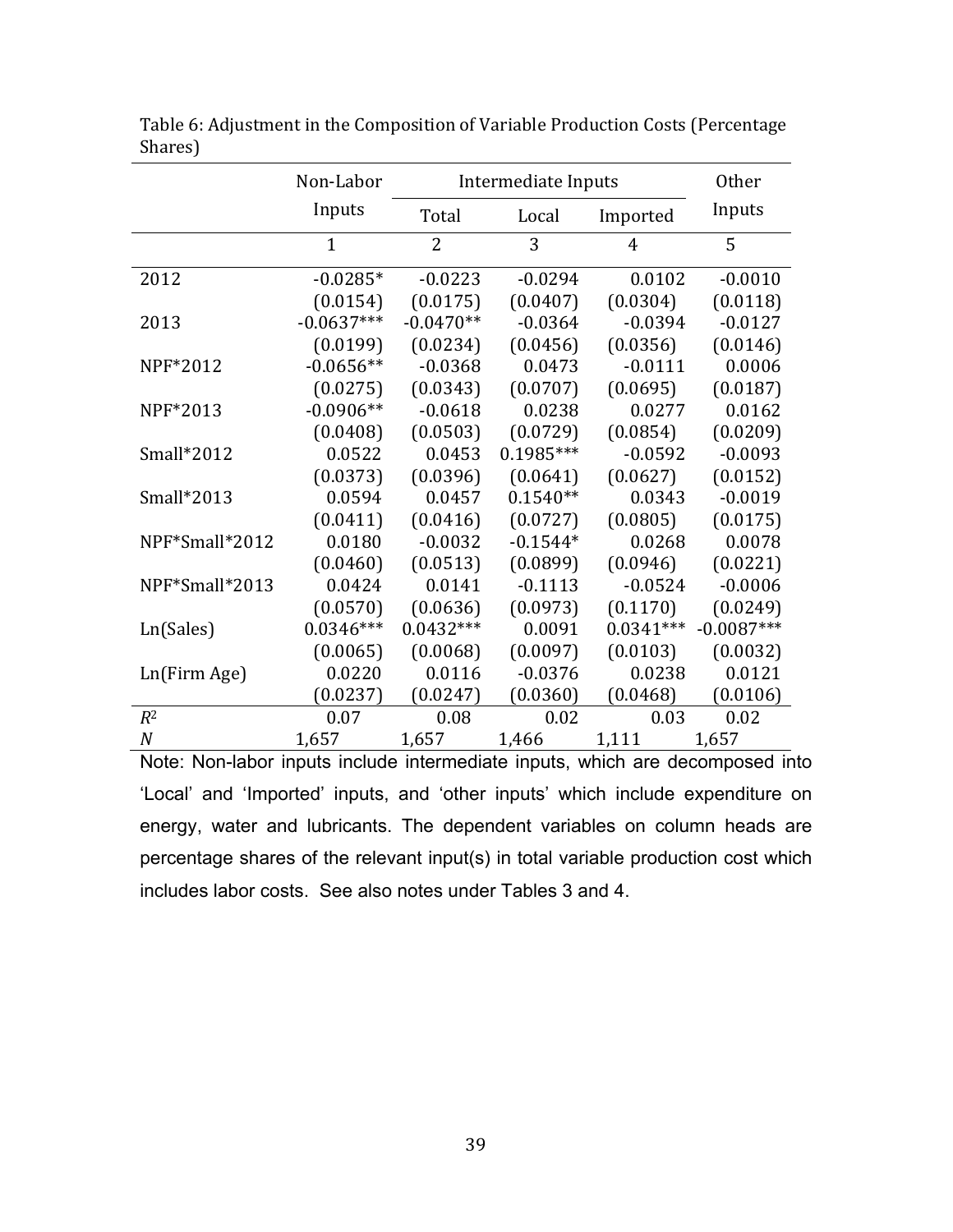|                  | Total          | Low-           | High-       | Low-Wage       |
|------------------|----------------|----------------|-------------|----------------|
|                  | Employment     | Wage           | Wage        | Share          |
|                  | $\overline{1}$ | $\overline{2}$ | 3           | $\overline{4}$ |
| 2012             | $-0.0763$      | $-0.3774***$   | $0.2243**$  | $-0.1142***$   |
|                  | (0.1005)       | (0.1146)       | (0.1038)    | (0.0249)       |
| 2013             | $-0.1487$      | $-0.5278***$   | $0.2890**$  | $-0.1612***$   |
|                  | (0.1163)       | (0.1376)       | (0.1218)    | (0.0295)       |
| NPF*2012         | $-0.2655*$     | 0.0063         | $-0.0043$   | $-0.0280$      |
|                  | (0.1401)       | (0.2074)       | (0.1476)    | (0.0447)       |
| NPF*2013         | $-0.3140**$    | 0.1061         | $-0.1585$   | 0.0137         |
|                  | (0.1412)       | (0.2233)       | (0.1740)    | (0.0511)       |
| Small*2012       | $-0.2143*$     | 0.0250         | $-0.3005*$  | 0.0642         |
|                  | (0.1182)       | (0.1702)       | (0.1572)    | (0.0425)       |
| Small*2013       | $-0.2703*$     | 0.0482         | $-0.3346*$  | $0.0813*$      |
|                  | (0.1379)       | (0.1772)       | (0.1771)    | (0.0480)       |
| NPF*Small*2012   | $0.3311**$     | $-0.0378$      | 0.0827      | $-0.0340$      |
|                  | (0.1627)       | (0.2521)       | (0.2079)    | (0.0604)       |
| NPF*Small*2013   | 0.3849**       | $-0.1346$      | 0.2409      | $-0.0803$      |
|                  | (0.1738)       | (0.2627)       | (0.2376)    | (0.0680)       |
| Ln(Sales)        | $0.1901***$    | $0.1113***$    | $0.2453***$ | $-0.0228***$   |
|                  | (0.0292)       | (0.0330)       | (0.0407)    | (0.0076)       |
| Ln(Firm Age)     | $0.2358**$     | $-0.0816$      | $-0.0669$   | 0.0265         |
|                  | (0.1062)       | (0.1188)       | (0.1557)    | (0.0354)       |
| $R^2$            | 0.16           | 0.08           | 0.15        | 0.13           |
| $\boldsymbol{N}$ | 1,650          | 1,581          | 1,449       | 1,636          |

Table 7: Change in Labor Demand and Skill Composition of Workers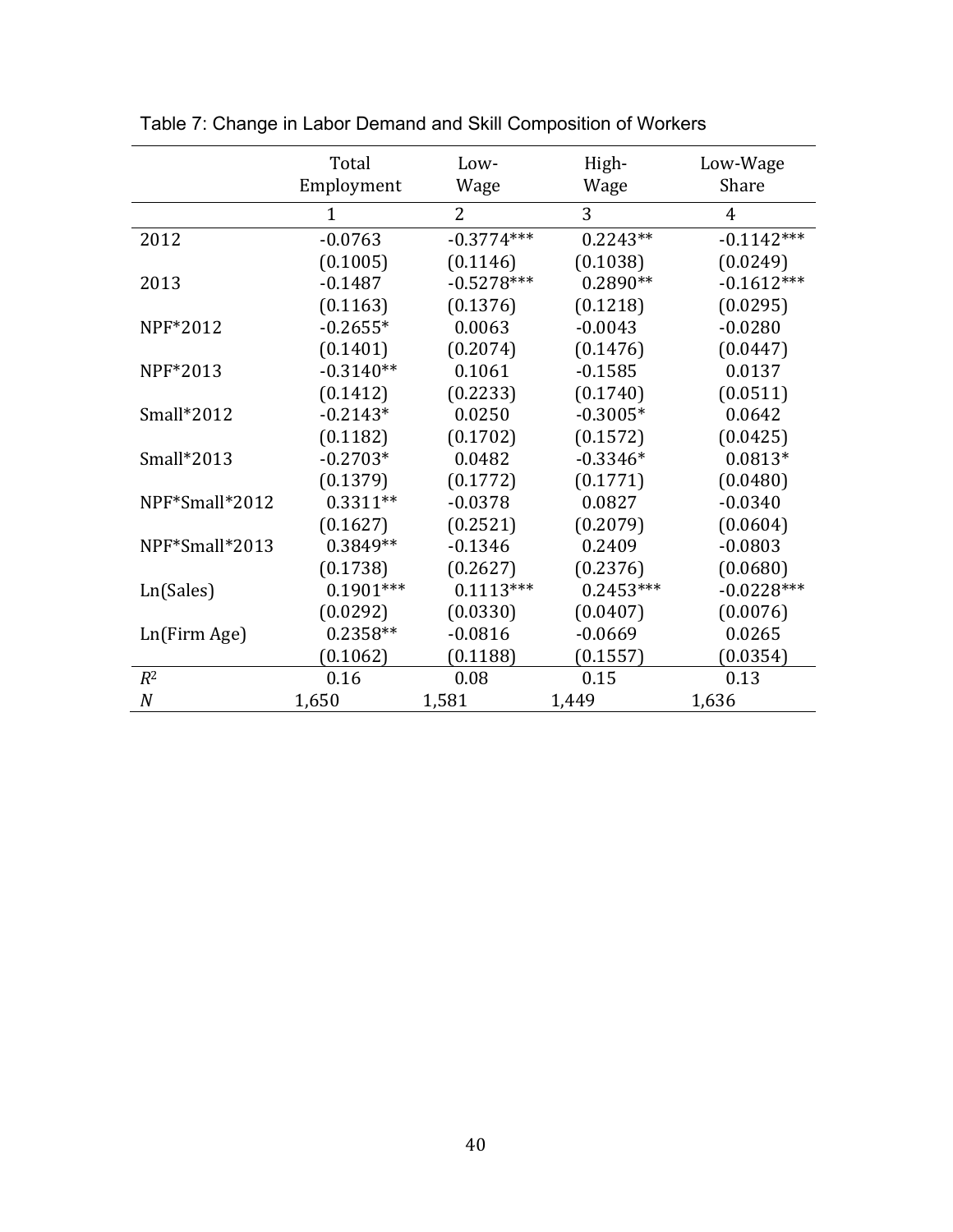|                | Investment<br>per Worker | Capital per<br>Worker | Labor<br>Productivity | <b>Total Factor</b><br>Productivity |
|----------------|--------------------------|-----------------------|-----------------------|-------------------------------------|
| 2012           | $0.7777**$               | $0.6183***$           | $0.5508***$           | $0.4812***$                         |
|                | (0.3400)                 | (0.1420)              | (0.1469)              | (0.1420)                            |
| 2013           | 1.5158***                | 1.2000***             | 0.9886***             | $0.7858***$                         |
|                | (0.3212)                 | (0.1688)              | (0.1774)              | (0.1701)                            |
| NPF*2012       | 0.7654                   | $0.5799**$            | $0.5945**$            | 0.2955                              |
|                | (0.6115)                 | (0.2809)              | (0.2401)              | (0.2508)                            |
| NPF*2013       | 0.5567                   | 0.4503                | $0.6300*$             | 0.3285                              |
|                | (0.4553)                 | (0.2942)              | (0.3231)              | (0.3303)                            |
| Small $*2012$  | $-0.1538$                | $-0.0484$             | $-0.1936$             | $-0.3426$                           |
|                | (0.6848)                 | (0.2690)              | (0.2319)              | (0.2442)                            |
| $Small*2013$   | $-0.3307$                | $-0.3287$             | $-0.2864$             | $-0.3844$                           |
|                | (0.7008)                 | (0.2822)              | (0.2773)              | (0.2755)                            |
| NPF*Small*2012 | $-0.2738$                | $-0.8134**$           | $-0.5385*$            | $-0.1797$                           |
|                | (0.8967)                 | (0.3802)              | (0.3208)              | (0.3393)                            |
| NPF*Small*2013 | $-0.0807$                | $-0.4942$             | $-0.4857$             | $-0.1848$                           |
|                | (0.8327)                 | (0.3907)              | (0.4082)              | (0.4148)                            |
| $R^2$          | 0.07                     | 0.08                  | 0.15                  | 0.10                                |
| N              | 962                      | 1,634                 | 1,473                 | 1,442                               |

Table 8: Responses in Firm-level Investment, Capital Intensity and Productivity

Note: All response variables are in logarithms. Investment per worker is real total expenditure on fixed capital to employment ratio. Capital per worker is real capital stock to employment ratio. Labor productivity is real valued added to employment ratio. Total Factor Productivity(TFP) is the residual from the Levinsohn-Petrin production functions. All models control for firm fixed effects, include firm age and an intercept, and standard errors are clustered at the firm level.  $*,$  \*\*, \*\*\* represent statistical significance at the 10%, 5% and 1% level, respectively.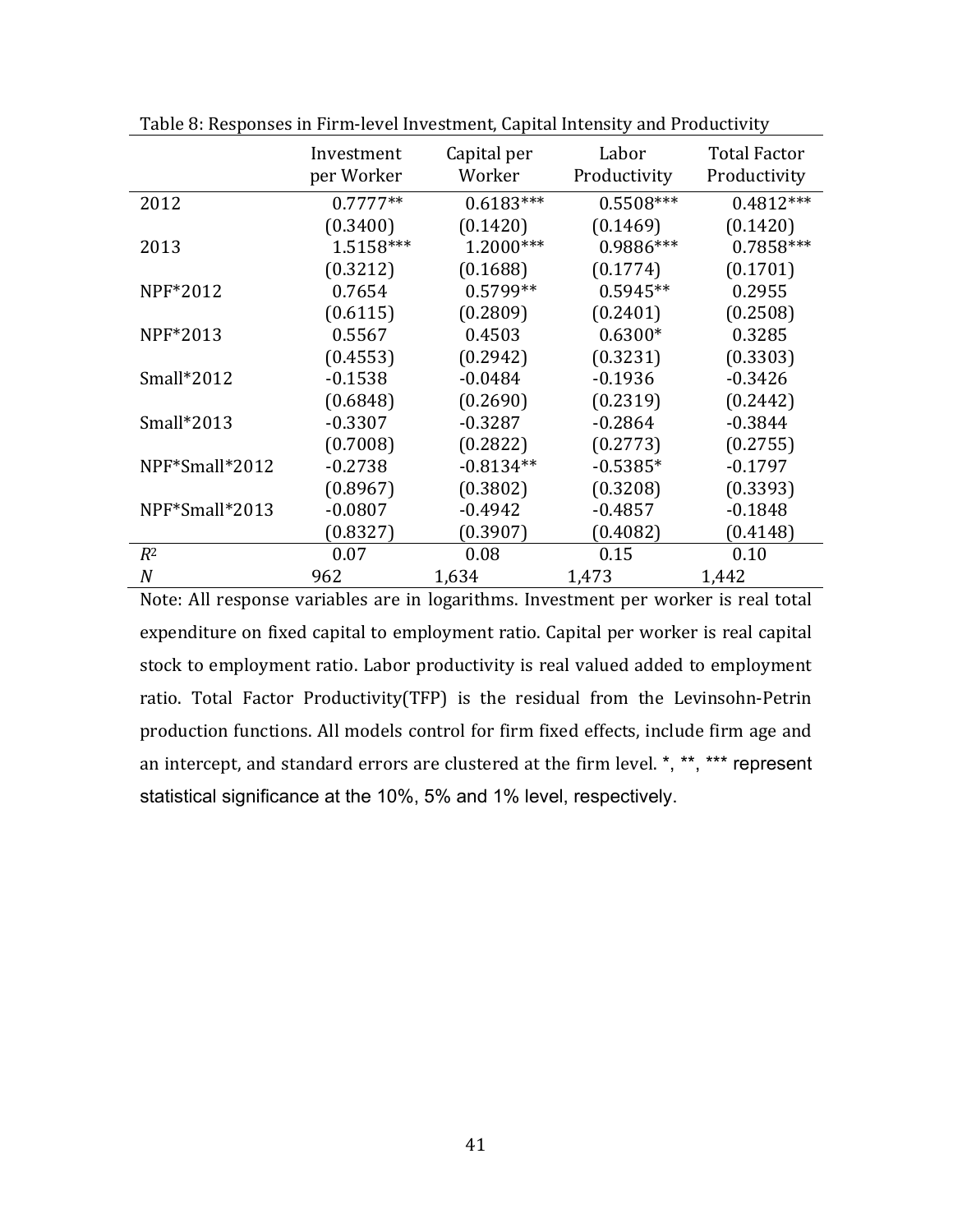|                                                        | 1         | 2         | 3          |
|--------------------------------------------------------|-----------|-----------|------------|
| $\ln\left(\frac{C_{it}}{W_{it}}\right)$                | $-0.0931$ | $-0.0232$ | 0.0037     |
|                                                        | (0.0800)  | (0.1004)  | (0.0936)   |
| $\ln \left( \frac{C_{u}}{W_{u}} \right) \approx 2012$  |           | $-0.1419$ | $-0.1616a$ |
|                                                        |           | (0.0938)  | (0.0994)   |
| $\ln \left( \frac{C_{u}}{W_{u}} \right) \approx 2013$  |           | $-0.2276$ | $-0.2491a$ |
|                                                        |           | (0.1596)  | (0.1554)   |
| $\ln\left(\frac{C_{ii}}{W_{ii}}\right)$ * Small        |           |           | $-0.0764$  |
|                                                        |           |           | (0.1816)   |
| $\ln\left(\frac{C_{it}}{W_{it}}\right)$ * Small * 2012 |           |           | $0.1679**$ |
|                                                        |           |           | (0.0715)   |
| $\ln\left(\frac{C_{u}}{W_{u}}\right)$ * Small * 2013   |           |           | $0.1925**$ |
|                                                        |           |           | (0.0774)   |
| $R^2$                                                  | 0.32      | 0.33      | 0.36       |
| N                                                      | 594       | 594       | 594        |

Table 9: Incidence of Pension Contribution and Wage Rate

Note: Dependent variable is logarithm of firm-level average wage rate. 2012 and 2013 and post-reform dummies while *Small* is a dummy variable that takes the value 1 for initially small firms (with less than 50 employees) and zero other wise. \*, \*\*, \*\*\* represent statistical significance at the 10%, 5% and 1% level, respectively, while "a" represents statistical significance at 11%. The model control's for firm fixed effects, time fixed-effects, firm sales and firm age. Standard errors are clustered at the firm level.